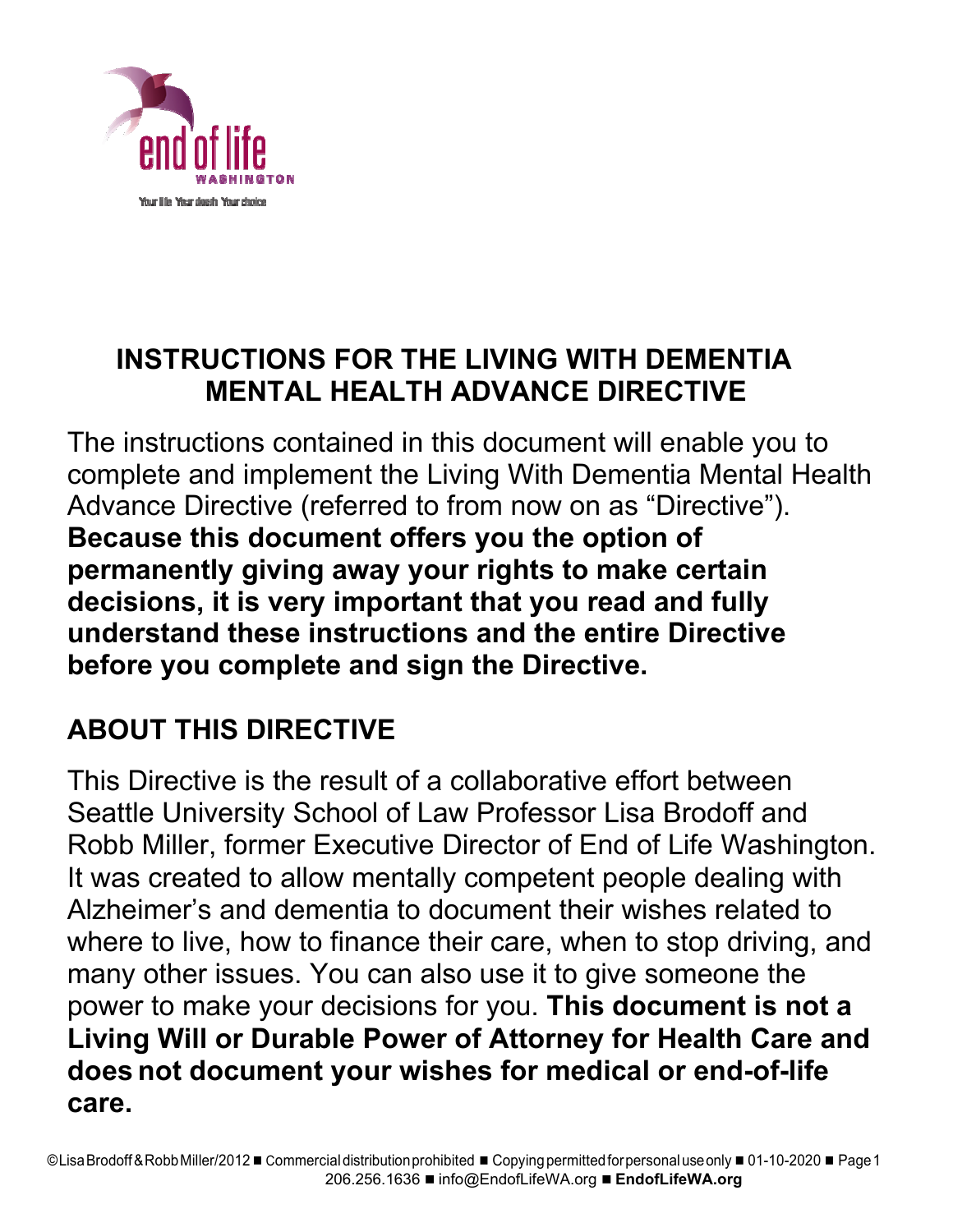In 2002 Washington State passed a law about mental health advance directives primarily for people with mental health illnesses like schizophrenia and bipolar disorder to make decisions about their mental health care, to state their treatment preferences, and to appoint a substitute decision-maker. This Directive is a mental health advance directive that has been customized for people with Alzheimer's/dementia. **Because this Directive is based on Washington State law, it may not be legal or honored outside of Washington.**

Although other states have enacted mental health advance directives, legal requirements differ from state to state. **If you do not reside in Washington and you live in a state that has a mental health advance directive law similar to Washington's, you may be able to modify this Directive to make it legal in your state**. If you want this option, check with a local Alzheimer's Association [\(http://www.alz.org, 8](http://www.alz.org/)00.272.3900), senior service organization, elder law attorney, geriatric care manager, or other professional who specializes in advance planning for people with Alzheimer's/dementia. **Even if this Directive is not legal where you live, you can still use it to document your wishes and provide a guide for your family, health care providers, longterm care providers, and others**.

**In order to make this document, you must be an adult with capacity to understand the possible risks and benefits of your choices**. "Incapacitated" means that you have been found by a court or group of professionals to be unable to understand your choices and make informed decisions. You may not make this Directive if you are incapacitated or a guardian has been appointed to make your health care decisions.

Although Washington State law states that your Directive should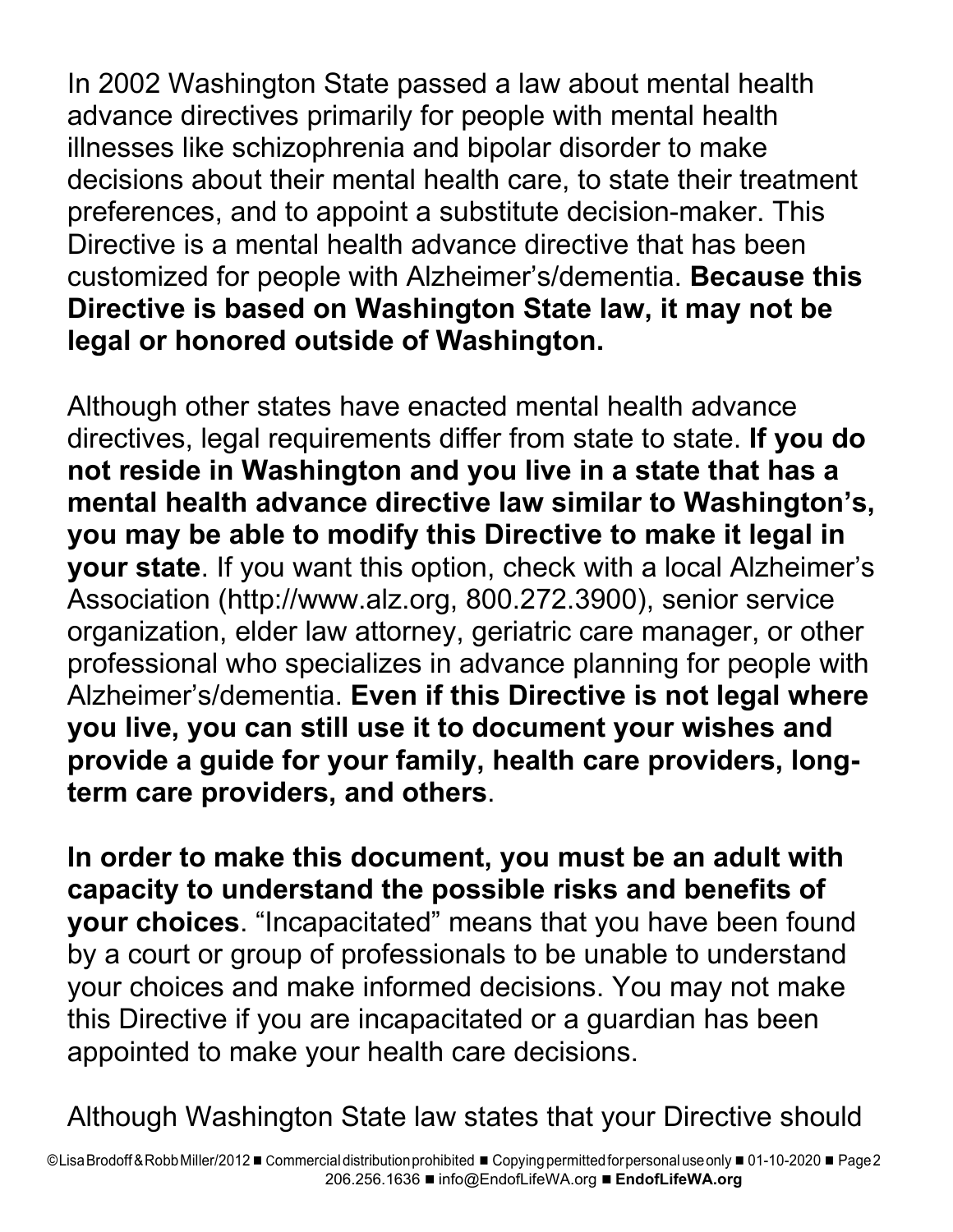be followed to the "fullest extent possible," it does not guarantee that all your choices will be honored by your family or health care providers. For example, you cannot force a family member to take care of you or a long-term care facility to accept you. However, making this Directive will help ensure that your wishes are considered and increase the likelihood they will be honored. Documenting your actual desires and care goals when you are well enough to make decisions can result in much less stress on your family and other loved ones and allows you to exert more control about decisions made on your behalf in the future.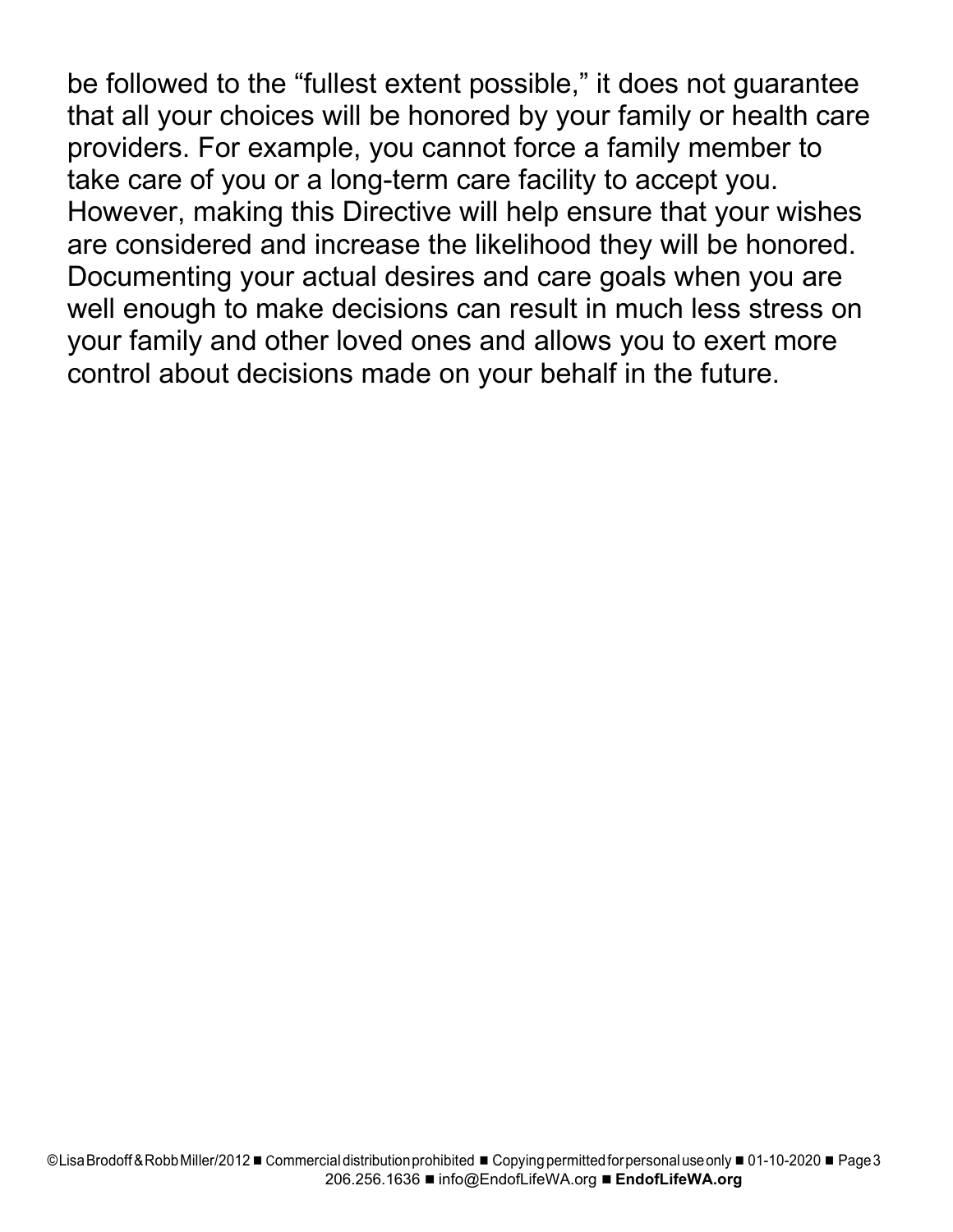Many very personal and difficult issues are addressed and documented in this Directive, and reading about some of them can paint a skewed or scary picture of life with Alzheimer's/dementia. Addressing your concerns or fears with a mental health professional that specializes in working with people who have been diagnosed with Alzheimer's/dementia may be very helpful. It is also advisable to seek legal advice from an experienced elder law attorney. See the Guide section below for resources for finding these professionals.

Even with good care, people who experience Alzheimer's/dementia may have very different outcomes. Some may appear as a pleasantly confused person with humor intact living in relative peace with the disease. Others may experience symptoms or behaviors that are more difficult to manage. Most people's experiences and behaviors will change over time**. With the goal of being prepared, this Directive is intended to help plan for the worst-case scenarios.** Although this planning may be difficult, it can be a huge relief to you and your family to deal with these important issues upfront.

# **GUIDE TO MAKING YOUR DIRECTIVE**

• This is a long, complex document, and you or your partner/spouse and/or family may not understand what you will be facing with an Alzheimer's/dementia disease diagnosis. Therefore, the help of professionals, such as a mental health professional, geriatric care manager, and/or an elder law attorney, is highly recommended. In Washington, End of Life Washington may be able to assist with referrals to these professionals. Elsewhere, your local Alzheimer's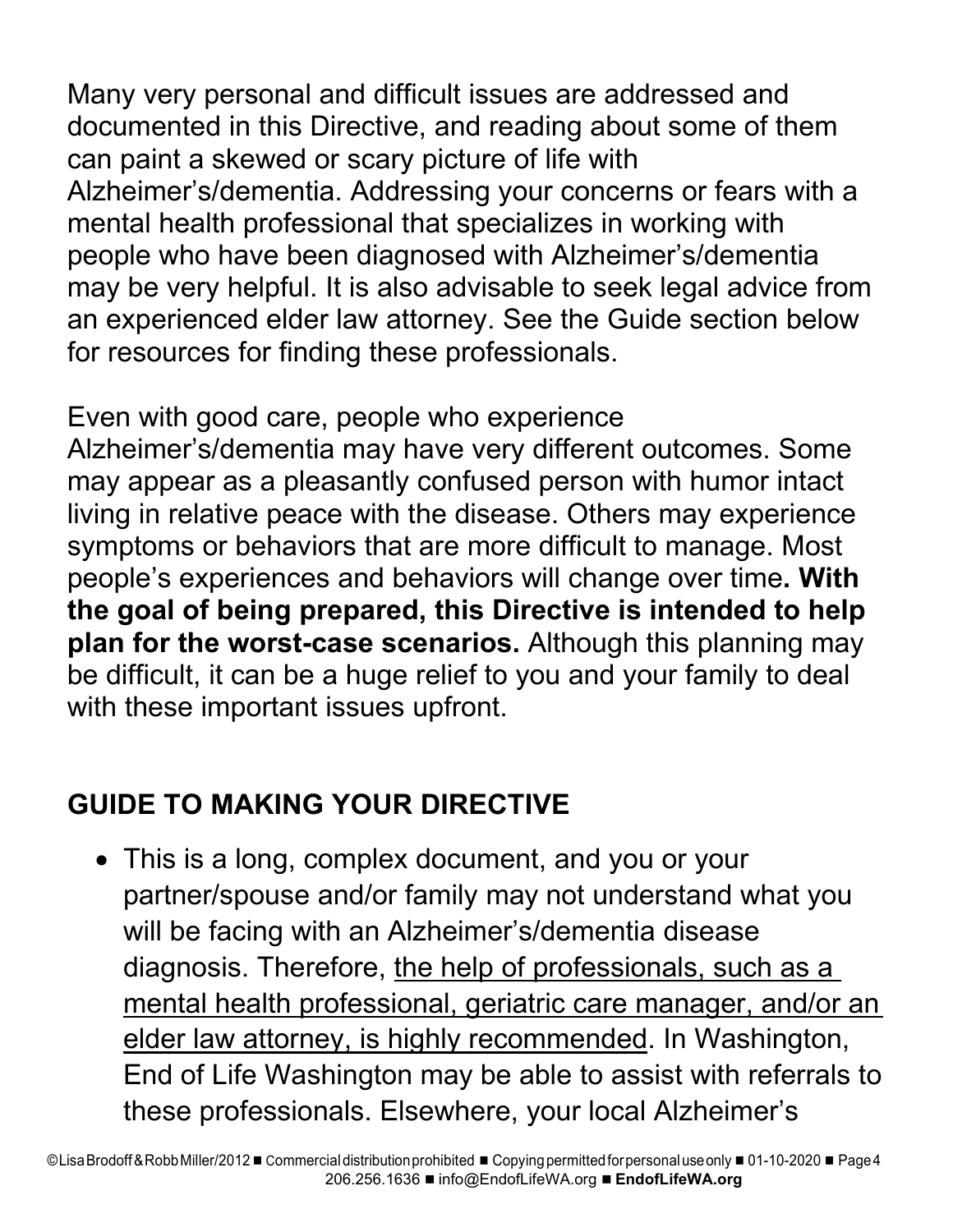Association [\(www.alz.org, 8](http://www.alz.org/)00.272.3900), your state's psychological association, and senior service organizations may be able to help you find qualified, experienced professionals. You may also want to check the National Association of Elder Law Attorneys at alturl.com/ixo85 and the National Association of Geriatric Care Managers at memberfinder.caremanager.org.

- $\Box$  Once again, read the instructions and the Directive in their entirety before completing your Directive. It may take much time, thought, and many conversations, along with consultation with professionals to complete your Directive.
- Make a few photocopies of the Directive before you start, in case you need to start over. You will probably want to use one of the copies as a "working document."
- If you are a person in the early stages of Alzheimer's/dementia or you have a family history of Alzheimer's, it is advisable to do this planning early. Doing this planning while you are still clearly capable of making these decisions helps prevent questions later about whether you had the capacity to make the Directive. You cannot make this Directive if you become incapacitated.
- □ Talk with your family, friends, physicians, and/or attorney about your decision to complete this Directive.
- This is your document. When completed, it should express your wishes. Cross out sections, sentences, or words with which you don't agree.
- $\Box$  In the spaces provided, initial every statement that you agree with. If you do not agree with the statement, put a line through the spaces provided. Do not leave any blank

©LisaBrodoff&RobbMiller/2012 Commercial distribution prohibited ■ Copying permitted for personal use only ■ 01-10-2020 ■ Page 5 206.256.1636 **■** [info@EndofLifeWA.org](mailto:info@EndofLifeWA.org) ■ EndofLifeWA.org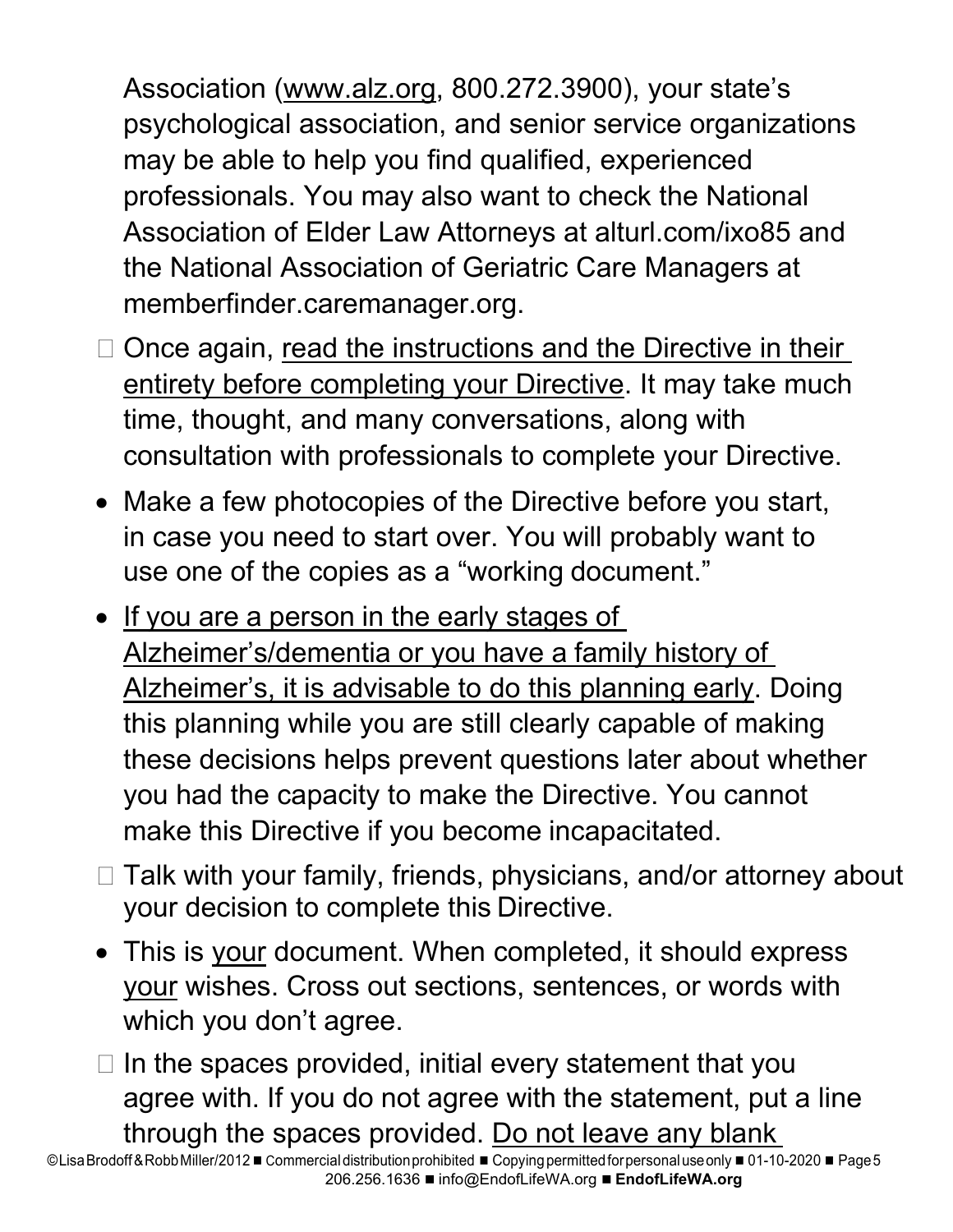spaces.

- Follow the short directions provided within the form between the brackets, "{ }." For example: {Initial only one, and draw a line through the others.}
- If you have questions or need guidance in preparing the Alzheimer's Disease/Dementia Mental Health Advance Directive, please contact End of Life Washington (206.256.1636, 877.222.2816 toll-free[,](mailto:info@EndofLifeWA.org) [info@EndofLifeWA.org, w](mailto:info@EndofLifeWA.org)ww.EndofLifeWA.org) and a staff member will be glad to assist you.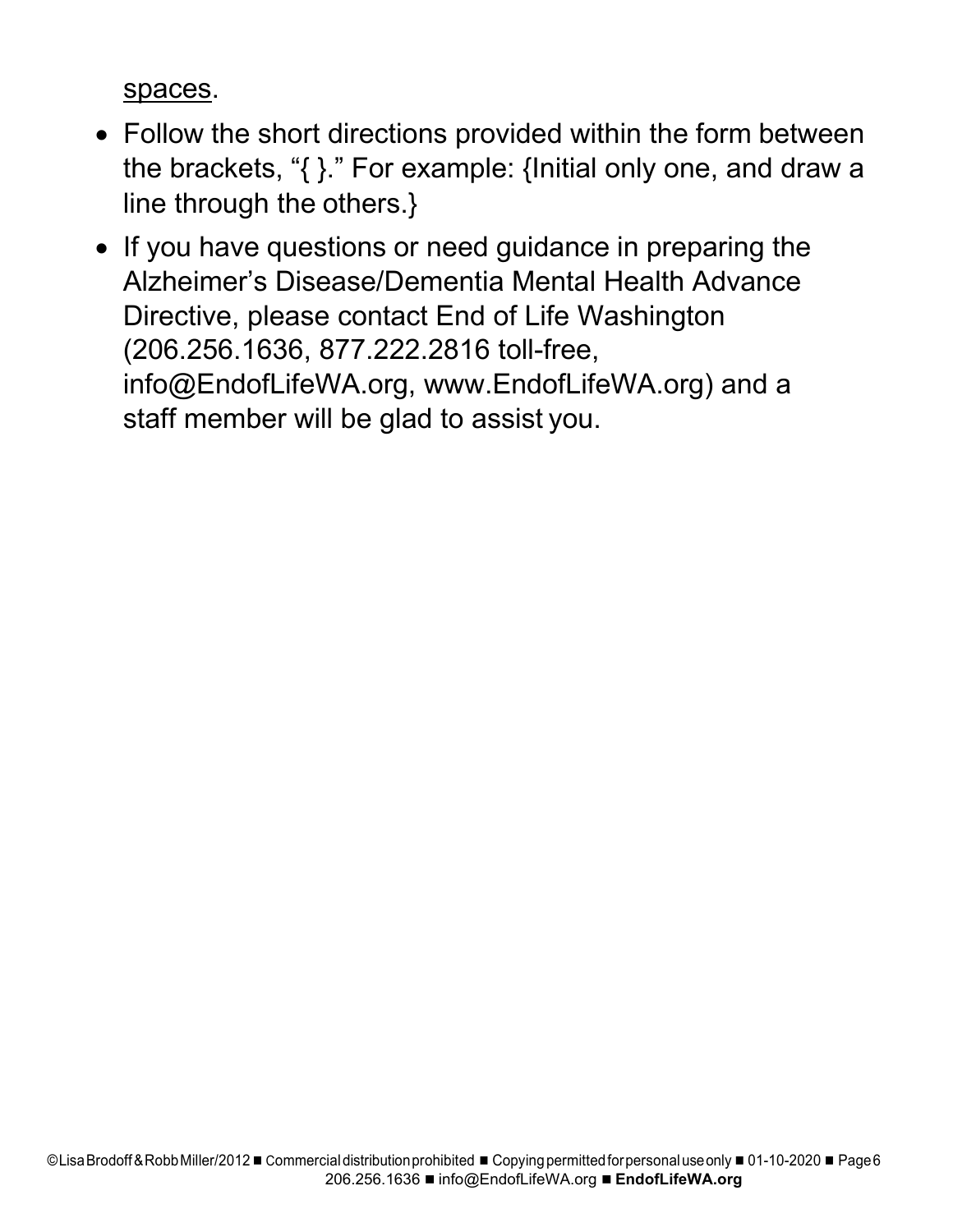#### **THE NUMBERS AND LETTERS IN THE GUIDE BELOW CORRESPOND TO THE SAME SECTIONS IN YOUR DIRECTIVE**

#### **1. WHEN AND HOW LONG I WANT THIS DOCUMENT TO BE EFFECTIVE**

The first section of this document is also one of the most important. There are three choices, and you must pick only one.

| Chol<br>ce                                                             | Advant<br>age                                                                                                                                                       | <b>Disadvantage</b>                                                                                                                                                             |
|------------------------------------------------------------------------|---------------------------------------------------------------------------------------------------------------------------------------------------------------------|---------------------------------------------------------------------------------------------------------------------------------------------------------------------------------|
| a.<br><b>Effecti</b><br>ve<br>immed<br><i>iately.</i>                  | <u>aoupts apout</u><br>when Directive is<br>effective<br>Immediate benefit<br>of advocacy from<br>your agent.                                                       | Proīessionais may<br>not underständ that<br>you must still be<br>gonsulted about<br>lecisions.                                                                                  |
| $\mathbf b$ .<br>Effectiv<br>e if you<br>lose<br>capacit<br>у.         | Professionals don't<br>have to consult with<br>your agent until you<br>are incapacitated.<br>There can be a<br>definitive finding that<br>you are<br>incapacitated. | You may become<br>incapacitated before<br>a formal finding that<br>you are<br>incapacitated. Your<br>agent cannot<br>advocate for you until<br>you are deemed<br>incapacitated. |
| c. Effective<br>when<br>certain<br>symptoms<br>behavi<br>ors<br>occur. | You can tailor your<br>Directive to fit a<br>particular symptom or<br>symptoms, such<br>as when you no<br>longer recognize<br>your spouse/partner.                  | It may not always be<br>clear to others when<br>the circumstances,<br>symptoms, or<br>behaviors you choose<br>occur.                                                            |

# **2. WHEN I MAY REVOKE THIS DIRECTIVE**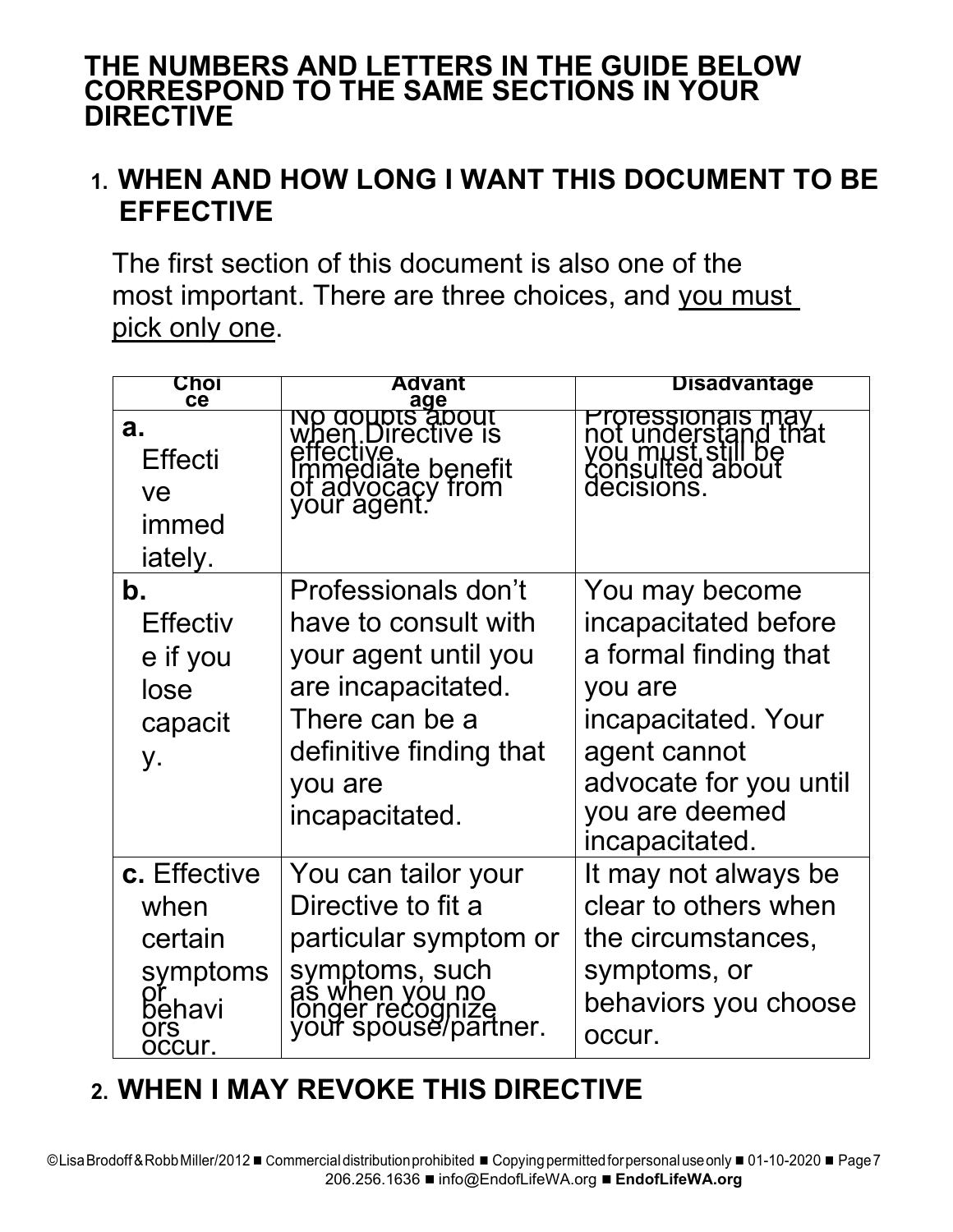You must choose one or the other, or your Directive will not be valid.

| <b>Choice</b> | Advant<br>age       | Disadvant<br>age               |
|---------------|---------------------|--------------------------------|
| Only          | Can protect you     | When you are incapacitated,    |
| when I        | from making bad     | you cannot change              |
| have          | decisions           | your mind about your           |
| capacit       | when you            | treatment choices made in      |
| у.            | are                 | this Directive.                |
|               | incapacitate        |                                |
|               | d.                  |                                |
| Even if       | You can revoke this | If you become incapacitated,   |
| l am          | Directive at        | you could make                 |
| incapac       | any time, even      | decisions that are not in your |
| itated.       | when you are        | own best interests or are      |
|               | incapacitated.      | contrary to your Directive.    |

**Important:** Choosing "Even if I am incapacitated" may result in your entire Directive being revoked by you, effectively ending all the advance planning you did while you had capacity. You could also make a decision while incapacitated that terminated your mental health care agent's authority to act on your behalf and result in someone else becoming your legal surrogate decision-maker for your mental health care decisions. Your new legal surrogate decision-maker could then become someone you do not want to have this authority (see "If you do not designate a mental health care agent..."<br>below).

# **3. MY MENTAL HEALTH CARE AGENT**

Designating a mental health care agent is highly recommended. If you do not designate a mental health care agent, Washington State law authorizes the following people, in order of priority, to make mental health care decisions for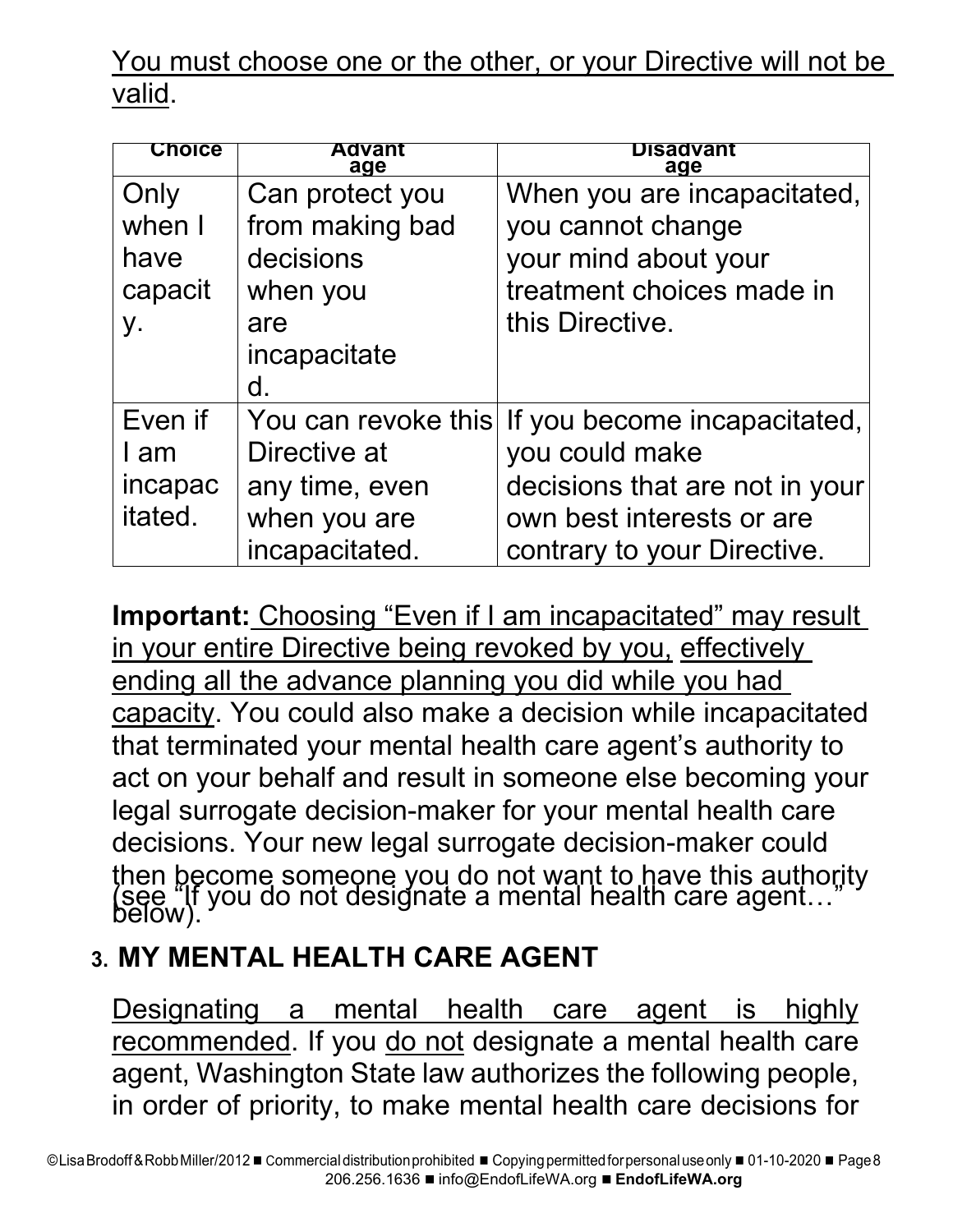you.

- A court-appointed guardian with decision-making authority.
- Your spouse or registered domestic partner.
- Your adult children.
- Your parents.
- Your adult siblings.

When there is more than one person in a category, such as your adult children, then all must agree.

If you choose not to name a mental health care agent in section 3, cross out sections 3 and 4, and go on to section 5.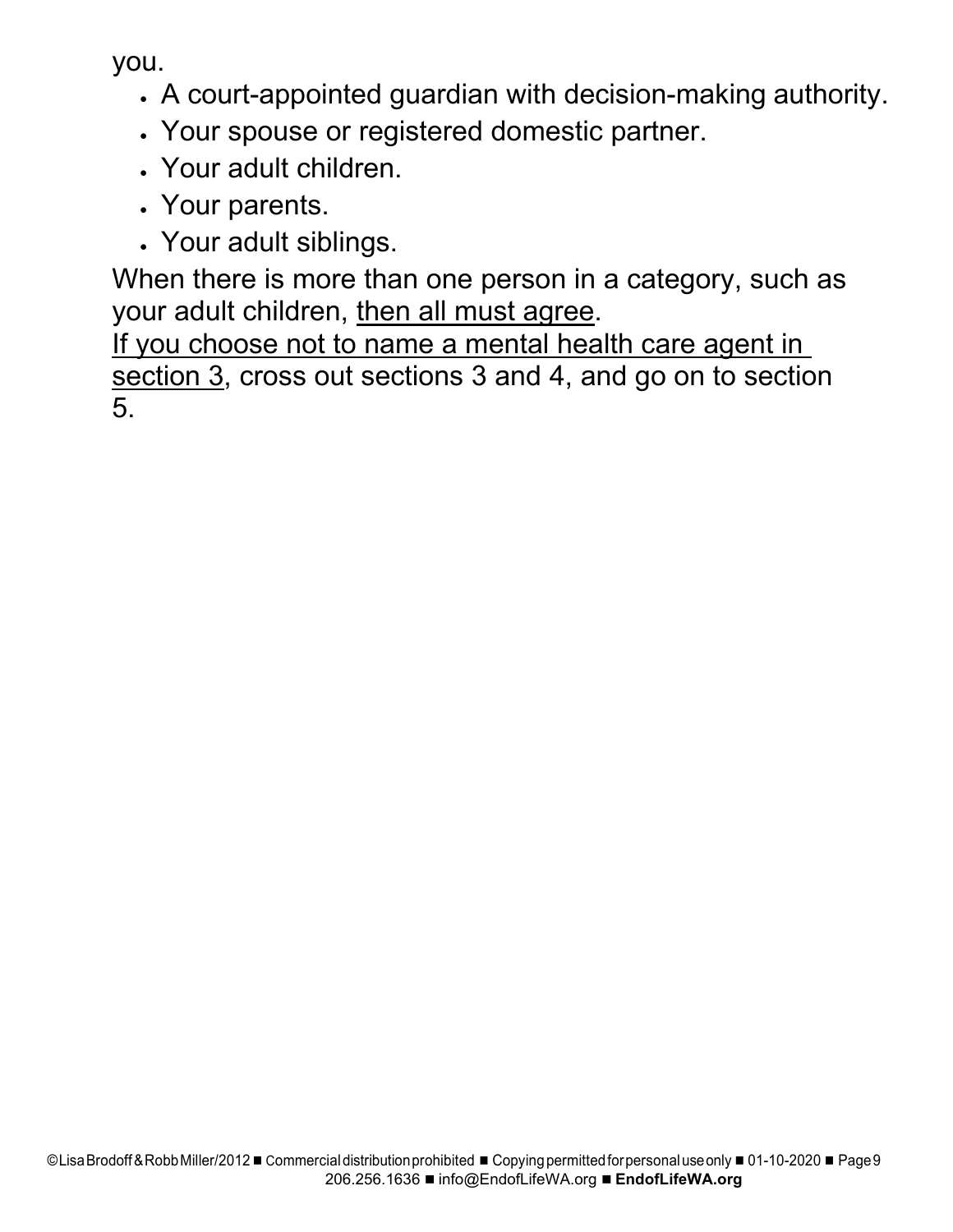**Important:** The person you name as your mental health care agent should be the same person you name as your Health Care Agent in your Durable Power of Attorney for Health Care, a document that allows you to name someone to make medical (not mental health care) decisions for you when you cannot speak for yourself. If the agents named in these two documents are not the same person, conflict about certain issues could occur. While this conflict is being resolved, the choices you make in this Directive could be delayed or prevented.

Be sure the people you appoint as your health care agents understand your wishes and agree to honor them. Do not name someone to be your health care agent without his or her knowledge and permission.

You should also name an alternate mental health care agent, if possible. This allows someone else to advocate for you if your primary mental health care agent is unavailable or you outlive him or her.

If you are married or partnered to the person you name as your primary mental health care agent, be sure to indicate whether you would want your spouse/partner to continue to be your agent if you were separated or divorced from him or her. Sometimes partners/spouses divorce for reasons that may have no bearing on their trust of the current partner/spouse to carry out their wishes (for example, divorce for the purpose of qualifying for public assistance such as Medicaid).

The person you name to be your mental health care agent:

- Must be at least 18 years old and mentally competent.
- May be a family member or close friend whom you trust to make serious decisions.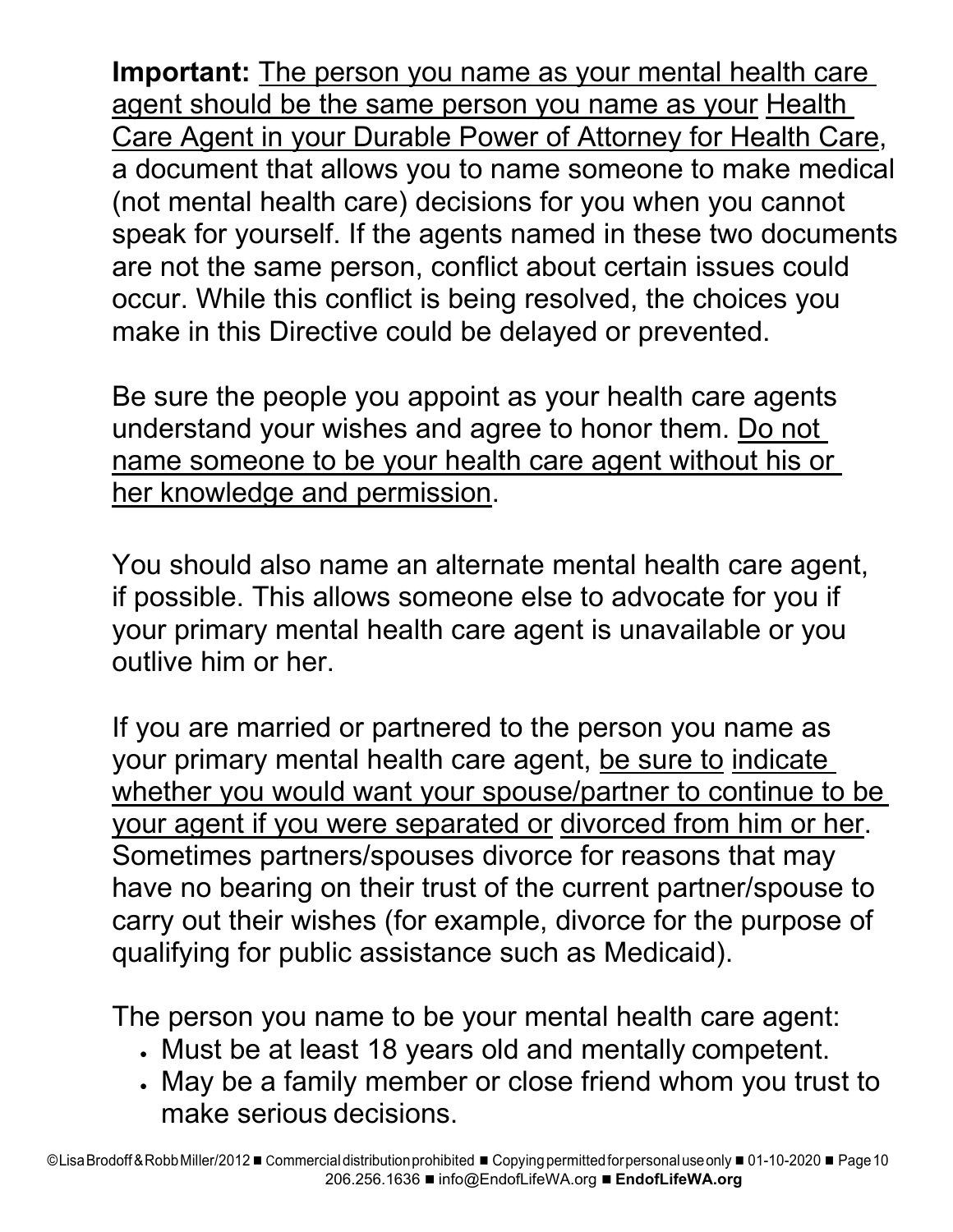- Should clearly understand your wishes and be willing to accept the responsibility of making mental health care and other decisions for you.
- Should be someone who can be assertive in the event that caregivers, family members, or health care providers challenge your wishes.
- Does not have to be your spouse, partner, or a member of your biological family.
- Need not live in Washington but should be readily available in the event of a mental health emergency.

The person you appoint as your mental health care agent cannot be:

- Your doctor or an employee of your doctor.
- An owner, operator, administrator, or employee of a health care facility in which you are a patient at the time you sign your advance directive.

However, if one of the individuals listed above (your doctor, an employee of your doctor, etc.) is also your spouse, adult child, or sibling, you may appoint that individual to be your mental health care agent.

Note to same-sex spouses and registered domestic partners: If you do not designate your spouse or registered domestic partner as your primary mental health care agent, your spouse or domestic partner may not have the right to make your mental health care decisions or even have access to you in an emergency mental health situation outside of Washington.

# **4. THE AUTHORITY I GIVE MY MENTAL HEALTH CARE AGENT**

©LisaBrodoff&RobbMiller/2012 Commercial distribution prohibited ■ Copying permitted for personal use only ■ 01-10-2020 ■ Page 11 206.256.1636 **■** [info@EndofLifeWA.org](mailto:info@EndofLifeWA.org) ■ EndofLifeWA.org This section gives your mental health care agent broad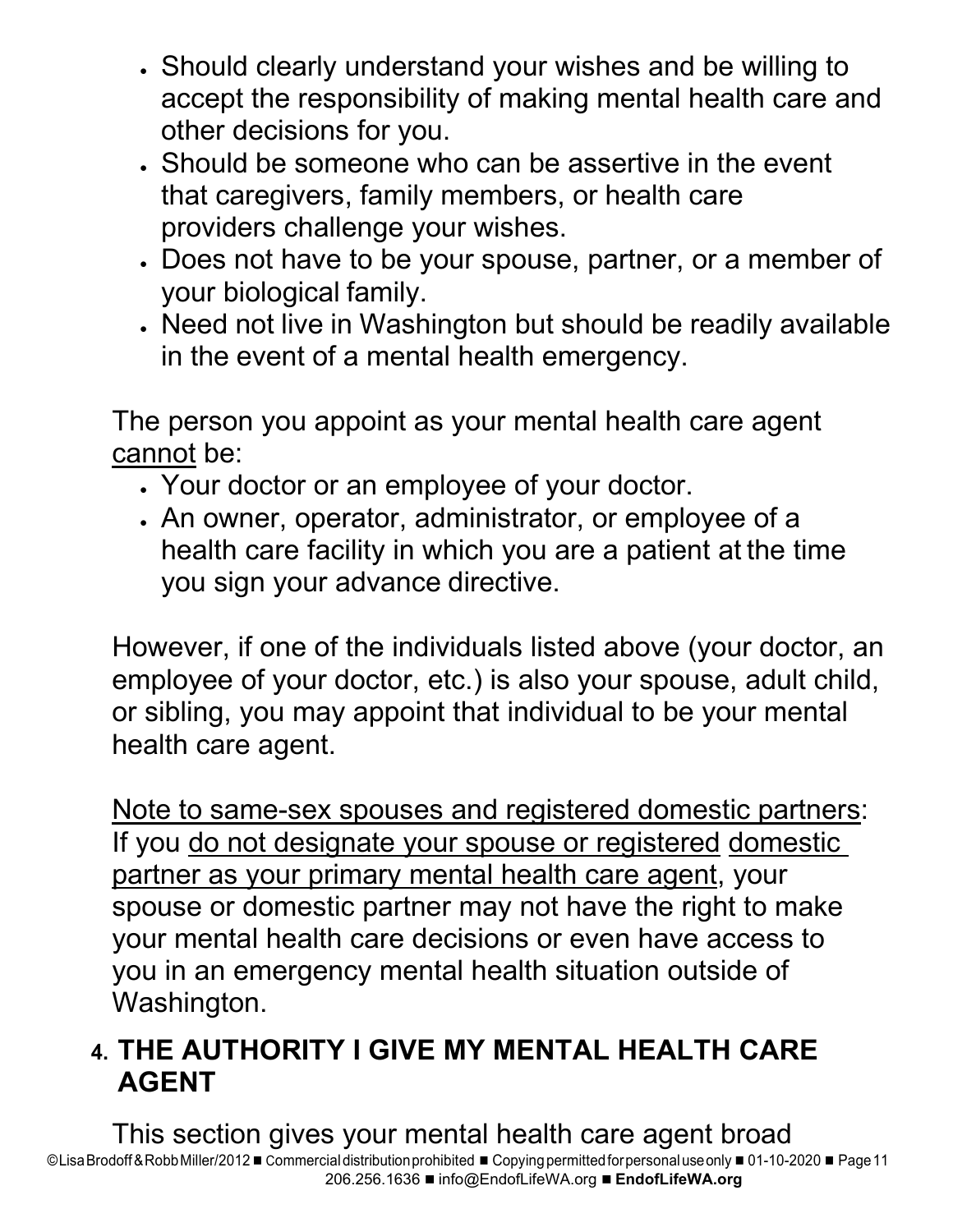authority to make decisions about your mental health care. If you do not want your agent to have the authority to do something described here, cross out those words or sentences.

#### **5. HOW TO MAKE MENTAL HEALTH CARE DECISIONS AND IMPLEMENT THIS DIRECTIVE**

No document can foresee and express your choices about every situation that may occur. This section provides guidance to your mental health care agent and others if issues not addressed by this Directive arise.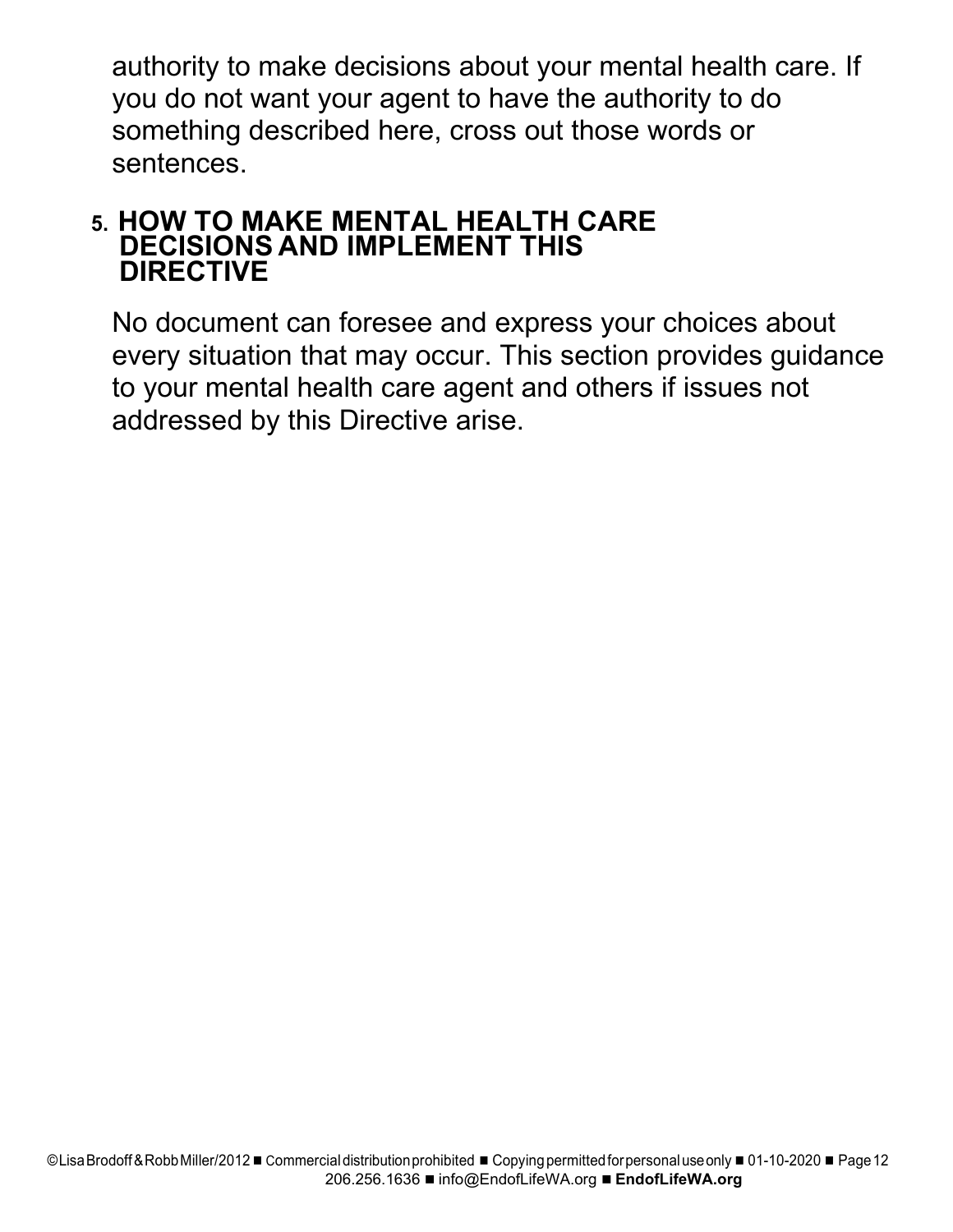# **6. PERSONAL HISTORY AND CARE VALUES STATEMENT**

One of the most important steps you can take to ensure your wishes will be honored and you get the care you want is to write a statement about your values, faith, history, beliefs, work history, important past and present relationships, interests, or anything else you believe is important for your caregivers to know. By knowing and understanding the person before them, caregivers can more easily connect with you on a more personal level. When the general values about care are stated, people who make decisions for you will have a better idea of what to do in situations that cannot be anticipated. Although writing a statement is optional, it is highly recommended. The more your providers, your agent, and others interested in your welfare know about you and your wishes, the better they are able to react to, and deal with, situations as they arise.

# **7. PREFERENCES AND INSTRUCTIONS ABOUT MY CARE AND TREATMENT**

#### **a.Preferences regarding care in my home.**

(1) One of the first decisions that people with Alzheimer's/dementia will need to make concerns the type of care they would want to receive while still in their own homes. At the beginning stages of the illness most people with Alzheimer's/dementia are able to remain at home, either alone or with a spouse, partner, family, or others. As the disease progresses, you will eventually need assistance with personal care, reminders to take medication, housekeeping, cooking, grocery shopping, and driving to appointments.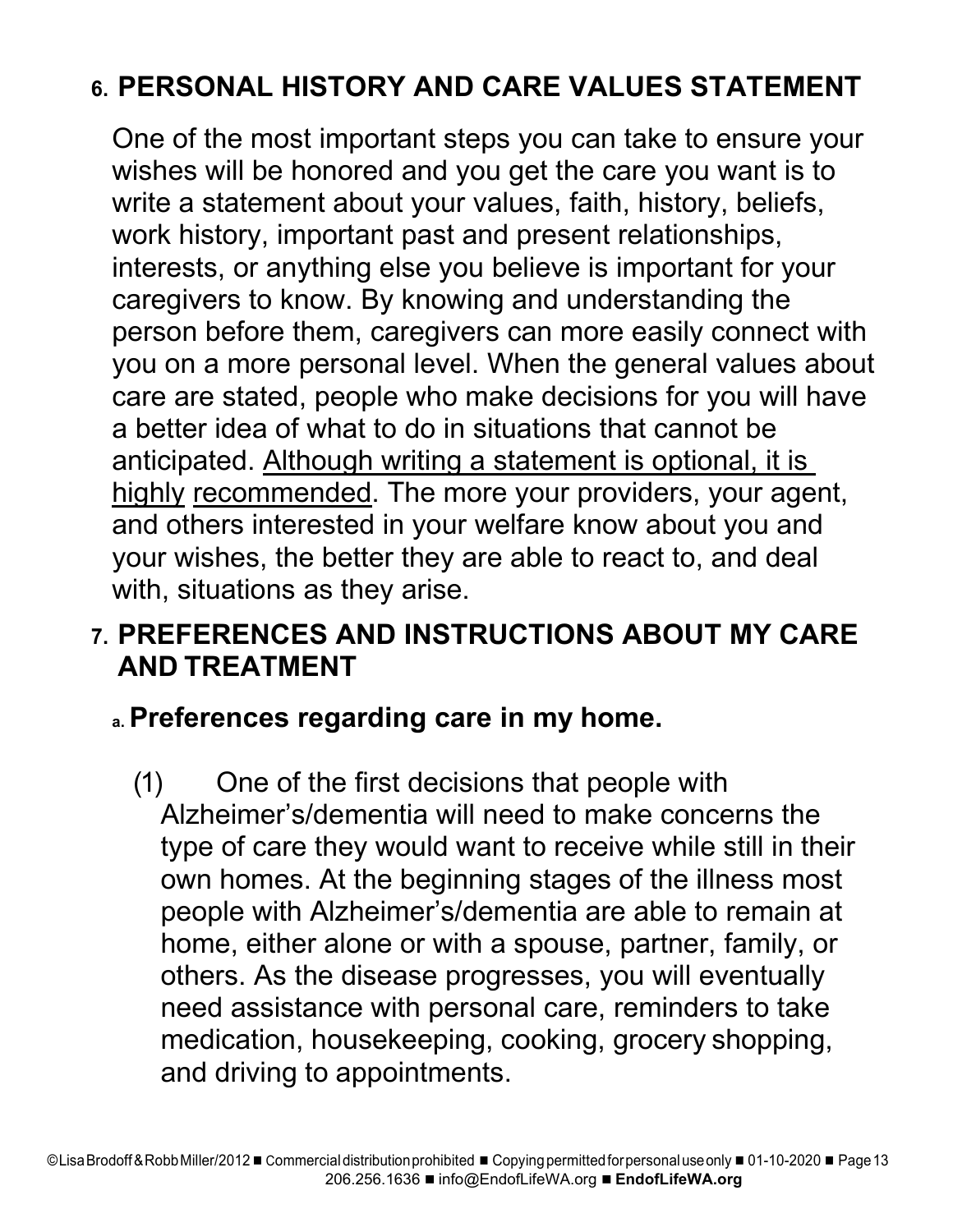This personal care can be delivered in a number of ways – by family members (for pay or as volunteers), individuals hired for this service, and agencies. Some people may prefer that personal care be done only by family members, while others would never want their family members to do those tasks.

Giving advance permission for individuals who are not family members to provide your care could take the pressure and guilt off your family or mental health care agent for bringing in nonfamily care providers.

(2)If you have any cultural, religious, and/or gender preferences about your personal care and assistance, write them here. Discuss your preferences and choices with your family, mental health care agent, and/or geriatric care manager to be sure they are feasible.

# **b.Preferences and instructions involving out-of-home placements.**

One of the most predictable decisions that a person with Alzheimer's/dementia will have to face concerns a future placement outside the family home. When, where, and how that out-of-home placement will occur are decisions that can be anticipated and dealt with by people with Alzheimer's/dementia in consultation with their family, their medical providers, and other geriatric care professionals.

There are now a variety of out-of-home placements that can be discussed and decided upon in advance, including assisted-living facilities and adult family homes that specialize in Alzheimer's/dementia care. These placement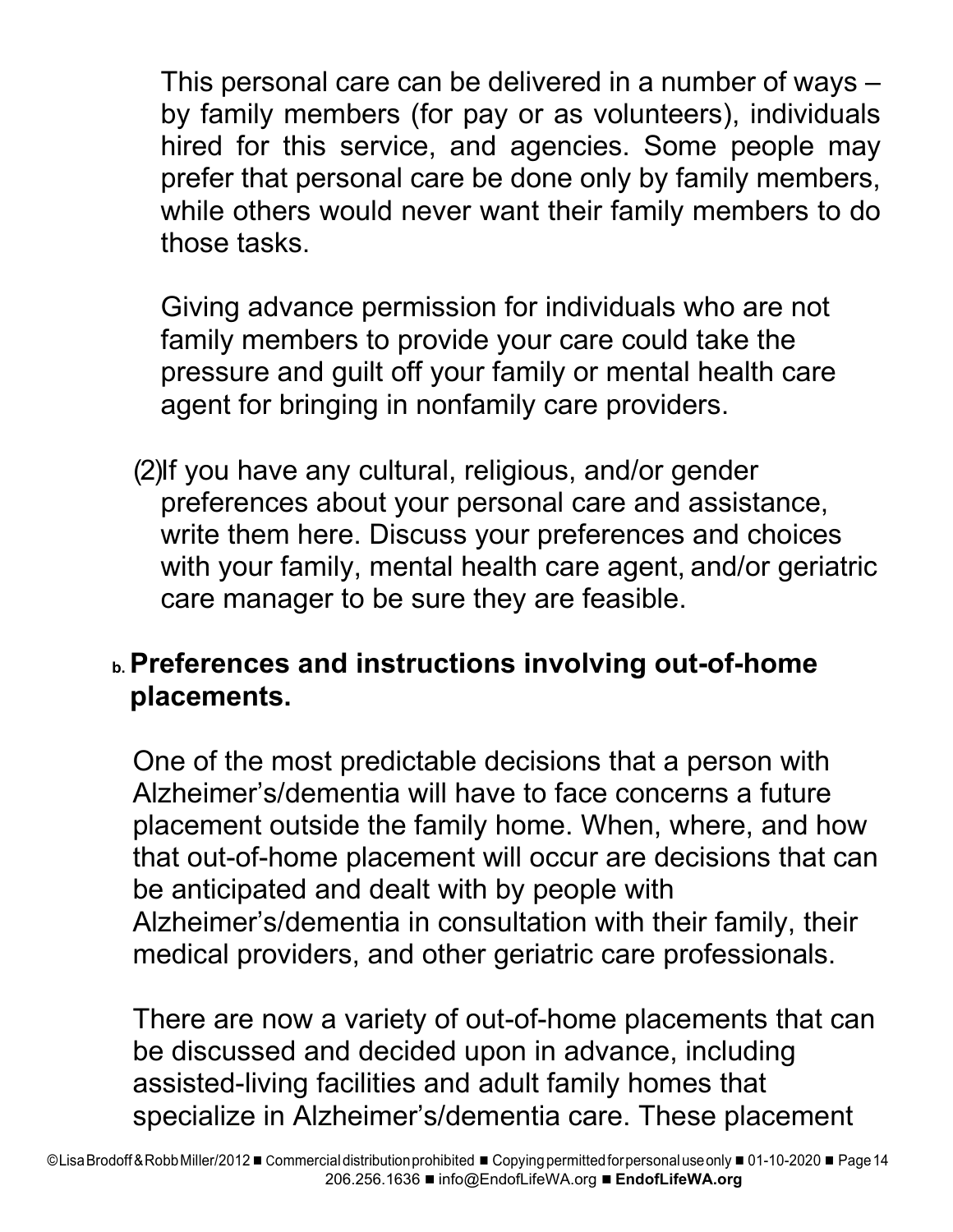decisions can best be made in consultation with a professional geriatric care or case manager who is familiar with the various placement options in your community. Without prior planning, families and mental health care agents can find themselves in an emergency situation, faced with their relative or loved one with Alzheimer's/dementia being evicted with no place to go and no alternative plan of action.

- (1) Identifies the location where you would like to live. Before you name a family member or other loved one as a person you want to live with, be sure this person (and his or her family) is willing to let you move in.
- (2) Identifies the setting where you would prefer to live, such as an assisted-living facility or adult family home and provides the option to name the home or facility. Each of these less-than-nursing-home institutional options may become unsustainable at some point in the course of the disease, because the care needed in the final stages of Alzheimer's (and some people with dementia) is beyond that provided in most assisted-living and adult family home facilities. Because nursing home placement is currently the likely end option, making your wishes known here regarding that ultimate decision can go a long way toward relieving the family's stress and guilt over making that difficult decision on their own.
- (3) Identifies a person, such as a geriatric care manager, or agency to assess your ability to remain in your home.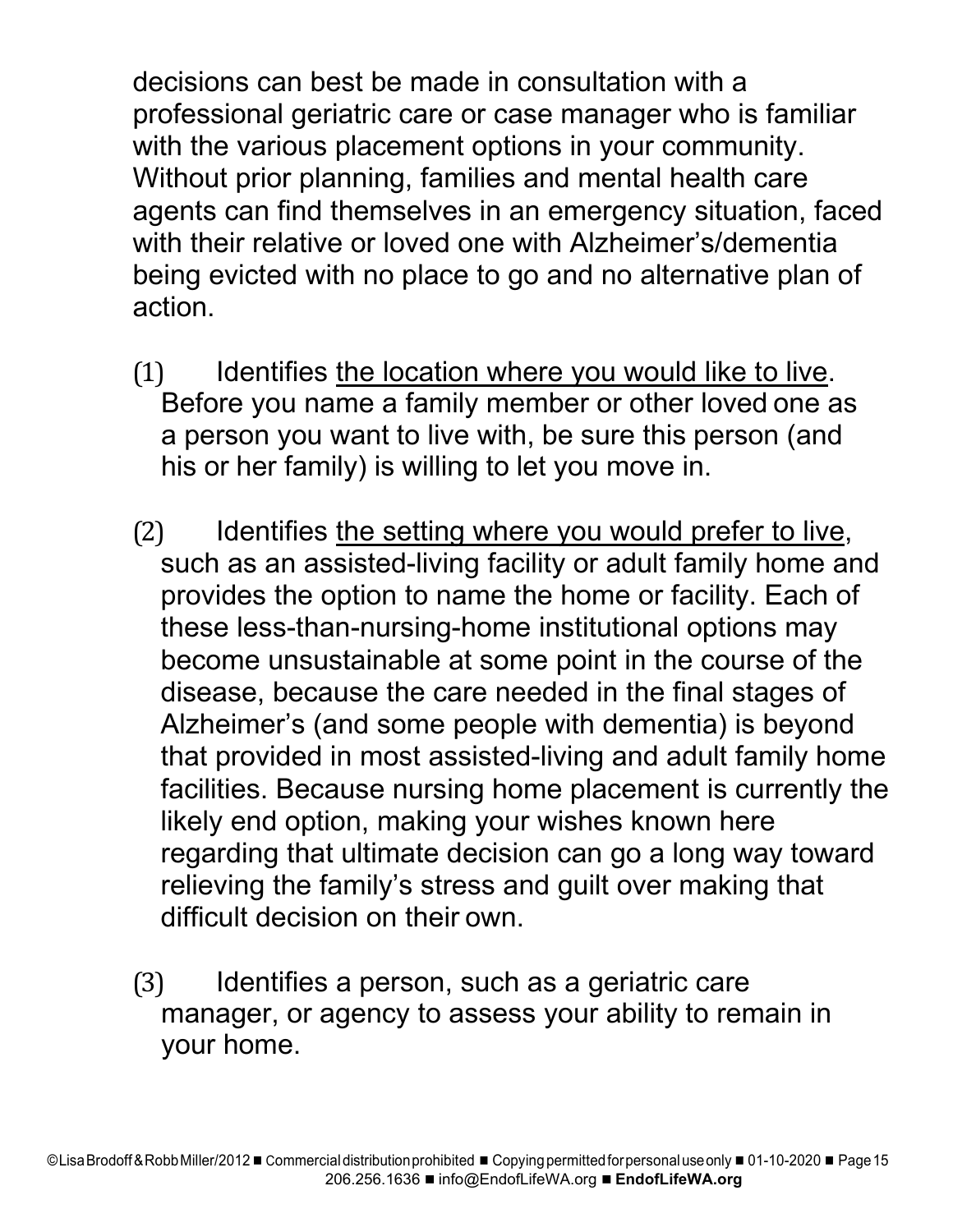#### **c.Preferences and instructions about dealing with combative, assaultive, or aggressive behaviors, with authority to consent to inpatient treatment.**

Probably the most difficult effect of Alzheimer's and some forms of dementia on some people with these illnesses is the appearance of new and unexpected behaviors. Between thirty and fifty percent of people with Alzheimer's will become combative, assaultive, or sexually aggressive during the course of their illness. These behaviors can come as a surprise to family and caregivers who have never before seen their loved ones behave in this way. It can also be dangerous for both people with the disease and their caregivers.

Unfortunately, these situations can also result in an emergency situation involving law enforcement and emergency medical care. Sometimes people with Alzheimer's/dementia who are resistant or combative are committed to psychiatric hospitals on an emergency basis. These situations are extremely upsetting and distressing for the person with Alzheimer's/dementia and for the family.

This Directive provides you with the ability to plan in advance to avoid sudden and involuntary commitment by allowing you to voluntarily consent to hospitalization, as well as stating a preference for a facility specializing in providing Alzheimer's/dementia care or that you believe will provide the quality of care desired. Providing your consent in this Directive increases the likelihood that you will receive specialized quality treatment. Once stabilized, you have a greater chance of returning home (whether to your family home, adult family home, or other setting).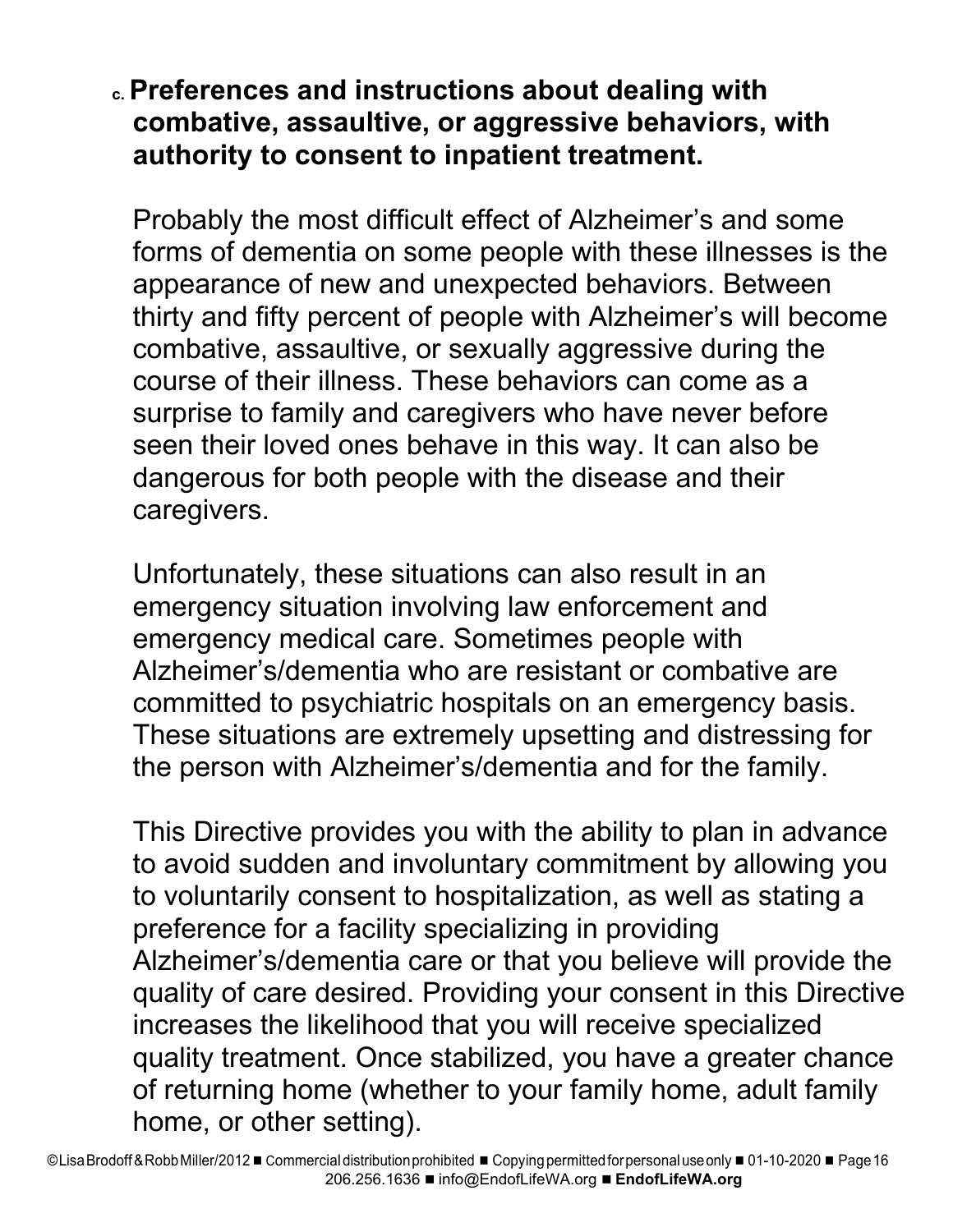- (1)Allows you to bind yourself to hospitalization and treatment and express your preference for treatment at a facility specializing in Alzheimer's/dementia care, even if you are objecting to it at the time. It is important to understand that no matter which option you select, involuntary commitment could still occur.
- (2)Indicates you want treatment from trained caregivers who know you and your history.
- (3) Expresses a preference to be admitted to a particular specialized geriatric or dementia care unit, or a similar facility, if available.
- (4)Expresses a preference not to be admitted to a particular facility or facilities.

## **d.Preferences regarding the financing of my care.**

The financial burden imposed upon people with Alzheimer's/dementia and their families can be overwhelming. Moreover, those costs are exponentially greater when nursing home care is required. As a result, even relatively well-off people may find it impossible to meet their care needs in the later stages of Alzheimer's/dementia without depleting their assets and savings, putting the remaining family members and dependents (if there are any) at risk of impoverishment. People who hope to leave their home and savings to their children, family, or friends after they die may not be able to do so. This financial burden adds significant stress and worry to an already difficult diagnosis.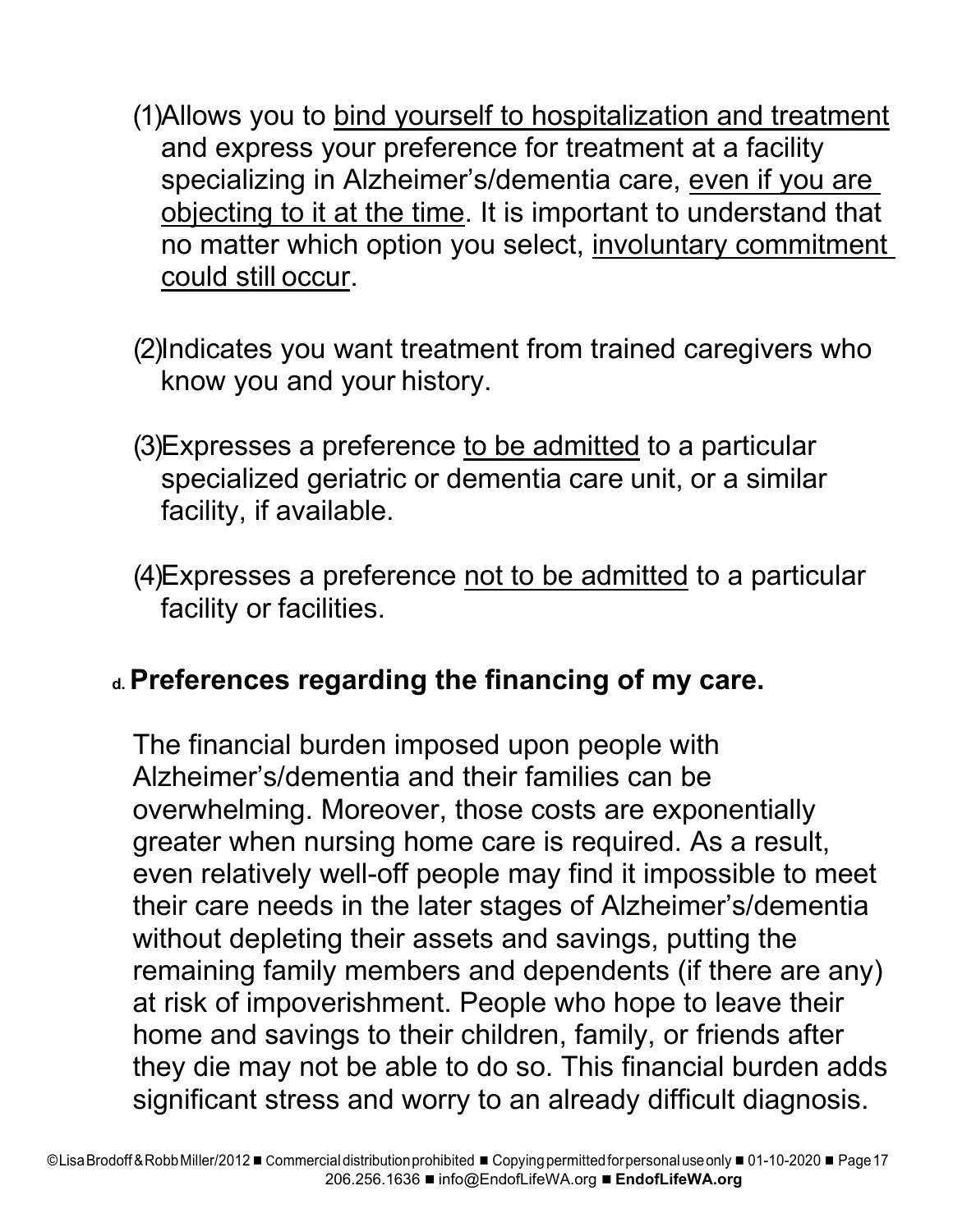Given that a substantial percentage of people with Alzheimer's/dementia will ultimately need this expensive care in either their home or nursing facility, it is critical that advance planning on how to finance care be considered, discussed, and ultimately executed. Paying privately, using long-term care Insurance, public assistance through the Medicaid program, or a combination of all three are the typical ways that this high cost of care is covered. Some people with Alzheimer's/dementia may opt to use Medicaid planning methods to become eligible for coverage, to preserve assets for a spouse/partner, or to pass on their property after death. Others may choose to use all savings and income on purchasing the highest quality of private care and only apply for Medicaid if and when all available money has been spent.

While this section of the document allows you to indicate your preferences regarding the financing of your care, you will almost certainly need significant legal and financial advice in order to make well-informed decisions on these issues and to understand the impacts on your spouse/partner, family, or heirs. **Consulting with an experienced elder law attorney about financing your care is very highly recommended before making any decisions about these important issues**.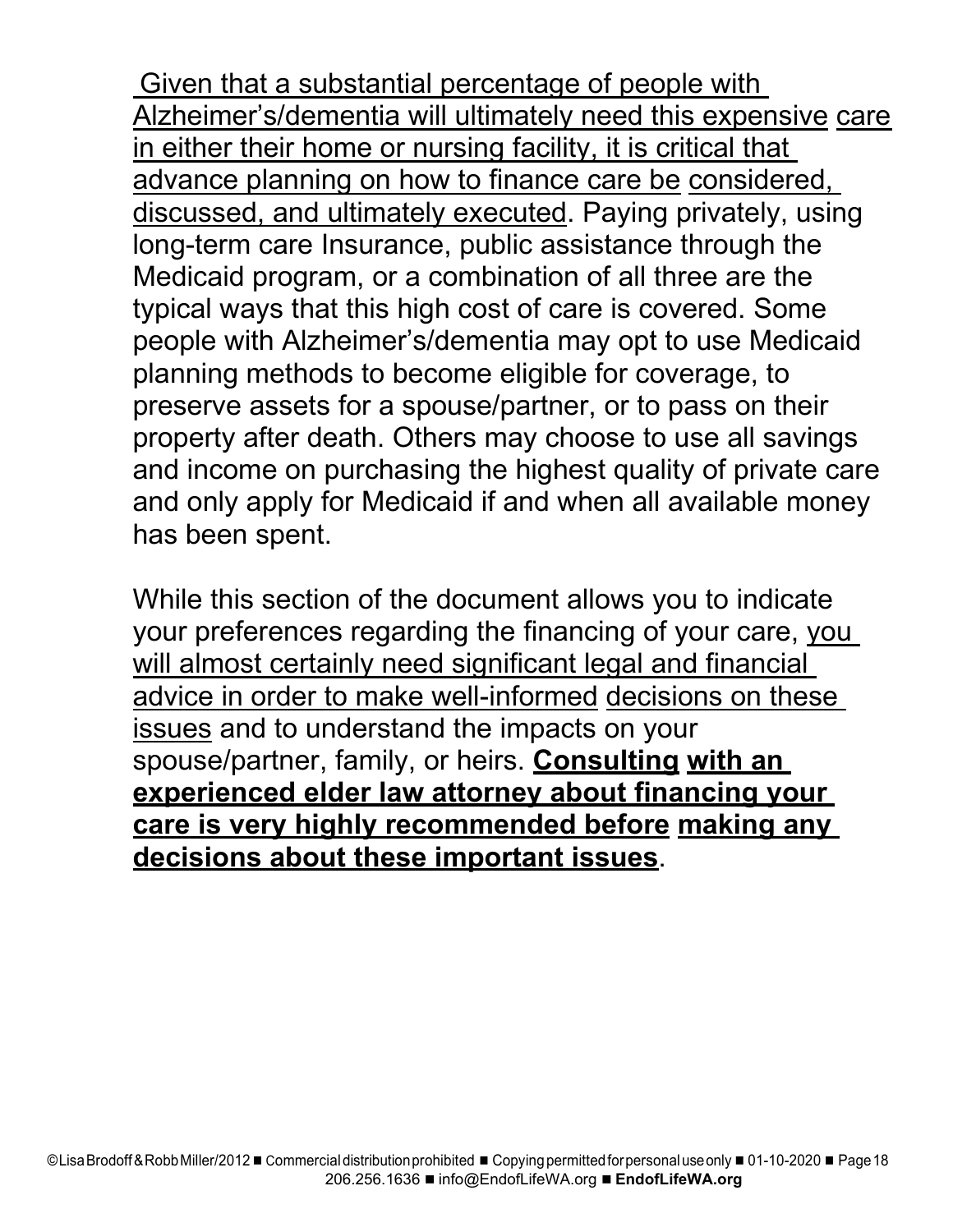Your local Alzheimer's Association, senior service organizations, and the local bar association may be able to help you find a qualified elder law attorney. You may also want to check the National Association of Elder Law Attorneys at alturl.com/ixo85. In Washington State, End of Life Washington (206.256.1636, 877.222.2816 toll- free, [info@EndofLifeWA.org, w](mailto:info@EndofLifeWA.org)ww.EndofLifeWA.org) may also be able to assist with referrals.

# **e.Preferences regarding future intimate relationships.**

Unfortunately, people with Alzheimer's/dementia experience changes that generally result in both partners in the relationship losing the personal and sexual intimacy that can be such a crucial part of their lives together. Discussing your hopes and values with your partner/spouse with regard to intimacy, as well as feelings about entering into other intimate relationships, may help sort out any tricky situations that arise later on when you may not be able to express your wishes. Working with therapists trained in sexuality and Alzheimer's/dementia may be necessary to reach agreements about these charged topics.

This part of the Directive allows you to plan for three possibilities involving intimate relationships.

(1)Expresses your preference regarding maintaining intimate relationships with your spouse/partner.

Many people with Alzheimer's/dementia and their spouses/partners want to continue their intimate relationship for as long as possible. For people with Alzheimer's/dementia, remaining sexually active can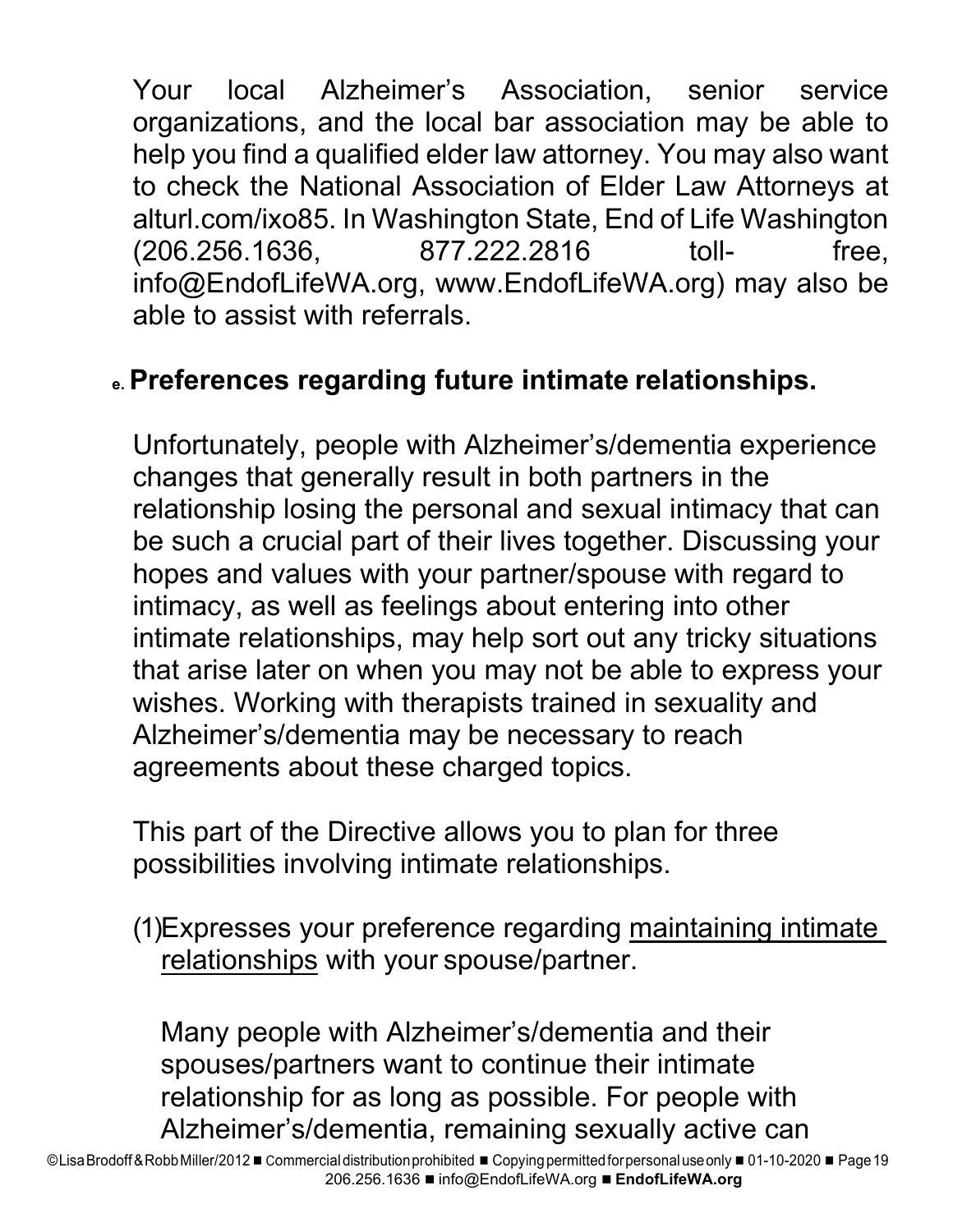provide an important way of maintaining their role in the relationship and giving back to their partners. For partners/spouses, sexual intimacy can be an important way to maintain connection and give support. Maintaining sexual relationships can benefit both partners by easing depression by providing emotional and physical support.

Despite the significant benefits to committed couples who keep the sexual relationship intact, there can be barriers to doing so, including cognitive changes due to Alzheimer's/dementia; well partners/spouses being upset by the sexual advances of a partner/spouse when he or she can no longer remember or recognize them; and dealing with spouses/partners who become sexually aggressive. Your spouse or partner may also worry that you may have reached a point where you cannot consent to a sexual relationship, creating concerns about forcing herself or himself upon you.

While expressing your preferences may not resolve all the problems, documenting them can help ease some of the conflicts, guilt, and obstacles that may arise.

(2)Expresses your preferences regarding your partner/spouse having relationships outside the bounds of your partnership/marriage or other commitment.

Because of the emotional stresses, loss of sexual intimacy, and depression experienced by well partners/spouses of people with Alzheimer's/dementia, it is not uncommon for the well partner to have, or want to have, intimate relationships with others. But the guilt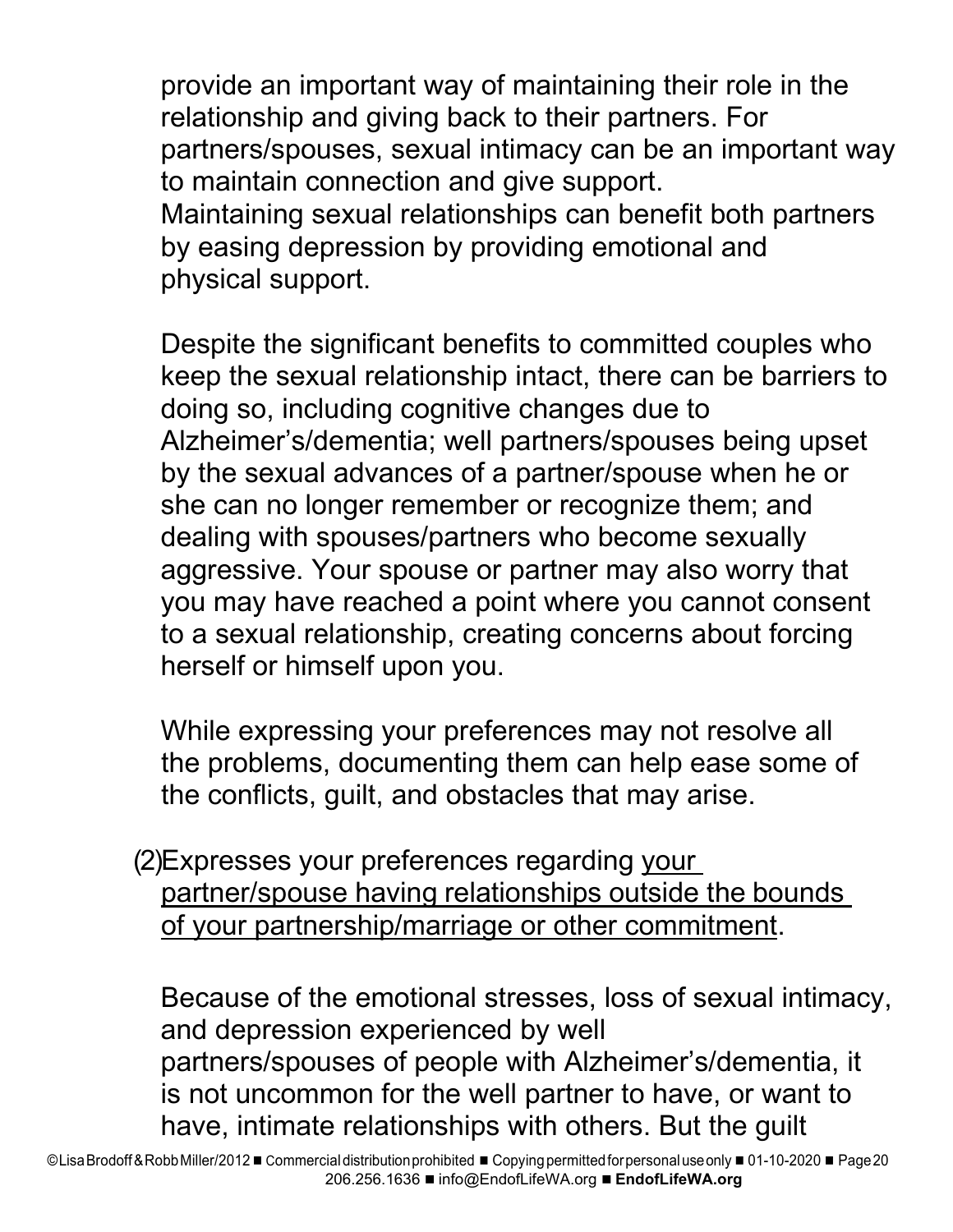suffered by the well partner, who believes he or she has violated their partnership/marriage vows or their ill partner's/spouse's wishes, can be enormous.

It may or may not be the case that you would consent to your partner/spouse having an intimate relationship when you are no longer able to be there emotionally or sexually for your partner/spouse. Some people might give their well partner their blessing to seek out other relationships at a point when there is no longer any recognition of him or her by the ill partner/spouse. Others may believe that their religious and moral code holds that the couple should be together and faithful through sickness, as well as health.

In either case, discussing this charged topic in advance may allow you and your partner/spouse a sense of respect for each other's dilemmas and lead to agreements and consents about future behavior.

(3)Expresses your preferences for future intimate relationships for yourself.

People with advanced Alzheimer's/dementia still can, and do, have sexual desires. It is not unusual for a person with Alzheimer's/dementia who is in a long-term care facility to want to have a romantic or sexual relationship with another person at the facility. Long-term care staff are required to consider whether or not the relationship should be allowed at all, whether to let family know about it and seek their approval, and whether the resident has the capacity to consent to a sexual relationship.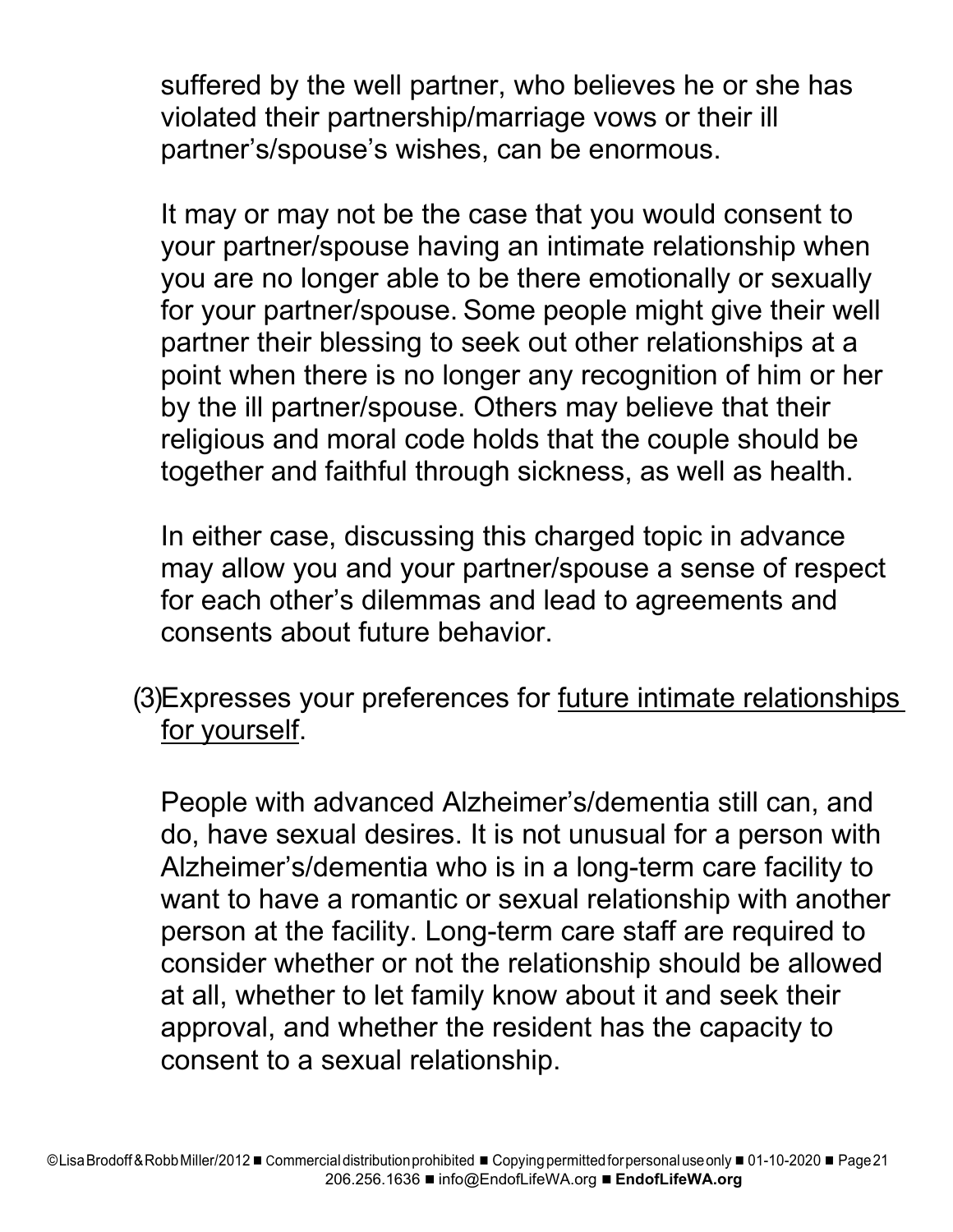Well partners/spouses may understand and tolerate their ill partner/spouse having another relationship because they see their partner/spouse as happy again. Often the people who do take issue with a developing romantic relationship are the adult children of a parent with Alzheimer's/dementia.

Documenting whether or not you would be agreeable to a relationship with someone else could spare your family, facility staff, and the resident of a long-term care facility the grief and upheaval that can result when trying to guess what you would want if a romantic relationship develops.

## **f.Preferences regarding my pet(s).**

If you have a pet or pets, give consideration regarding whom you would want to care for them when you can no longer provide care. This is especially important if you live alone. If you want a family member or friend to adopt your pet(s), make sure he or she agrees to do so.

#### **8. CONSENT TO PARTICIPATION IN EXPERIMENTAL ALZHEIMER'S/DEMENTIA DRUG TRIALS**

Although there is no cure for Alzheimer's and many forms of dementia, there are currently clinical trials being conducted on many new drugs that have the potential to improve symptoms or prevent the full onset of the illness. Many people with Alzheimer's/dementia want to participate in research studies, not only for the possibility of improving their own health, but also in the hopes of contributing to the research for a cure.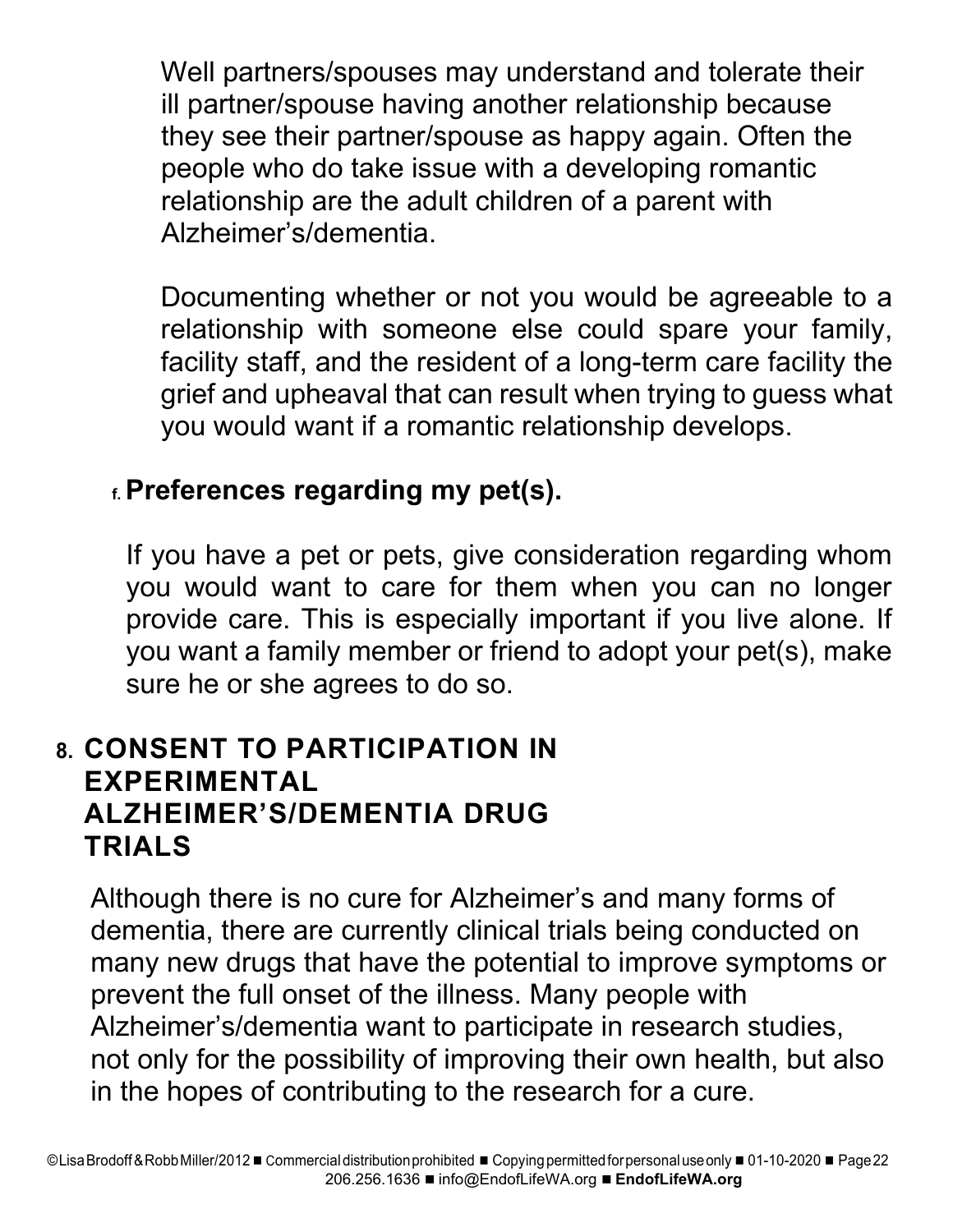This section allows you to describe if and when you would consent to participate in a drug trial or trials, along with a description of your values and preferences around participating. For example, you can list what side effects of tested drugs would be intolerable (such as nausea or headache) or what procedures you would reject or accept (injections or blood draws).

In order to participate in a drug trial, people with Alzheimer's/dementia must be able to give informed consent after learning of the possible side effects and benefits of the treatment. Or they must have a mental health care agent or other legal surrogate decision-maker give consent on their behalf. Although the ability to give your consent in advance is controversial and not certain, stating your preference to participate in your Directive may make it possible.

Follow the directions in the brackets "[ ]" very carefully.

## **9. CONSENT REGARDING SUSPENSION OF MY DRIVING PRIVILEGES**

Eventually, everyone with Alzheimer's/dementia will need to stop driving; in the later stages of the illness impairments in judgment, reaction time, and focus will make driving dangerous. However, people with mild Alzheimer's/dementia often are still able to drive safely, sometimes years after diagnosis.

A decision about when driving is no longer safe is a difficult one for you and your family, because it signifies disease progression and results in the loss of independence and autonomy. For you, it could result in feeling demeaned by the loss of control and dependence on others to get from place to place. For the person or people who have to stop you from driving, it can result in guilt.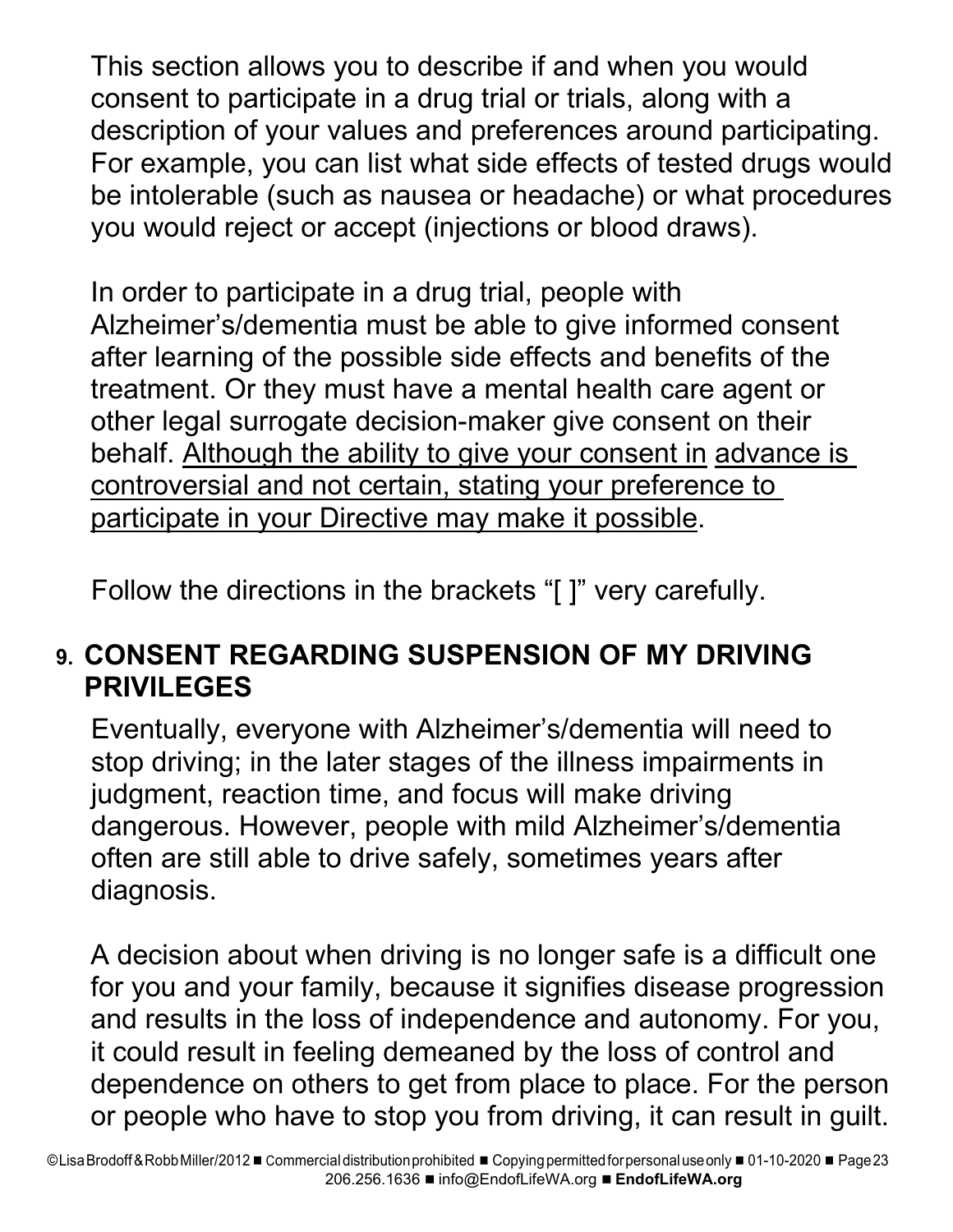This Directive allows you to indicate that you want a medical professional or your mental health care agent to make the decision that the time to stop driving has come. It also provides you with the option to name the medical professional(s) you trust to make this important decision. Please note that choosing not to initial either option or crossing out this entire section does not mean that you may continue driving.

# **10. REGARDING A HEALTH CARE INSTITUTION REFUSING TO HONOR MY WISHES**

Some health care facilities and long-term care providers adhere to certain religious directives, moral teachings, and/or organizational policies and may not be willing to honor your Directive if it conflicts with their institutional policies. In Washington State, many hospitals, hospices, and long-term care providers are being acquired by, or falling under control of, religious-affiliated organizations.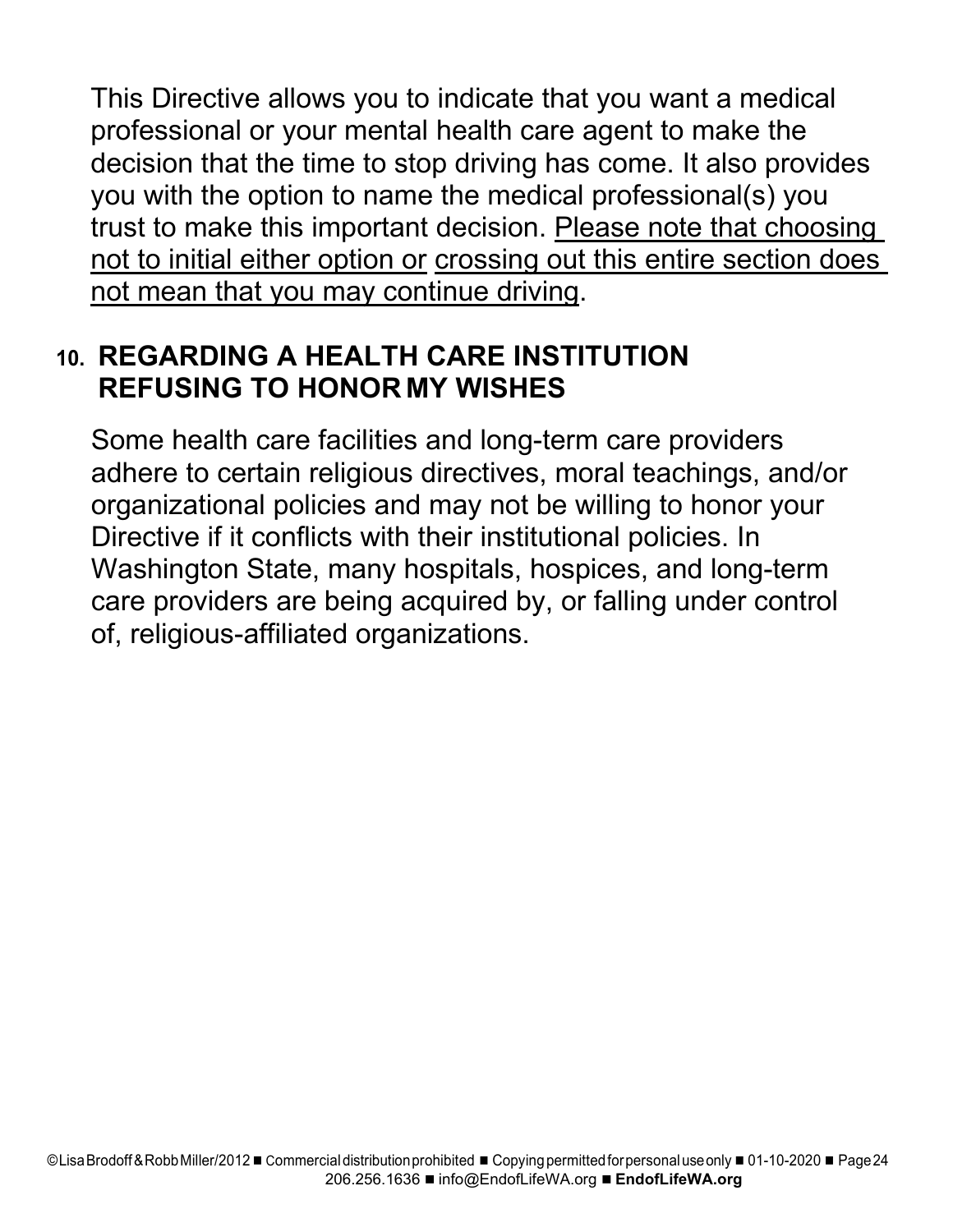The first statement in this section affirms that your admission to such a facility does not mean you consent to procedures, policies, or courses of treatment that conflict with your Directive. Indicating that you want your wishes to take precedence over a facility's policies affirms your lack of consent and provides guidance to your mental health care agent or other legal surrogate decision-makers.

The second statement documents that if the health care or longterm care facility where you are a patient or resident declines to follow your wishes as set out in this Directive, you want your mental health care agent or other legal surrogate decisionmaker to have you transferred to another facility, if possible, that will agree to honor your wishes as spelled out in this Directive.

In some parts of Washington or the state where you live, a facility that may not honor all your wishes may be the only one available or close enough to your partner/spouse, mental health care agent, family, or other loved ones, or it may be the best facility for your particular needs. In any of these cases, requesting that your agent transfer you may not always be feasible, possible, or advisable.

# **11. IF A COURT APPOINTS A GUARDIAN FOR ME**

Unlike many states, Washington law does not direct that a health care agent (named in a Durable Power of Attorney for Health Care) or a mental health care agent (named in this Directive) should be the court's first choice for guardian.

You can use this section to say who you want your guardian to be, if a court appoints one for you. A judge is required to appoint the person you request, except for good cause or disqualification. Filling out this section does not mean you agree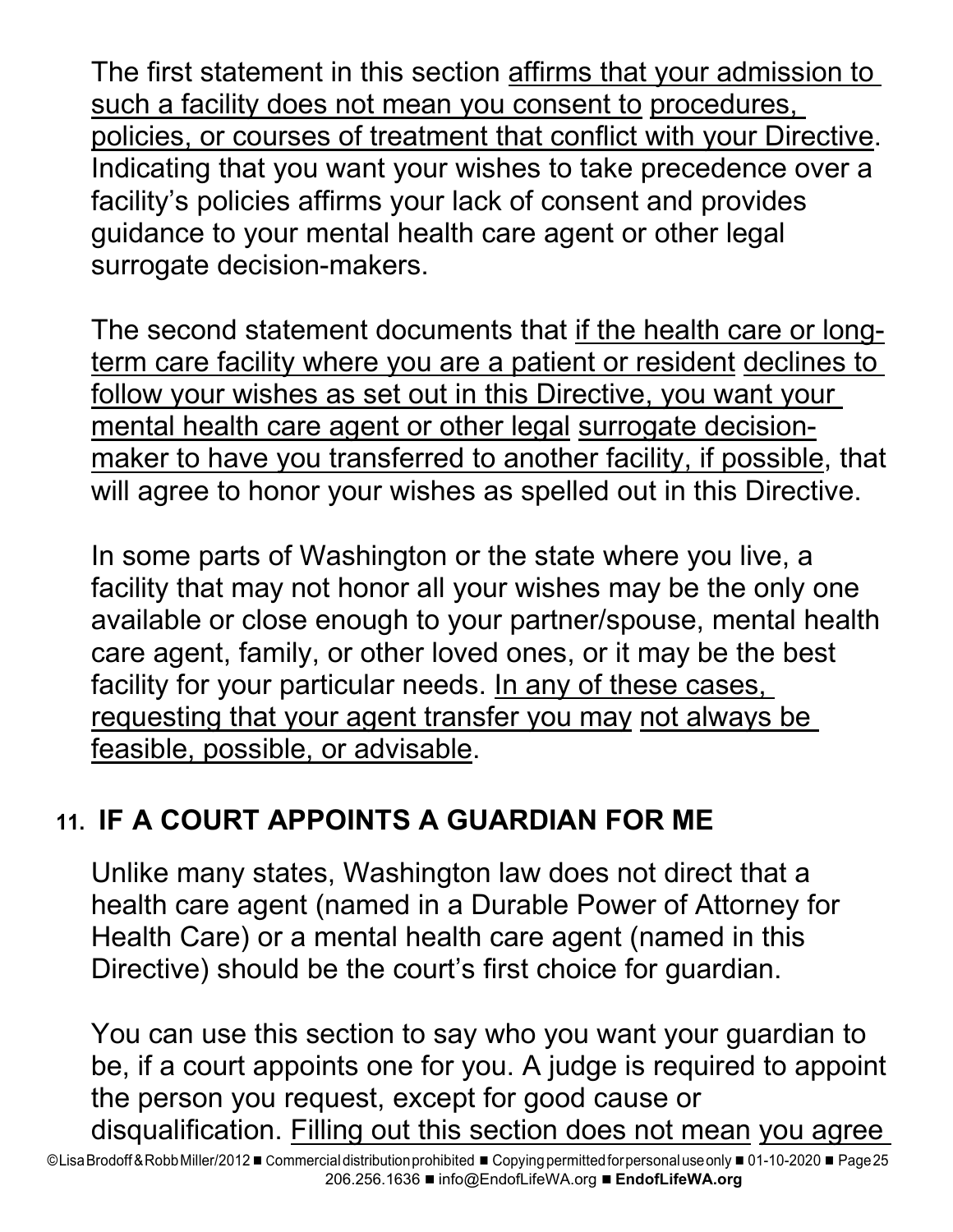to have a guardian.

It makes sense to request that your mental health care agent serve as your guardian, because that is the person you trust to make your mental health care decisions. However, if a guardian is named for you, he or she will also take control of your medical decisions. This is another reason why your health care agent named in a Durable Power of Attorney for Health Care and your mental health care agent named in this Directive should be the same person.

Make sure the person you nominate to be your guardian is willing to do it, and get his or her consent before writing in his or her name.

## **12. OTHER DOCUMENTS**

Making this Directive is just one part of the comprehensive advance and estate planning recommended for a person with Alzheimer's/dementia. This document is designed to be used along with other advance planning documents such as a Living Will (also known as a Health Care Directive or Directive to Physicians), Durable Power of Attorney for Health Care, Durable Power of Attorney for Finances, and a Will. You may also want to make a Physician Orders for Life-Sustaining Treatment (POLST), a nonhospital medical order concerning life-sustaining treatment for people with serious illnesses.

If you live in Washington, End of Life Washington offers a good, free Living Will and Durable Power of Attorney for Health Care for people dealing with Alzheimer's/dementia. It includes several Alzheimer's and dementia provisions and combines these two documents into one. To obtain a free copy, download the document from [www.EndofLifeWA.org, o](http://www.endoflifewa.org/)r call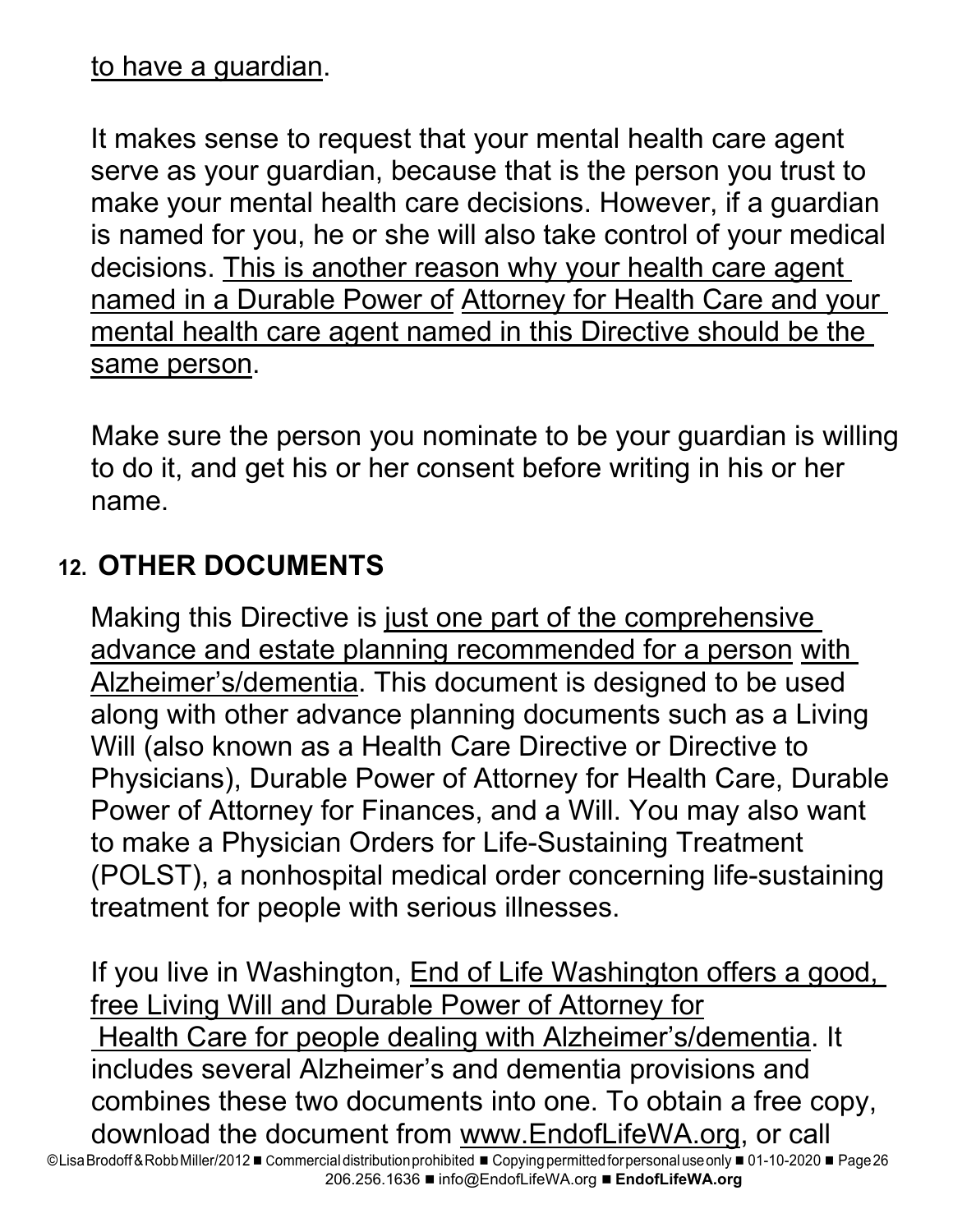206.256.1636 or 877.222.2816 toll-free.

Making all the necessary advance planning documents and providing the information requested here could prove invaluable when these documents are needed.

# **13. SUMMARY AND SIGNATURE**

Do not sign and date your form until you are in the presence of valid witnesses and a notary if you are having your document notarized.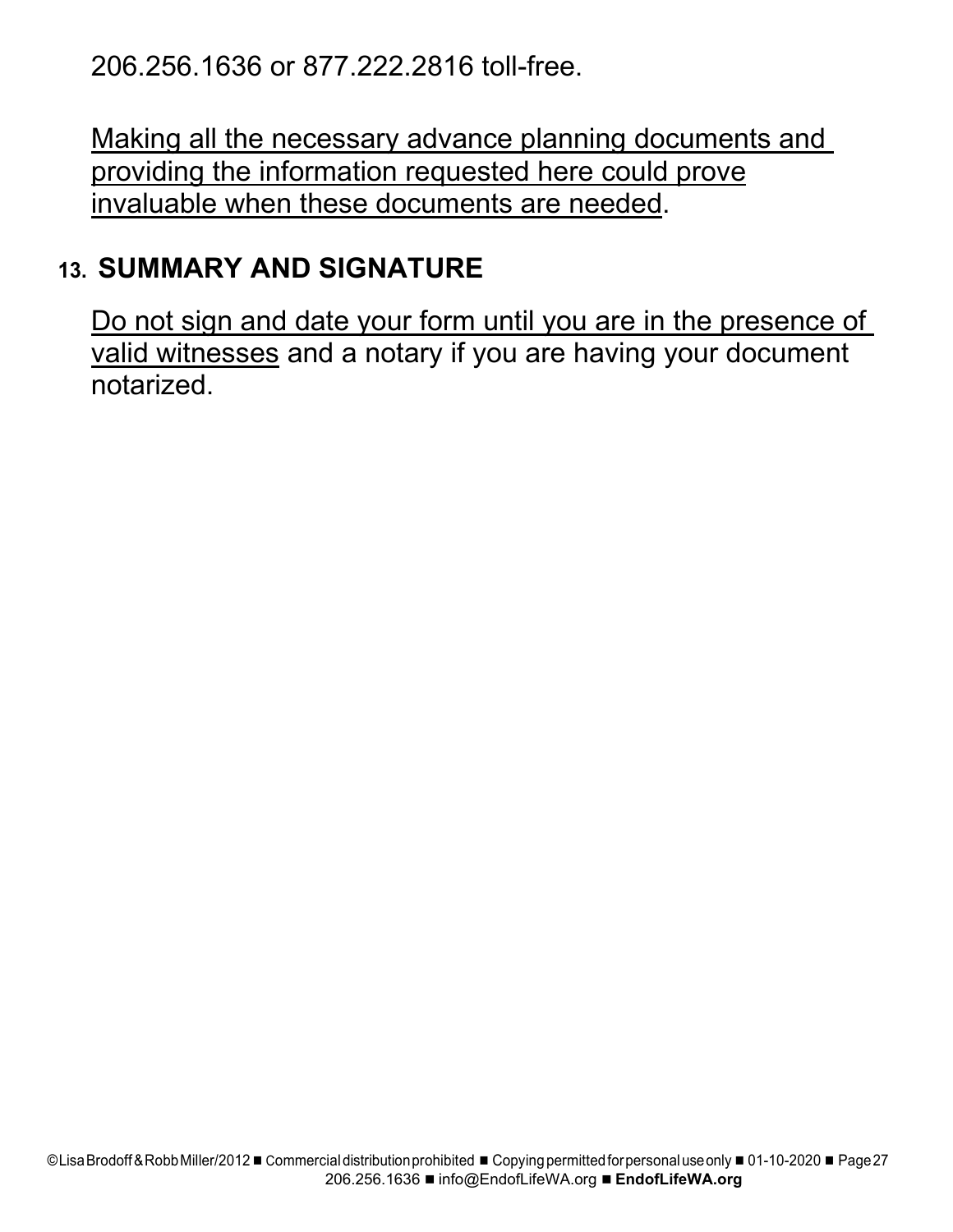# **14. STATEMENT OF WITNESSES**

In order to make your advance directive legally binding, you must sign the document in the presence of two adult witnesses (and a notary, if you elect to have your document notarized). Make sure your witnesses meet the criteria for being a witness. The two witnesses cannot be:

- **a.** A person designated to make medical decisions on the principal's behalf.
- **b.** A health care provider or professional person directly involved with the provision of care to the principal at the time the directive is executed.
- **c.** An owner, operator, employee, or relative of an owner or operator of a health care facility or long-term care facility in which the principal is a patient or resident.
- **d.** A person who is related by blood, marriage, legal domestic partnership, or adoption to the person, or with whom the person making this document has a dating relationship as defined in RCW 26.50.010 in the State of Washington or applicable law in other states.
- **e.** An incapacitated person.
- **f.** A person who would benefit financially if the principal undergoes mental health treatment.
- **g.** A minor.

**About Notarization:** Notaries do not normally affirm anything beyond the identity of the person signing the document before them. While Washington State does not require notarization of this Directive to make it legal, this form includes a notary statement because notarizing may help ensure that the document is treated as validly executed. Additionally, some states do require directives like this one to be notarized.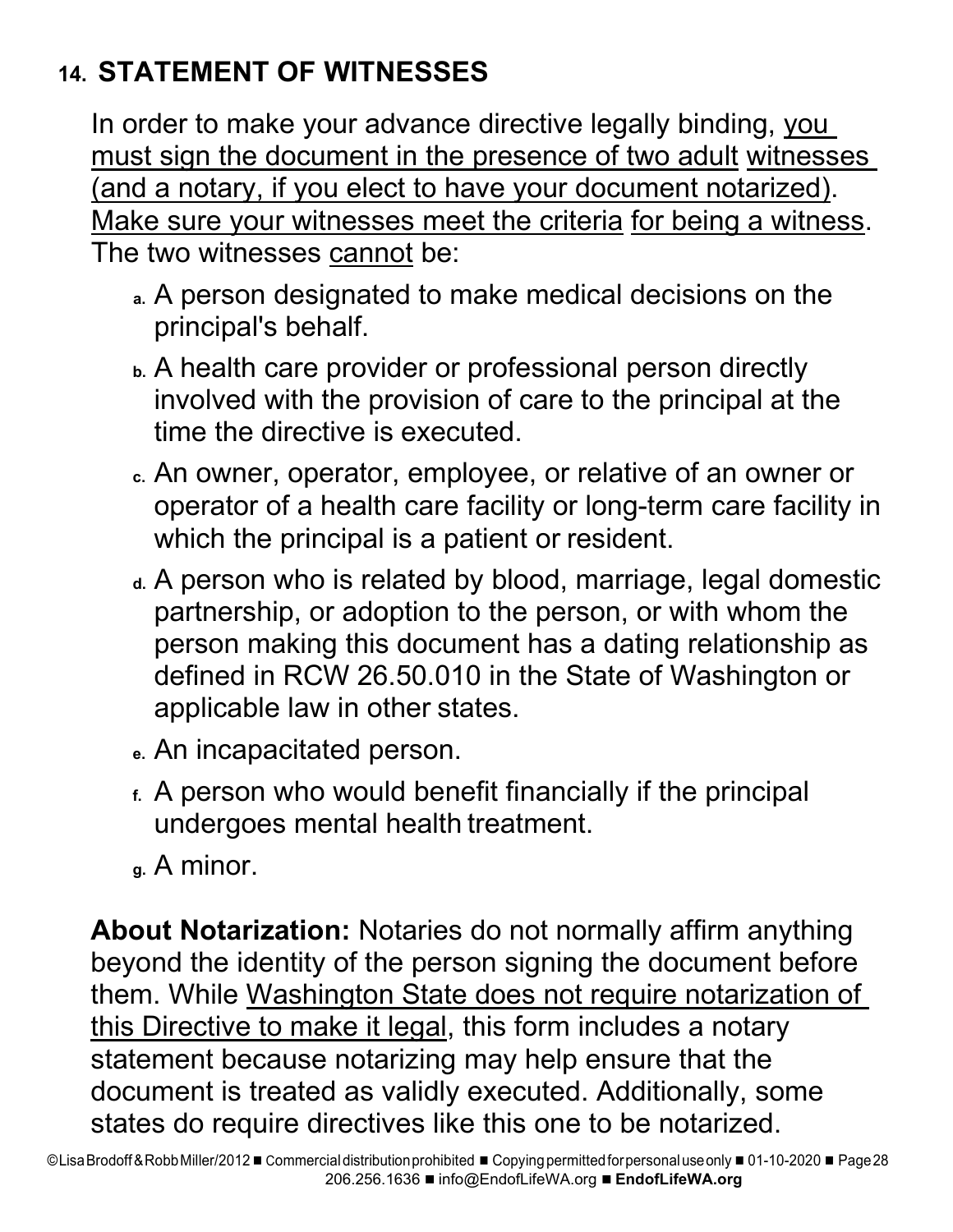Notaries can be found at your bank, insurance office, or some office supply stores (call ahead to make sure they will be present). End of Life Washington provides complimentary notarization of this and other advance directives at its Seattle office.

# **15. RECORD OF DIRECTIVE**

Making a list of everyone you have given your Directive to is a good way to keep track of who has and hasn't received a copy. If you revoke or replace your directive, you can use this list to retrieve copies of your Directive or request that the person or institution that has a copy destroy it.

## **16. REVOCATION OF MY LIVING WITH DEMENTIA MENTAL HEALTH ADVANCE DIRECTIVE**

If you revoke your advance directive as per section 16, make sure you notify your mental health care agent(s), partner/spouse, family, medical and long-term care providers. If possible, retrieve and destroy copies of your revoked Directive, or instruct those who have revoked copies to destroy them. Keep one copy of your revoked Directive in your records with the word "REVOKED" written across the front.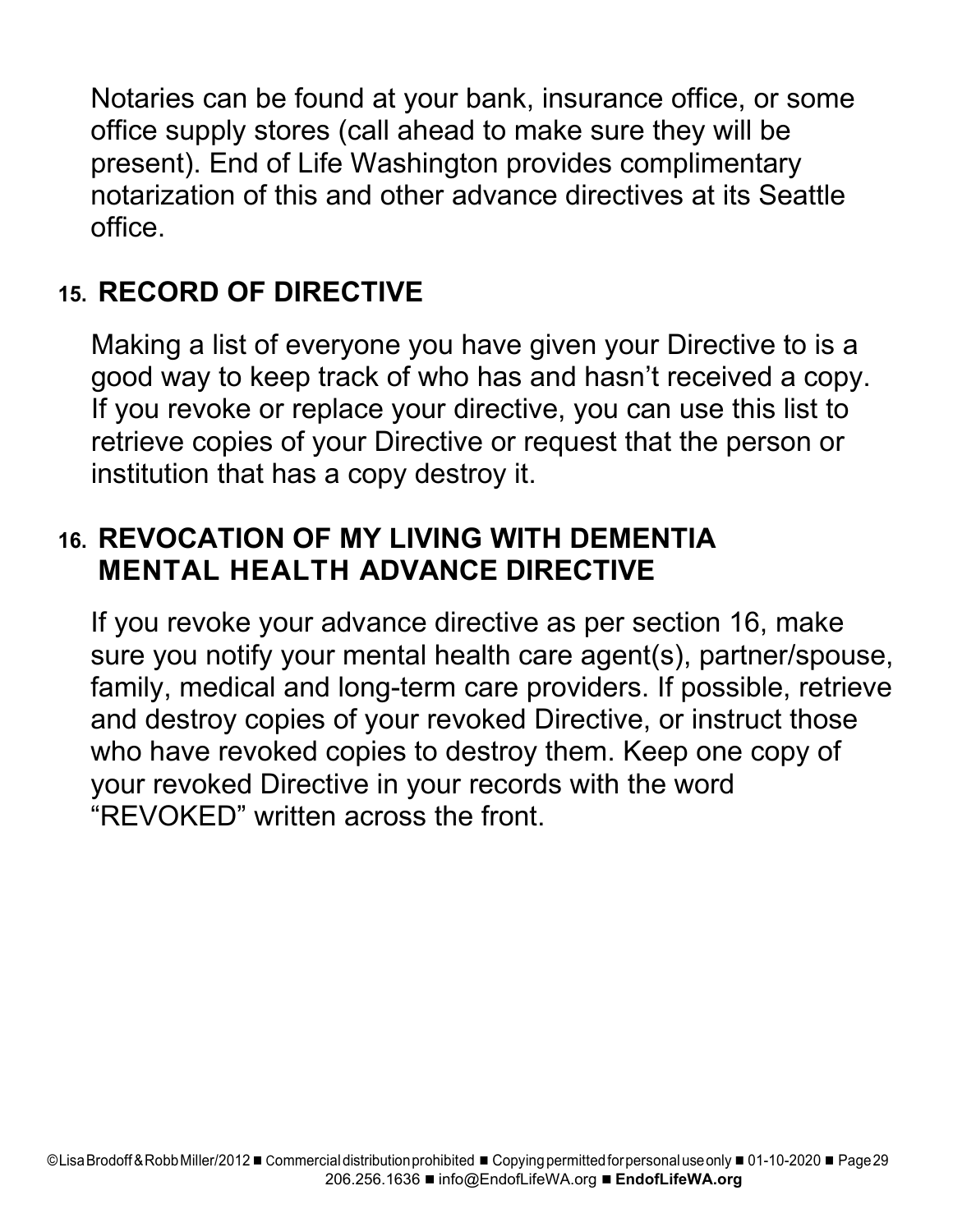#### **AFTER COMPLETING YOUR LIVING WITH DEMENTIA MENTAL HEALTH ADVANCE DIRECTIVE**

- 1. **Where to keep your Directive**: Your Directive is an important legal document, but unlike a Will and some other legal documents, copies are just as valid as the original. Keep the original signed documents in a secure but accessible place. Do not give the original document to your attorney or put it in a safe deposit box or any other security box that would keep others from having access to it in the event of an emergency. Your mental health care agent(s), partner/spouse, or other close family and friends should know exactly where to look for your document. **Tip:** To ensure documents are on hand, put copies of this Directive and other advance directives in the glove box of your vehicle(s) or in a compartment in your suitcases. Also, ask your mental health care agent to keep a copy in his or her glove box and suitcase.
- 2. **Who should have a copy?** Give copies of the signed originals to your mental health care agent(s), partner/spouse, doctors, lawyer, family, close friends, clergy, and anyone else who might become involved in your mental health care. If you enter a hospital, nursing home, or other institution, make sure that a copy of your Directive is placed in your medical records.
- 3. **Tell important people about your wishes**: The importance of discussing your document with the important people involved cannot be overemphasized. Discuss your wishes concerning your mental health care with your mental health care agent(s), doctor(s), clergy, family, and friends, and do this well before you lose capacity. Make clear to other family members that your mental health care agent(s) has or will have final authority to act on your behalf. **Tip:** One of the best ways to communicate your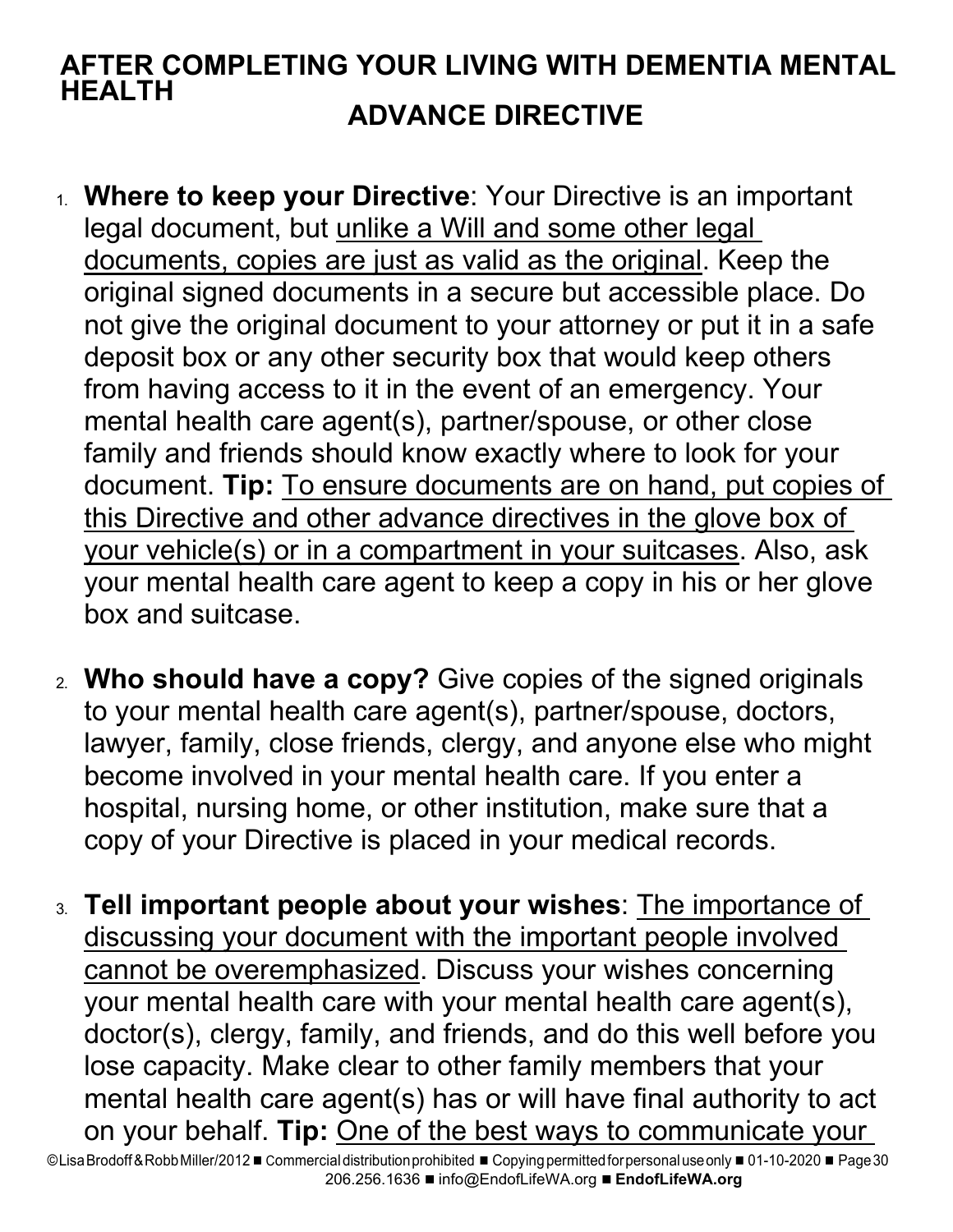wishes to family members is with a family meeting. Having all key people present at one meeting may reduce the likelihood of disagreements between family members and your spouse/partner, and/or your mental health care agent, especially if your mental health care agent is not your spouse/partner or a member of your family.

- 4. **Will your mental health care providers and current or future long-term care facility honor your wishes?** When you, your partner/spouse, or mental health care agent present your Directive, ask if it will be honored. If not, you or the person acting on your behalf may wish to find different health care providers, choose another facility, or move to a different one.
- 5. **Making changes**: If you want to make changes to this Directive after it has been signed and witnessed, you should complete a new document while you still have capacity. However, updating addresses or phone numbers of your mental health care agent(s) is permissible. Updates should be initialed and dated.
- 6. **Review and update your Directive, if necessary**: As long as you have capacity, review your Directive every year to be sure it reflects your current preferences and values, especially if it becomes apparent that you are losing capacity. **Tip:** Use the calendar program on your computer or phone to create an annual reminder to review your Directive.
- 7. **Travel to other states**: If you travel, you may want to take copies of your Directive with you, as other states may honor it. Same-sex married couples and registered domestic partners, should be diligent about carrying this Directive (and other advance directives) when traveling outside of states where same-sex marriage or domestic partnership is legal. Unmarried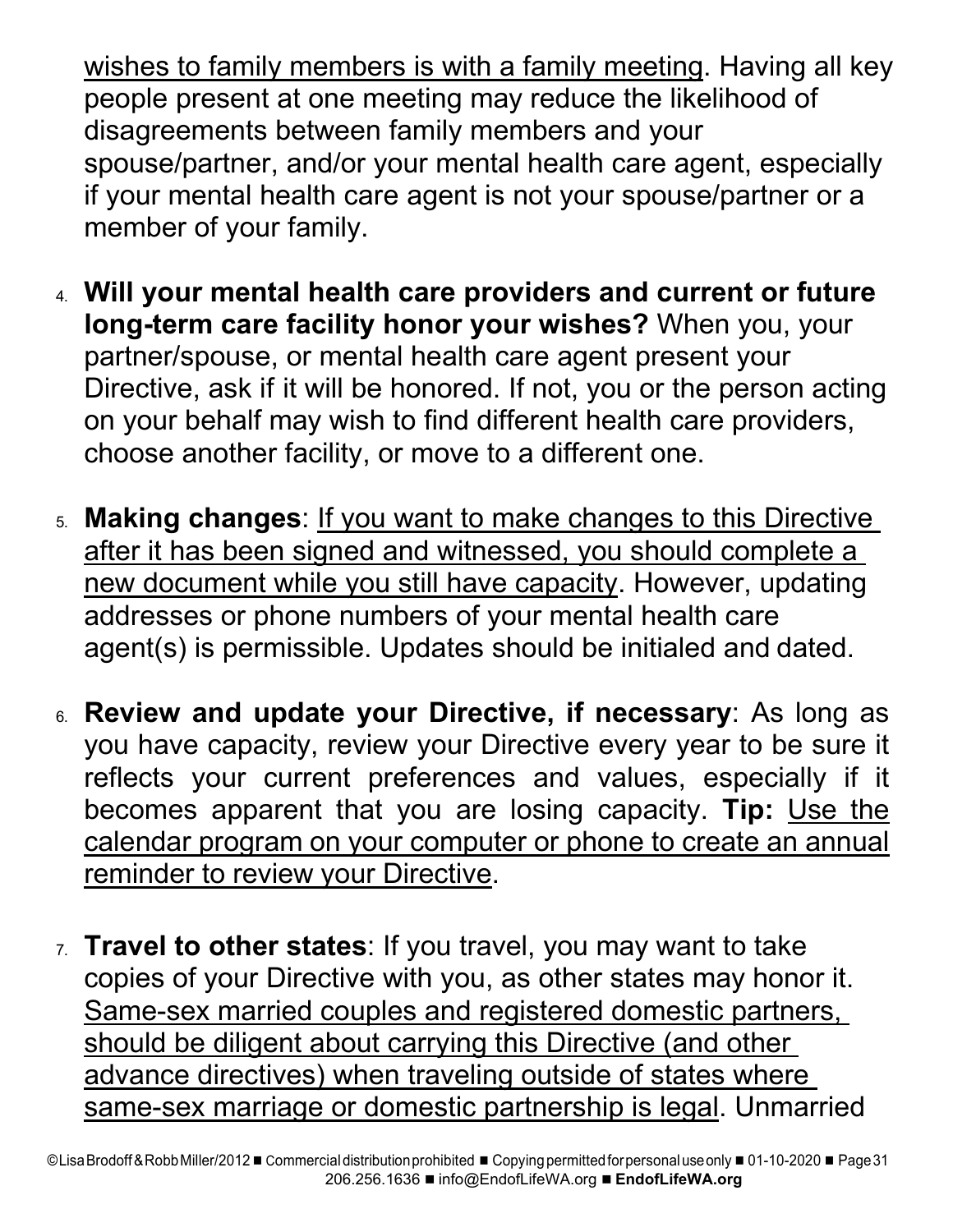or non-registered domestic partners should make sure this Directive (and other advance directives) is available at all times (see "**Tip**" in number 1. above, "**Where to keep your directive**.")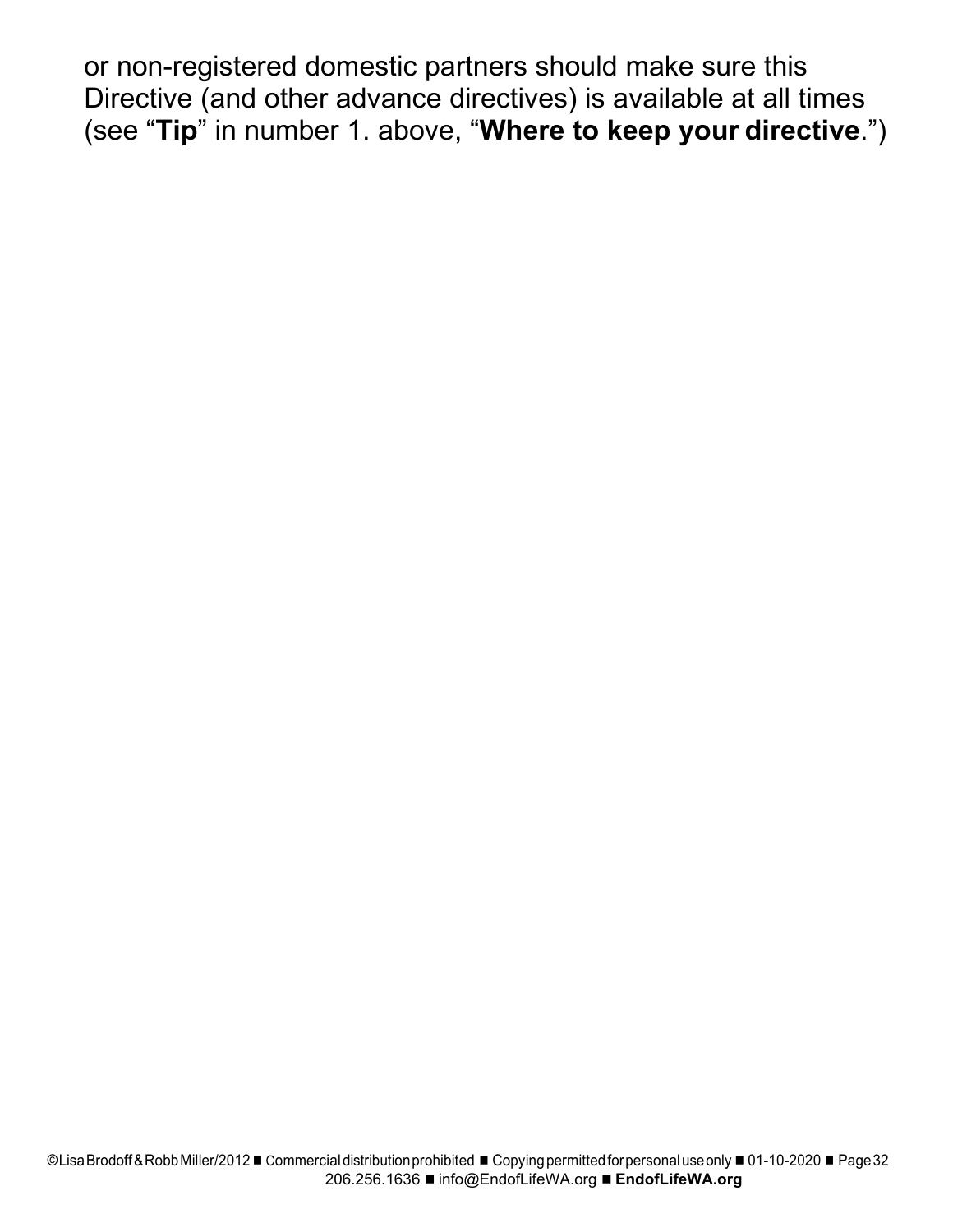

# **LIVING WITH DEMENTIA MENTAL HEALTH ADVANCE DIRECTIVE OF:**

*(Print your name here.)*

As a person with capacity, I willfully and voluntarily execute this mental health advance directive, so that my choices regarding my mental health care and Alzheimer's/dementia care will be carried out in circumstances when I am unable to express my instructions and preferences regarding my future care. If I live in a state that has not adopted laws that provide me with the legal right to make this advance directive, then I want this document to be used as a guide for those who make decisions on my behalf when I am no longer capable of making them for myself.

The fact that I may have left blanks in this directive does not affect its validity in any way. I intend that all completed sections be followed.

I understand that nothing in this directive, including any refusal of treatment that I consent to, authorizes any health care provider, professional person, health care facility, or agent appointed in this directive to use or threaten to use abuse, neglect, financial exploitation, or abandonment to carry out my directive.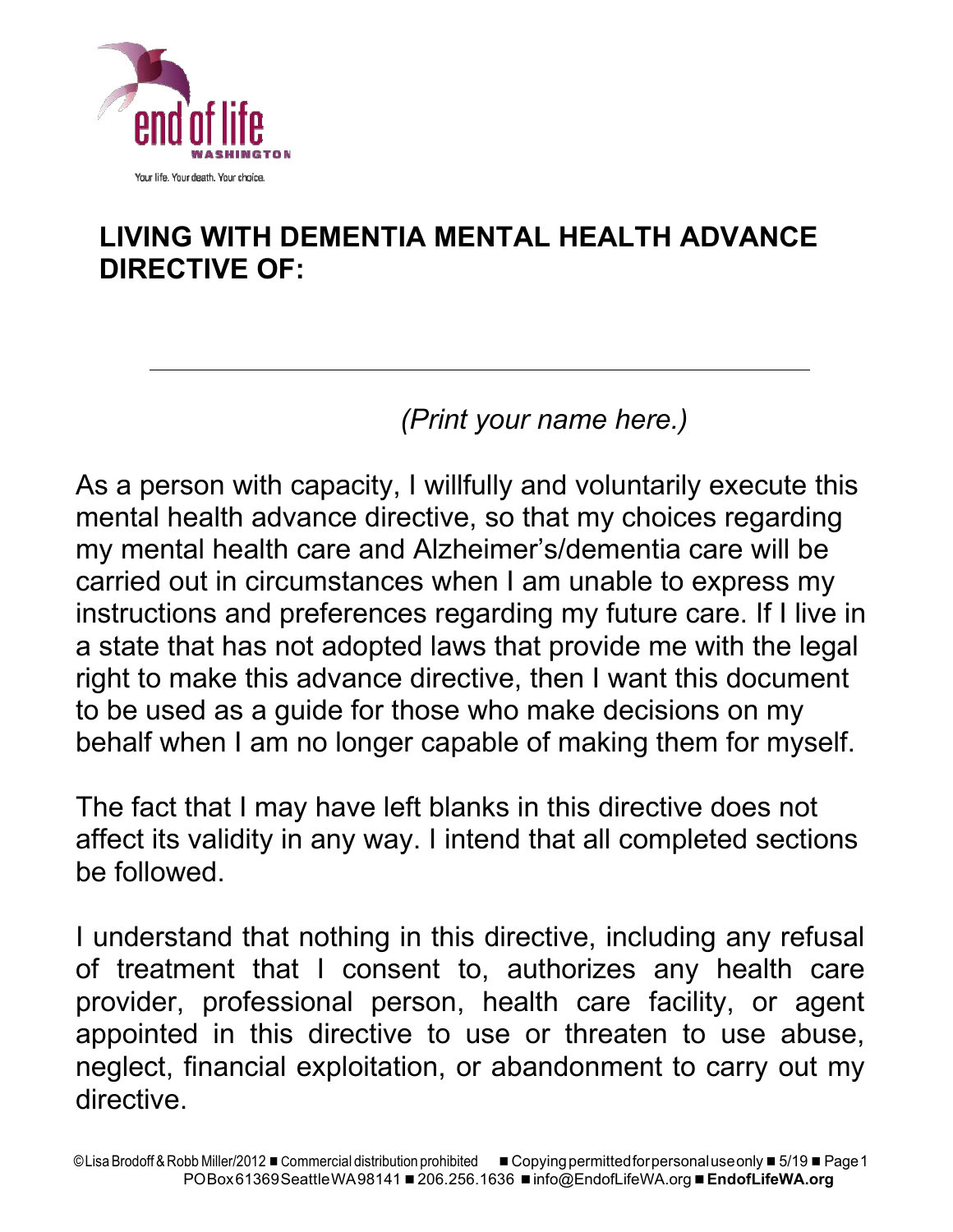I intend this Living With Dementia Mental Health Advance Directive to take precedence over any other mental health directives I have previously executed, to the extent that they are inconsistent with this Living With Dementia Mental Health Advance Directive.

I understand that there are some circumstances where my provider may not have to follow my directive, specifically if compliance would be in violation of the law or accepted standards of care.

# **1. . WHEN AND HOW LONG I WANT THIS DOCUMENT TO APPLY**

(*Initial only one – a., b., or c.* – *and draw a line through the others*)

- a. I intend that this directive become effective **immediately** upon signing and that it remains valid and in effect until revoked according to the terms specified in section 16 or until my death.
- b. I intend that this directive become effective if I become incapacitated to the extent that I am unable to make informed consent decisions or provide informed consent for my care, as determined by my treating physician, and that it remain valid and in effect until revoked according to the terms specified in section 16 or until my death.
- *c.* I intend that this directive become effective when any of the following circumstances, symptoms, or behaviors occur, and that it remain valid and in effect until revoked according to the terms specified in section 16 or until my death: *(Initial all that apply, and draw a line through the rest.)*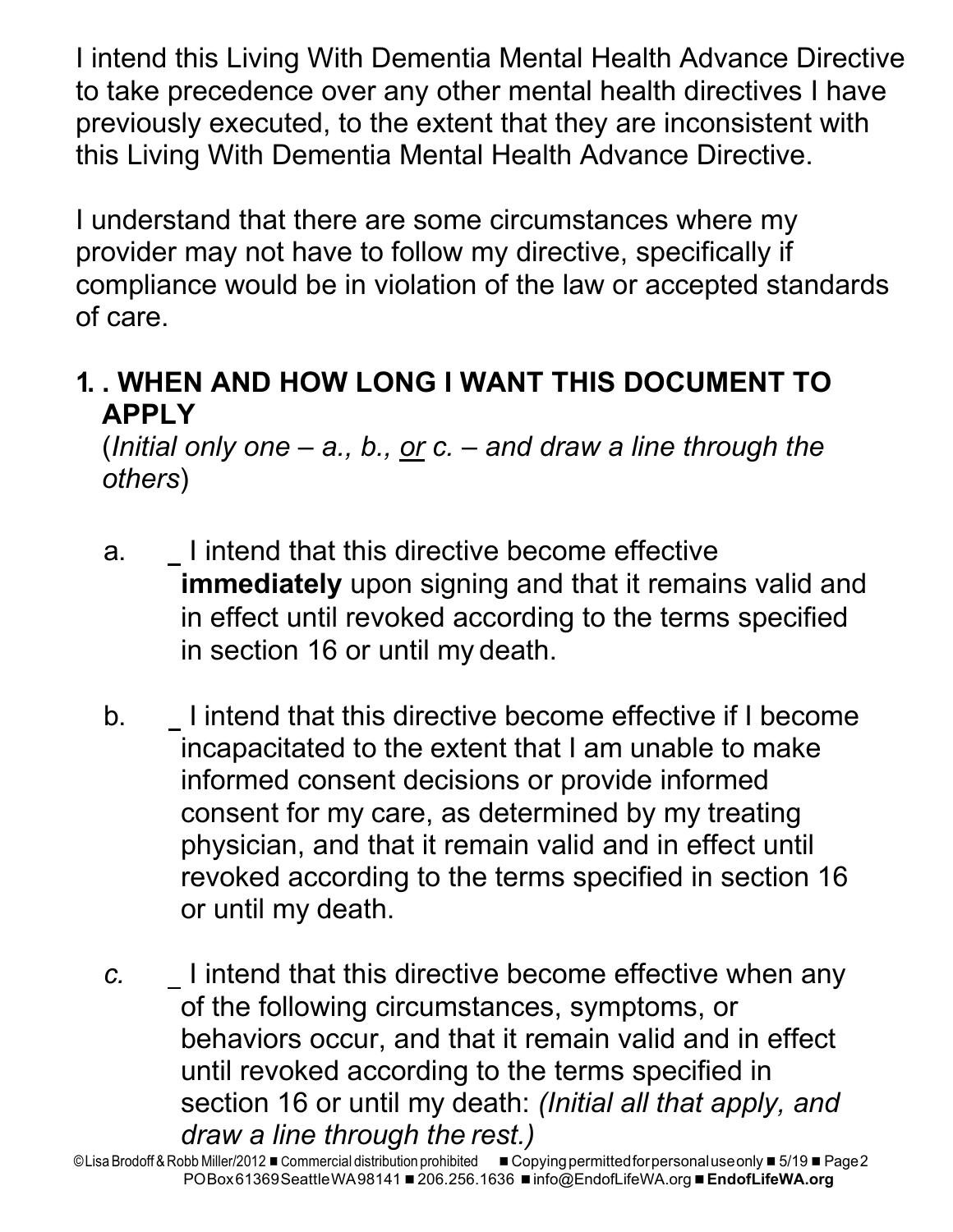- *(1)*I am no longer able to communicate verbally.
- *(2)*I can no longer feed myself.
- *(3)*I can no longer recognize my partner/spouse.
- *(4)*I put myself or my family or others in danger because of my actions or behaviors.

 $(5)$ 

Other *(describe)*: 2000 million and 2000 million and 2000 million and 2000 million and 2000 million and 2000 million and 2000 million and 2000 million and 2000 million and 2000 million and 2000 million and 2000 million an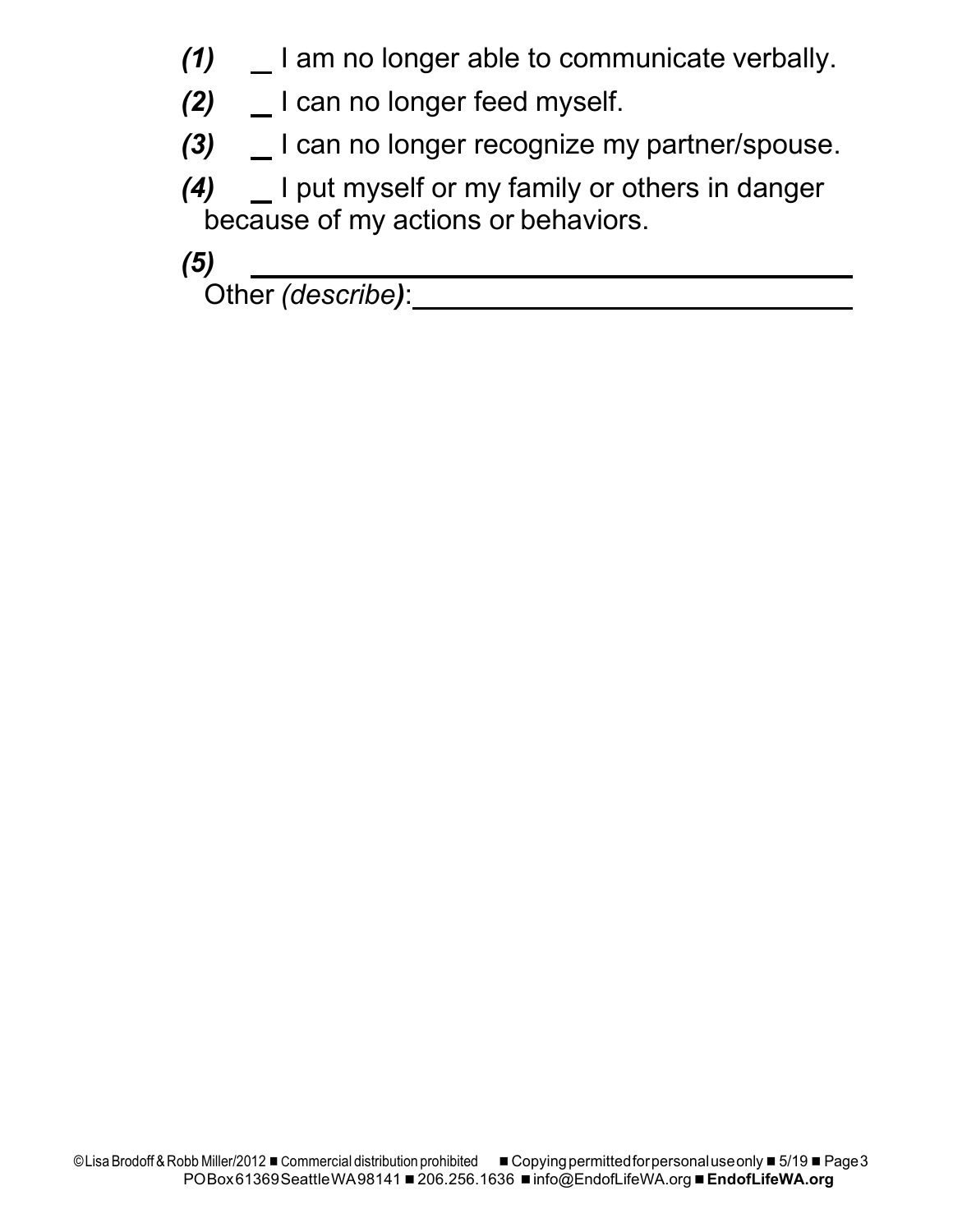# **2. WHEN I MAY REVOKE THIS DIRECTIVE**

I intend that I be able to revoke this directive: *(Initial one, and draw a line through the other.)*

- Only when I have capacity: I understand that choosing this option means I may only revoke this directive if I have capacity. I further understand that if I choose this option and become incapacitated while this directive is in effect, I may receive treatment that I specify in this directive, even if I object at the time.
- Even if I am incapacitated: I understand that choosing this option means that I may revoke this directive even if I am incapacitated. I further understand that if I choose this option and revoke this directive while I am incapacitated I may not receive treatment that I specify in this directive, even if I want the treatment.

# **3. MY MENTAL HEALTH CARE AGENT**

I appoint the following person as my primary mental health care agent to make mental health care treatment decisions for me as authorized in this document and request that this person be notified immediately when this directive becomes effective: *(Optional, but highly recommended.)*

| Name      |       |           |          |  |
|-----------|-------|-----------|----------|--|
| Addre     |       |           |          |  |
| SS        |       |           |          |  |
| Telephone | (day) | (evening) | (mobile) |  |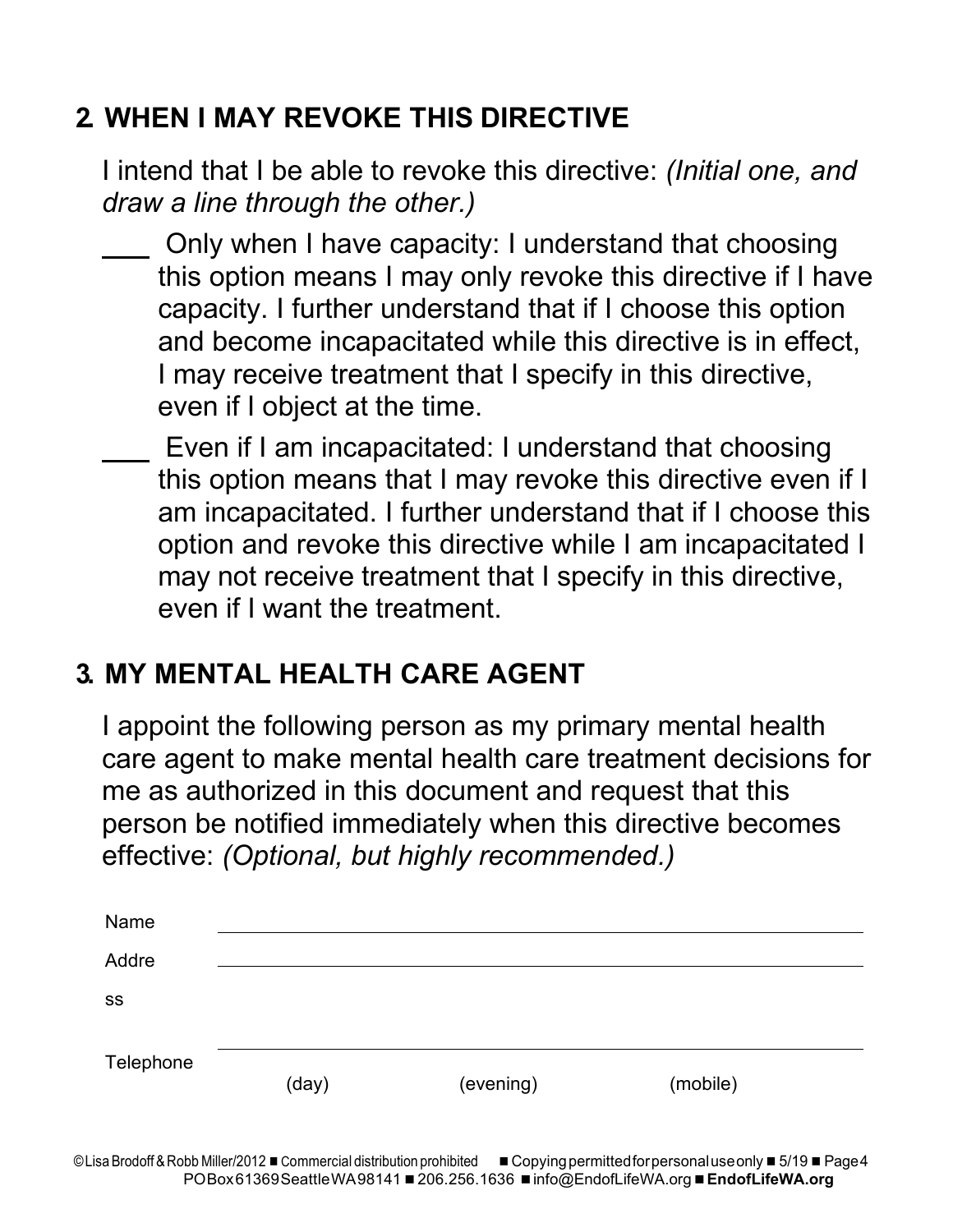If the person named above is my partner or spouse at the time I make this document: {Initial one and put a line through the other. If your primary mental health care agent is not your spouse or partner, cross this section out.}

 His or her authority to act is hereby revoked if I am separated or divorced from her or him.

 His or her authority to act shall be unaffected if I am separated or divorced from her or him. In the event that my primary mental health care agent is unable, unavailable, or unwilling to serve, or I revoke his or her authority to serve, then I name this alternate mental health care agent and request that this person be notified immediately when this directive becomes effective or when the primary mental health care agent is no longer my agent: *(Optional, but highly recommended.)*

| Name      |       |           |          |  |
|-----------|-------|-----------|----------|--|
| Addre     |       |           |          |  |
| SS        |       |           |          |  |
|           |       |           |          |  |
| Telephone | (day) | (evening) | (mobile) |  |

If my alternate mental health care agent acts for me because my first agent is unavailable, I intend that the alternate act only while my first agent is unavailable.

# **4. THE AUTHORITY I GIVE MY MENTAL HEALTH CARE AGENT**

I grant my mental health care agent complete authority to make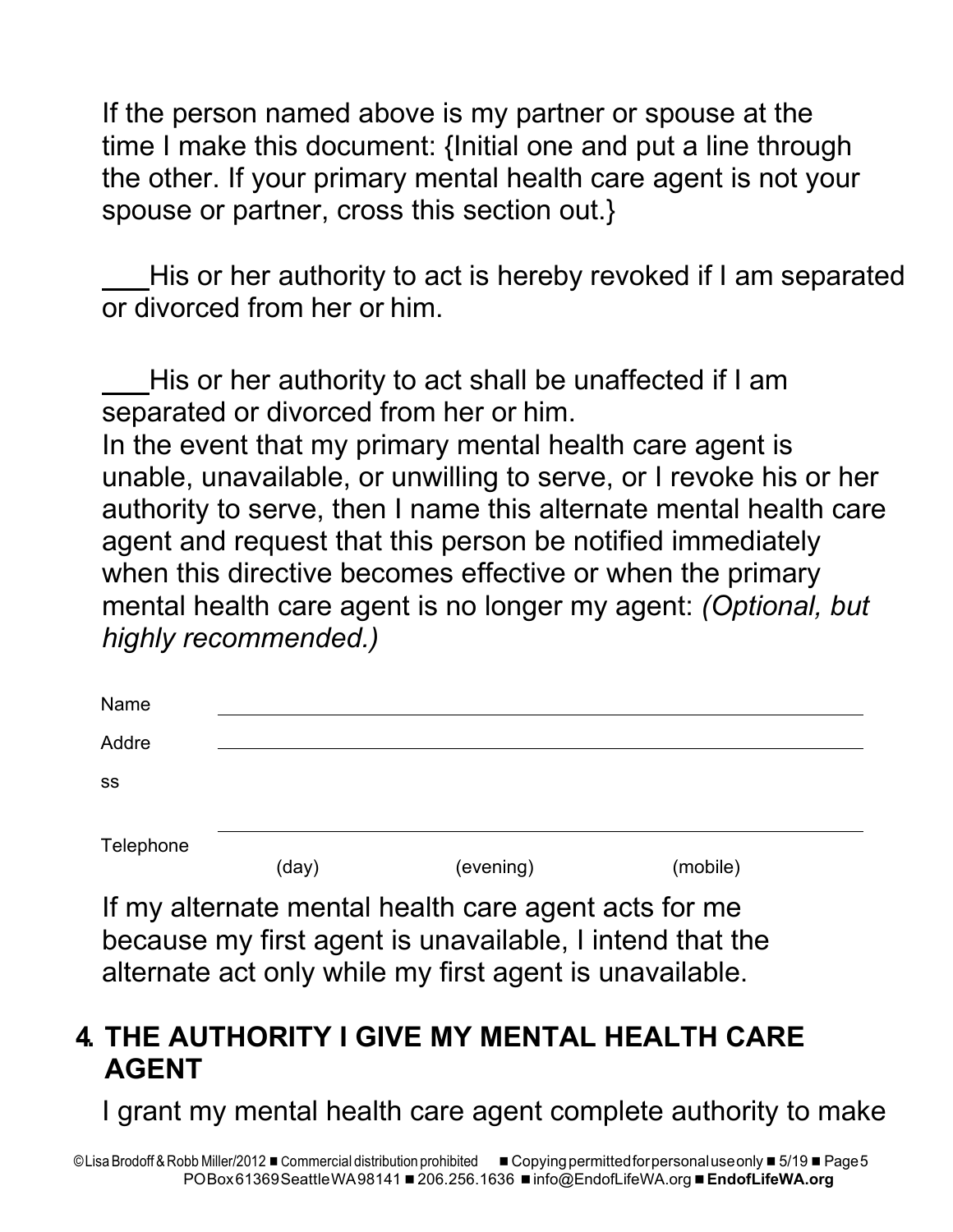all decisions about mental health care on my behalf. This includes, but is not limited to (a) consenting, refusing consent, and withdrawing consent for mental health treatment recommended by my physicians and other medical providers; (b) requesting particular mental health treatments consistent with any instructions and/or limitations I have set forth in this directive; (c) accessing my medical records and information pertaining to my mental health care; (d) employing and dismissing mental health care providers; and (e) removing me from any mental health care facility to another facility, a private home, or other place. I authorize and request that all "covered entities" under the Health Insurance Portability and Accounting Act of 1996, as hereafter amended, release and disclose full and complete protected medical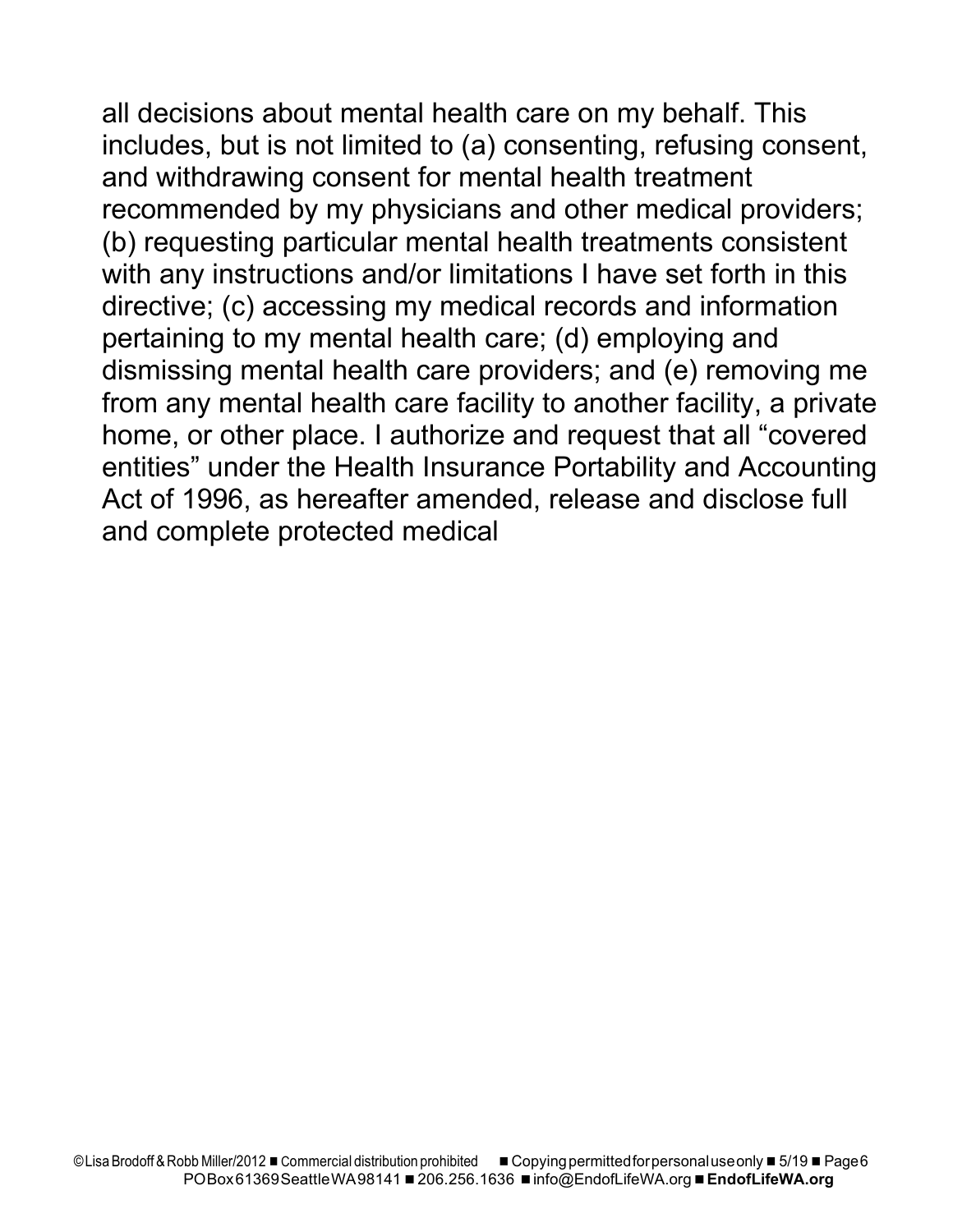information to my health care agent named herein. Such information should include, but not be limited to, medical records, office notes, laboratory results, radiology and other visualization records, prescription records, medical opinions, and all other materials that might assist in medical decisionmaking or a determination of my capacity. I understand that this information may include information about sexually transmitted diseases, AIDS, HIV, and the use/abuse of alcohol and drugs. This consent is subject to revocation at any time except to the extent that the entity which is to make the disclosure has already taken action in reliance on it. If not previously revoked, this authorization will terminate upon my death.

The authority conferred herein shall be exercisable notwithstanding my disability or incapacity.

#### **5. HOW TO MAKE MENTAL HEALTH CARE DECISIONS AND IMPLEMENT THIS DIRECTIVE**

I want whoever makes mental health care decisions for me to do as I would want in the circumstances, based on the choices I express in this document. If what I would want is not known, then I want decisions to be made in my best interest, based on my values, the contents of this document, and information provided by my health care providers.

I do not want my mental health care agent or others to substitute their choices for mine because they disagree with my choices or because they think their choices are in my best interests. I do not want my intentions to be rejected because someone thinks that if I had more information when I completed this document, or if I had known certain medical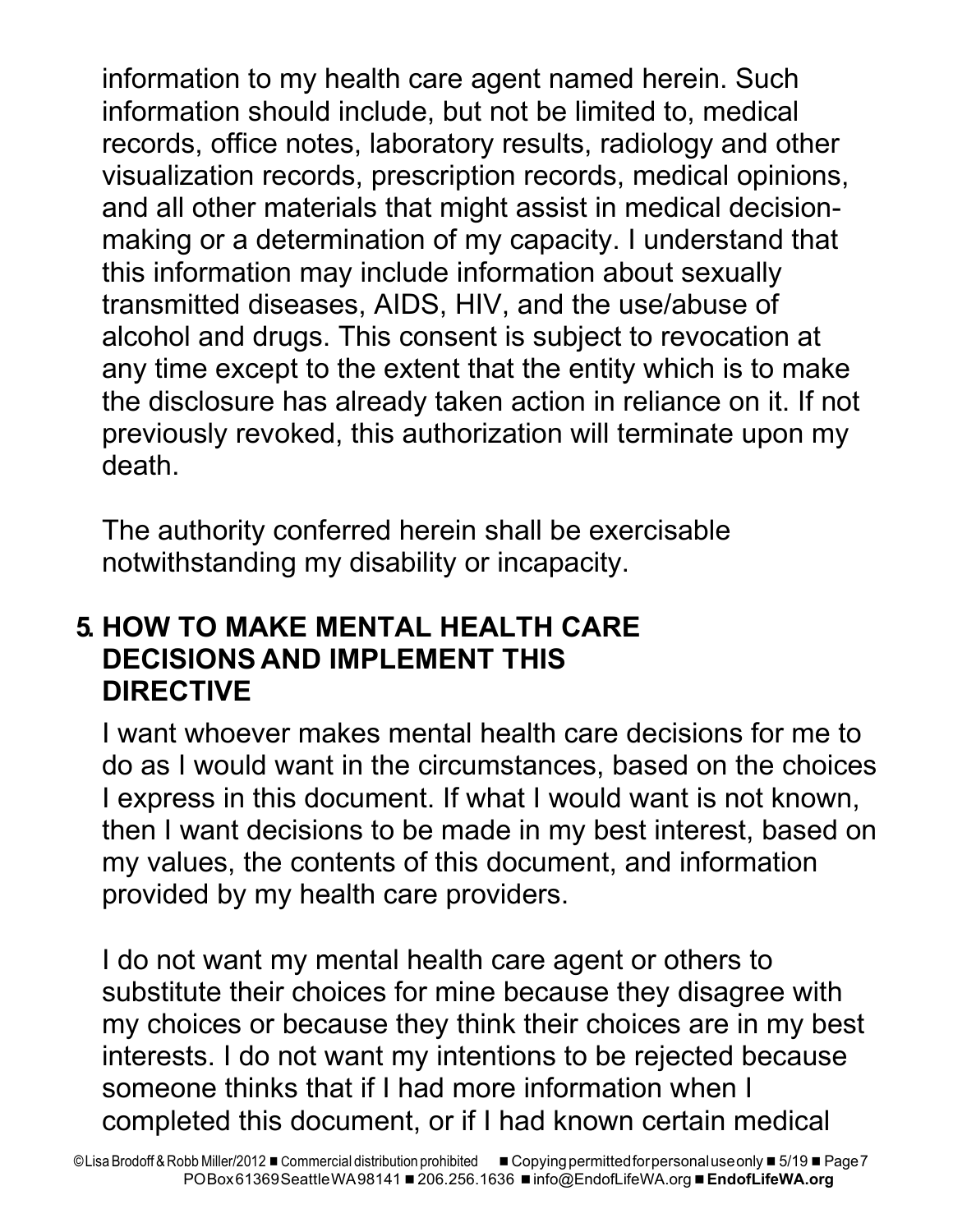facts that developed later, I would change my mind.

## **6. PERSONAL HISTORY AND CARE VALUES STATEMENT**

*(Optional. If you attach a statement, initial this. If not, draw a line through it.)*

 I have completed and attached an additional statement describing why I am making this mental health advance directive and/or to provide information about the important people in my life, some personal history, general values around care, or anything else that is not addressed by this document.

#### **7. PREFERENCES AND INSTRUCTIONS ABOUT MY CARE AND TREATMENT**

#### **a. Preferences regarding care in my home.**

*(1)***I prefer that my personal care and assistance be provided by:** *(Number the choices below, using the number 1 for your first choice, 2 for your second choice, etc. Draw a line through those that do not apply.)*

Family members who would do so voluntarily.

 Individuals who are not family members who would do so voluntarily.

Family members who are hired to provide my care.

 Individuals who are not family members who are hired to provide my care.

Other *(describe)*: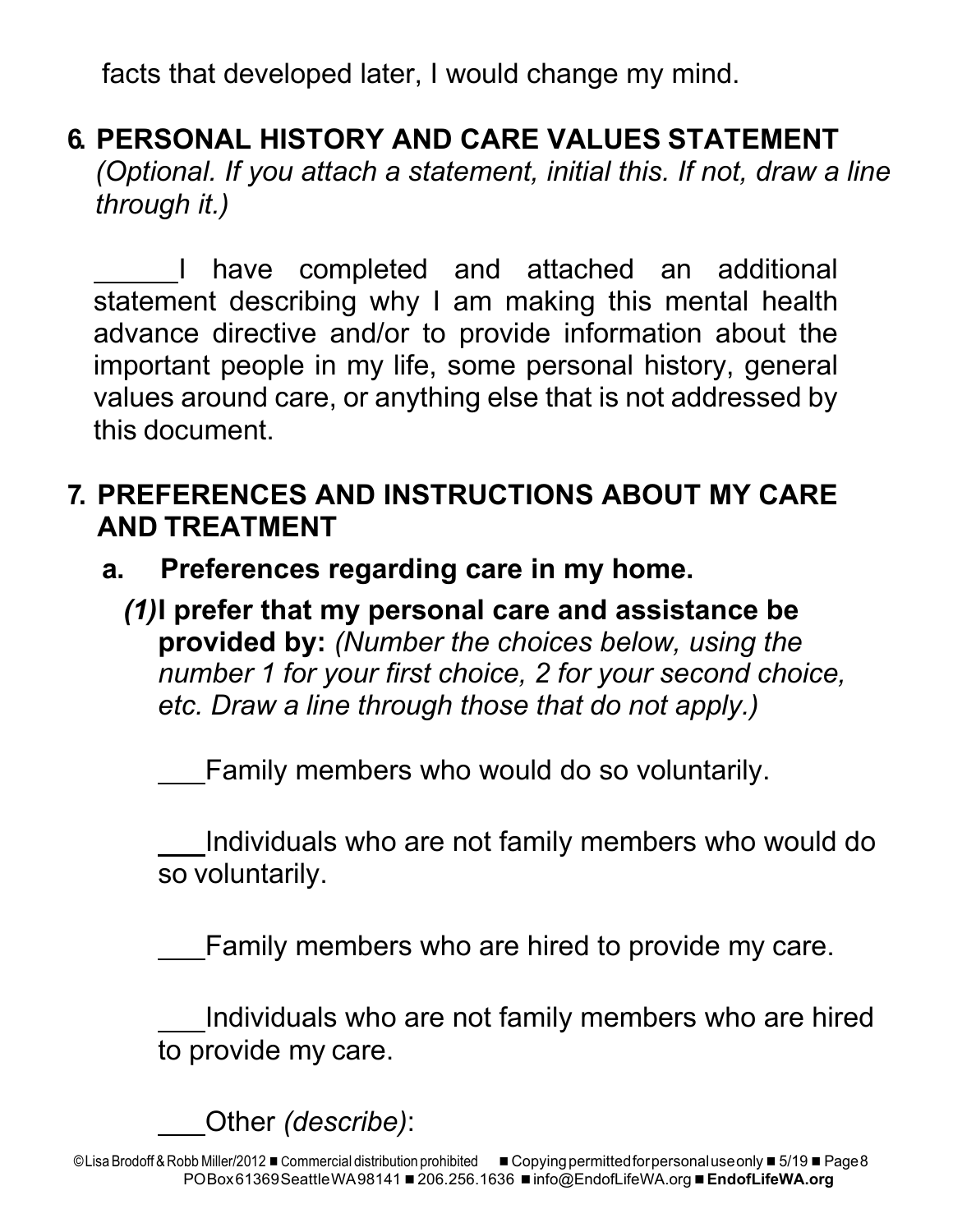# (2) have the following cultural, religious, and/or gender<br>preferences about my care and assistance:<br>(Optional, If you do not have any preferences, draw a line<br>through this space.)

#### **b. Preferences and instructions involving out-of-home placements.**

I recognize that I may need to receive care outside of my home – even in my least desirable setting (a nursing home or other placement) – when my care at home becomes too burdensome or difficult to manage. This may be necessary if I become combative, aggressive, incontinent, resistant to care, or too difficult to transfer. If my mental health care agent decides that I need to live in a setting outside of my home, then the following are my preferred locations and settings, in order of preference:

*(1)* **The location where I would prefer to live:** *(Number the choices below, using the number 1 for your first choice, 2 for your second choice, etc. Draw a line through those that do not apply.)*

 With/near the following family member or other loved one near my current home: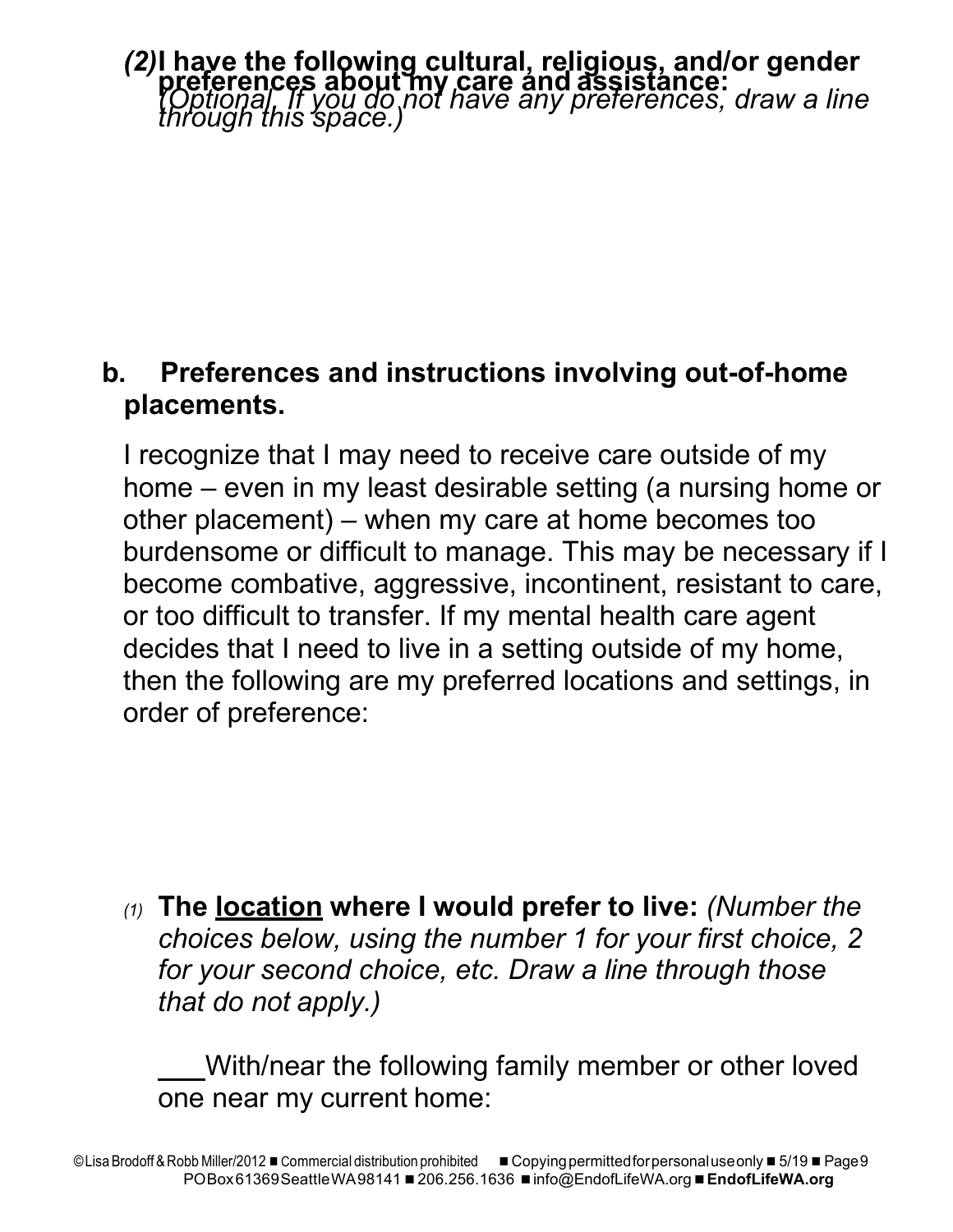With/near the following family member or other loved one far away from my current home:

Near my current home.

Other *(describe)*:

*(2)* **The setting where I would prefer to live:** *(Number the choices below, using the number 1 for your first choice, 2 for your second choice, etc. Draw a line through those that do not apply.)*

Adult family home. Name:*(optional)* 

Assisted living facility. Name: *(optional)* 

Nursing home. Name: *(optional)* 

**Specialized memory care unit.** Name: *(optional)* 

Moving in with family. Name: *(optional)*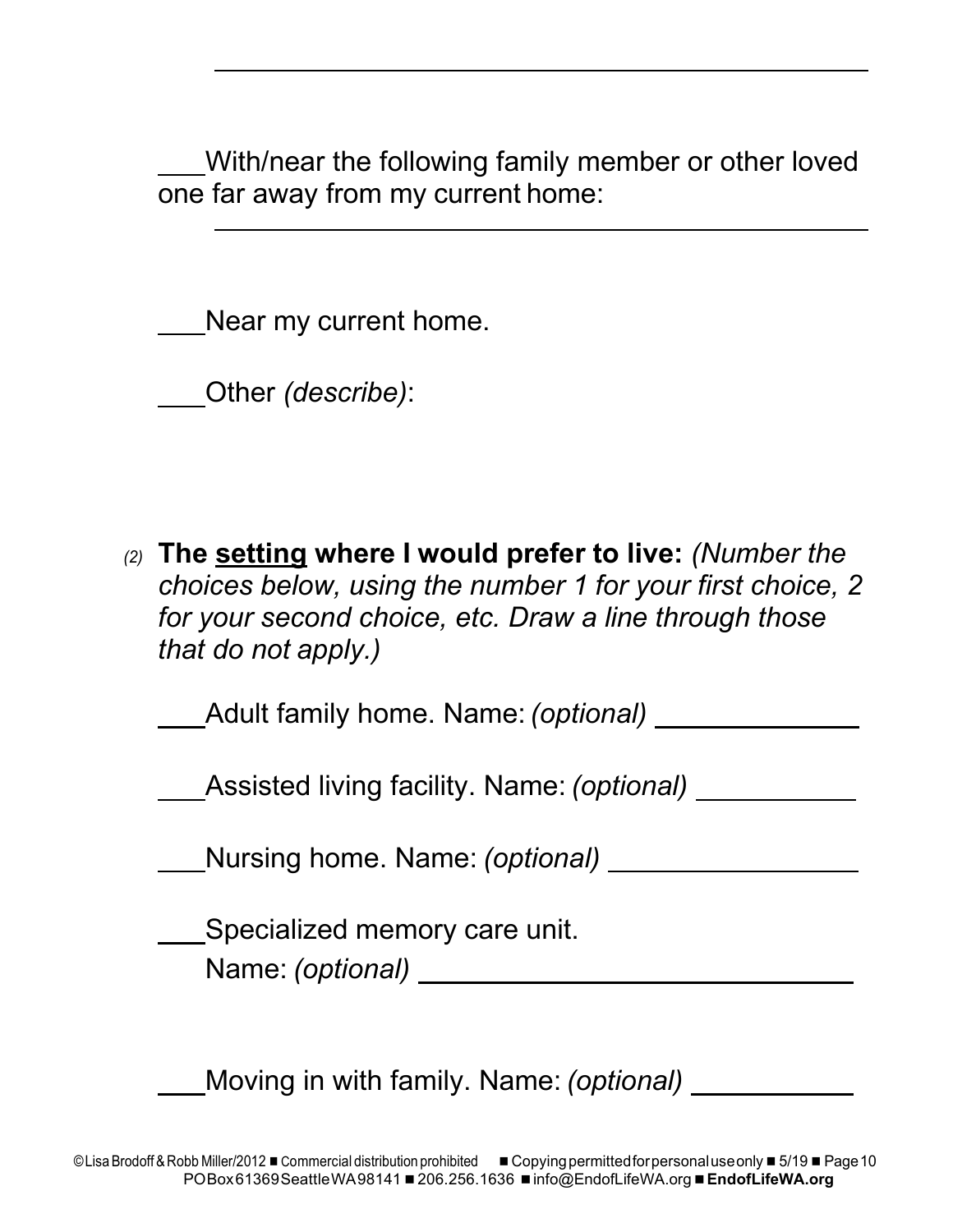Other *(describe)*: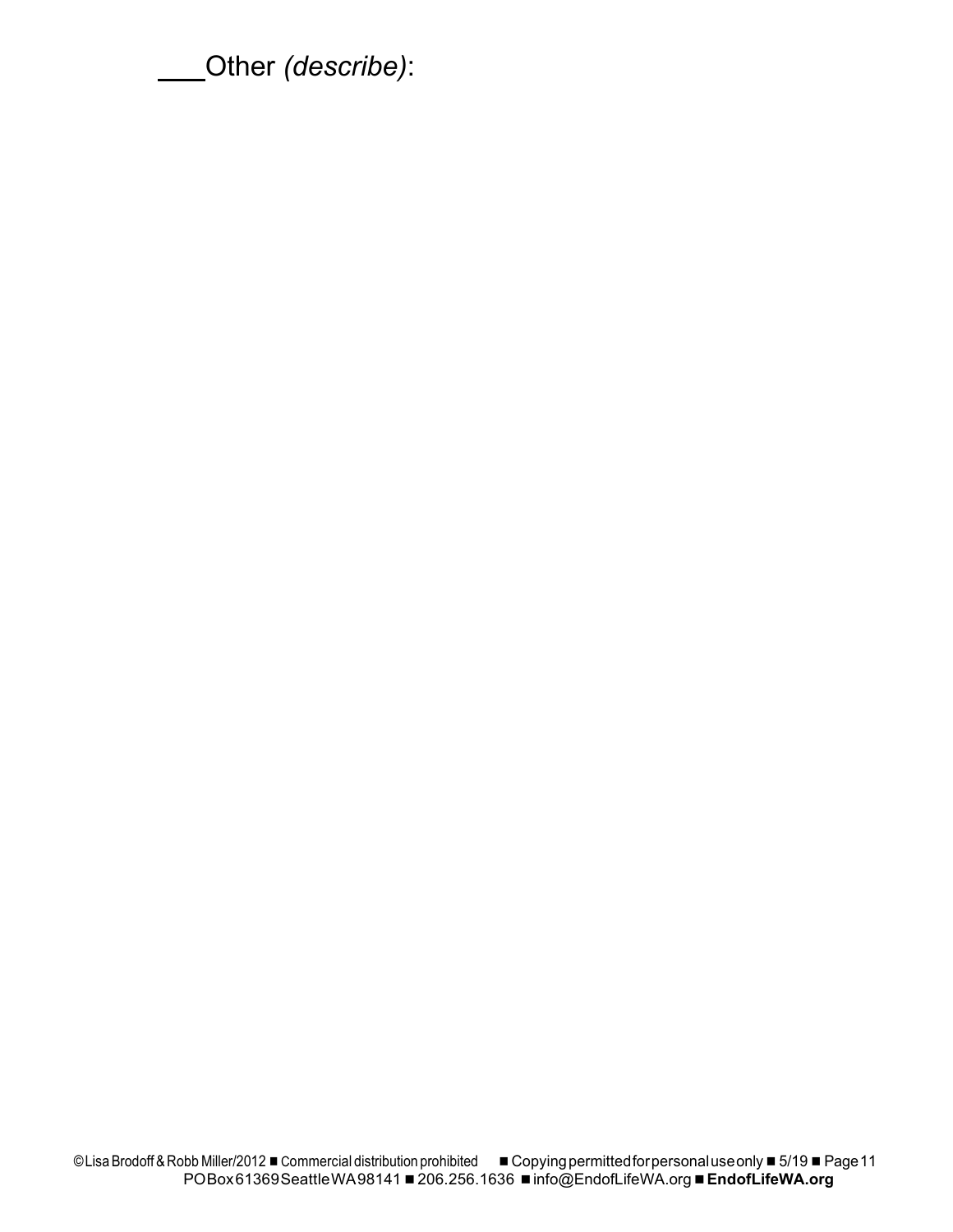*(3)* **If an assessment and/or recommendations about my ability to remain in my home become necessary, the following person/people or agency/agencies is preferred:** *(Optional. If you do not have a preference, draw a line through this space.)*

- *c.***Preferences and instructions about dealing with combative, assaultive, or aggressive behaviors, with authority to consent to inpatient treatment.** *(Initial all that apply, and draw a line through those that do not.)*
	- *(1)*I recognize that sometimes people with Alzheimer's/dementia become aggressive, assaultive, or combative, despite good care. If this happens, and emergency or other treatment is necessary: *(Initial one or the other directly below; i.e., give your consent or do not consent. If neither is initialed, or you do not consent to voluntary admission to inpatient treatment, commitment could still occur without consideration*<br>of the provisions in the "I consent..." statement.)
		- I consent and authorize my mental health care agent to consent to voluntary admission to inpatient treatment for up to 14 days, if deemed appropriate by my agent and treating physician. I prefer to receive treatment in a facility specializing in Alzheimer's/dementia care to work on the reduction of my behavioral symptoms and stabilization of my condition.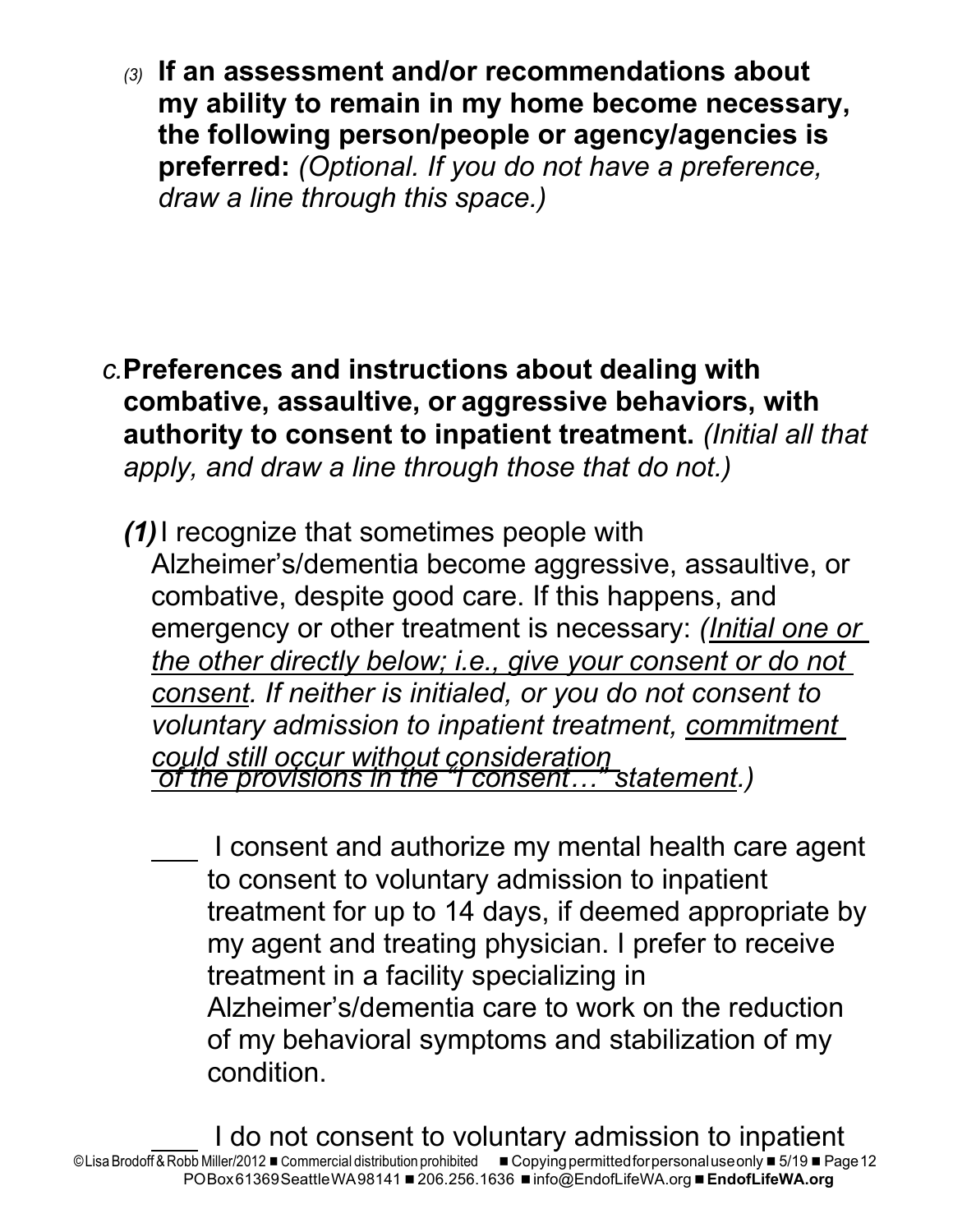treatment.

- *(2)*I want treatment from trained caregivers who know me and my history, and who know how to handle the situation.
- **(3)** My preference is to be admitted to the specialized geriatric or dementia care unit at

or a similar facility, if available.

*(4)*My preference is **not** to be admitted to the following facility or facilities:

*(Optional. If you do not have a preference, draw a line* 

*through this space.)*

## **d. Preferences regarding the financing of my care.**

I know that the cost of my care could become high over the course of my illness. I have the following preferences regarding the financing of my care: *(Initial all that apply. Draw a line through those that do not.)*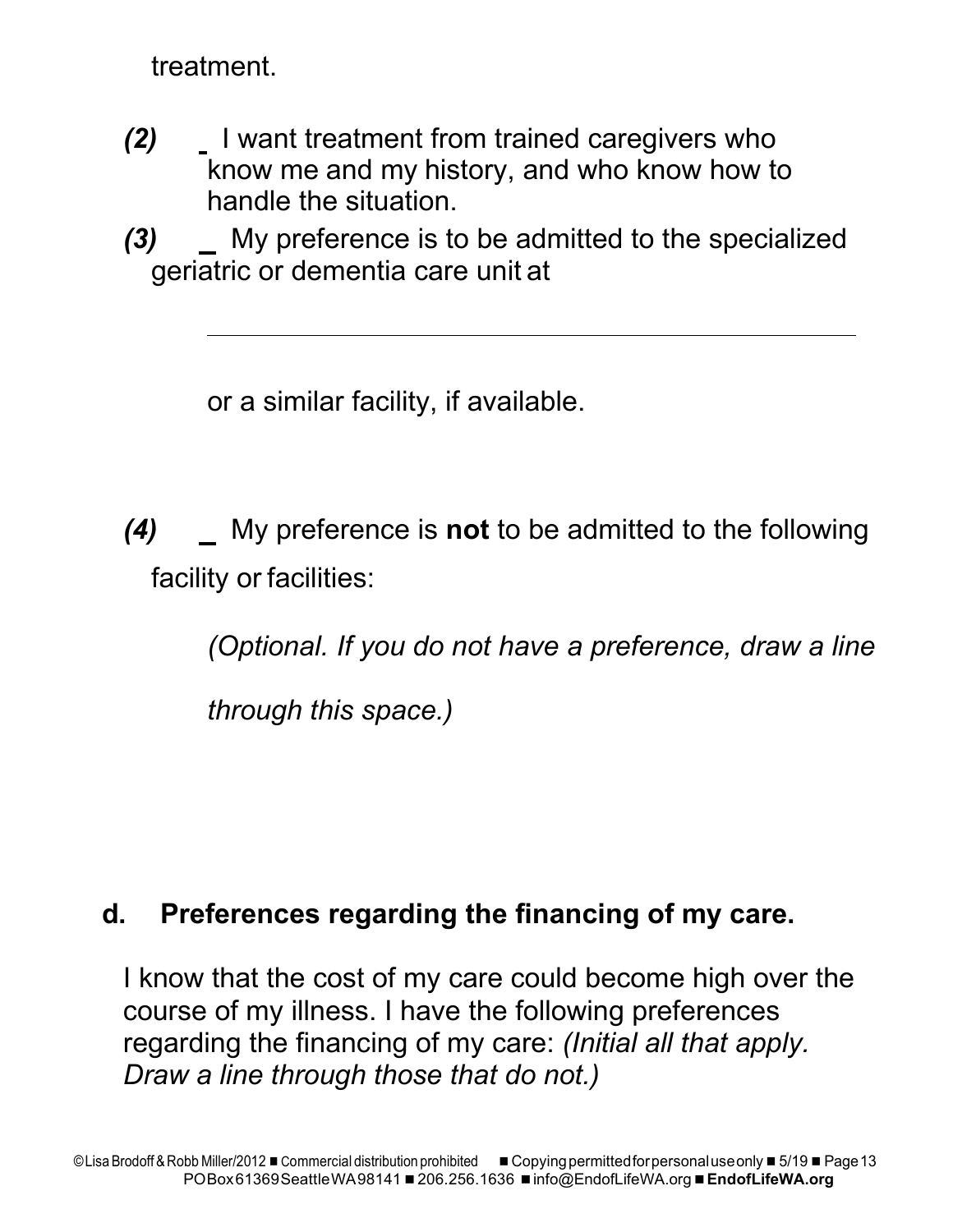My hope is that my care costs will not consume the lifetime of savings I have reserved for retirement and for my children or other heirs at my death.

 I want my partner/spouse to maintain the standard of living we now have as much as possible.

- I want to preserve as much as possible of my income, assets, and savings for my partner/spouse, children, and heirs. Please use all available planning options to meet this goal, including, but not limited to: *(Cross out any that you do not agree with or that are not applicable.)* 
	- (1) Medicaid planning.
	- (2) Gifting.
	- (3) Divorce or legal separation.
	- (4) Changing estate planning documents.
	- (5) Tax planning.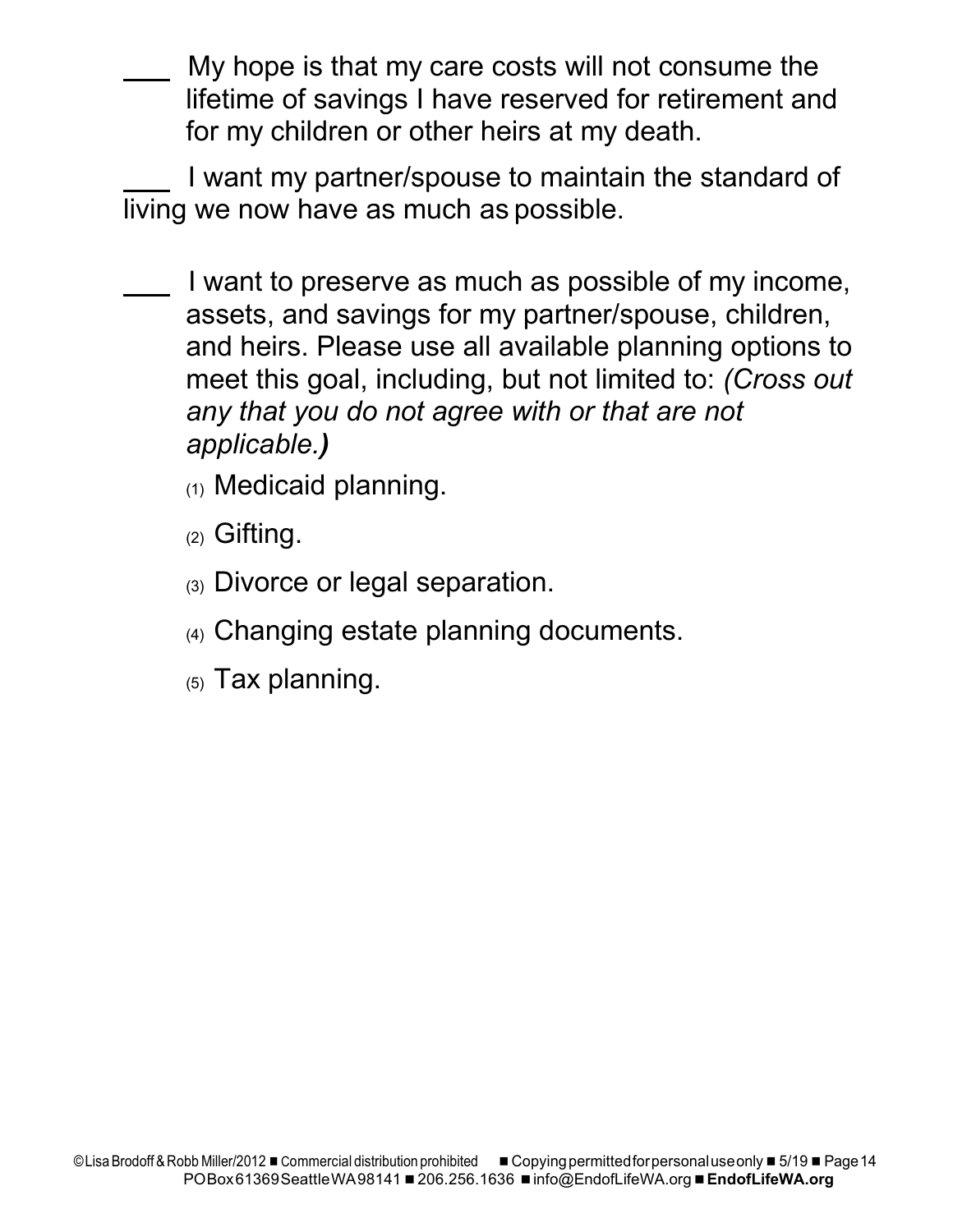Please use my income, assets, and savings to buy the highest quality private care for me.

 If my savings run out, I want my home to be sold to finance any further care I need.

 I prefer public assistance only if no other option exists for paying for my care.

# **e. Preferences regarding future intimate relationships.**

*(1)***Continuation of my intimate relationships with my partner/spouse:** *(Initial all that apply. Draw a line through those that do not. Cross out this entire section if it is not applicable.)*

My intimate relationship with my partner/spouse,

*(name here)* , is important to both of us.

I consent to maintaining our sexual relationship even in the event that we dissolve our partnership or legal domestic partnership or divorce.

We want to maintain our sexual relationship for as long as possible.

**I know that I may forget my partner/spouse as my** Alzheimer's/dementia progresses. Even if this happens, I want to continue to be intimate for as long as my partner/spouse wants to and feels comfortable doing so.

If I need nursing home care, I request the privacy needed for us to continue our relationship, as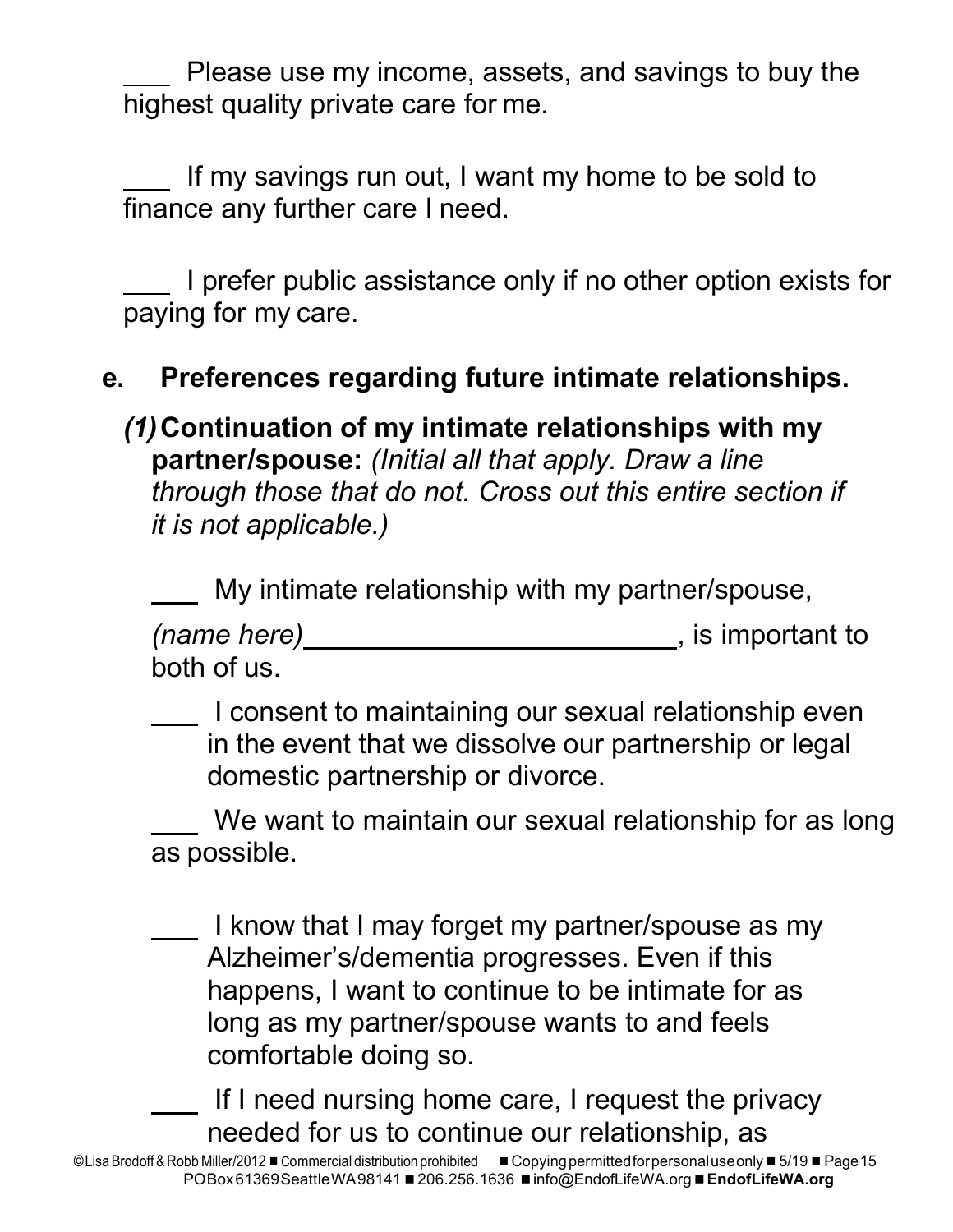required by law.

 I completely trust my partner/spouse to make any judgments about the continuation of our intimate relationship, including when to stop if s/he is no longer comfortable.

Other preference(s):

*(2)***Preferences regarding my partner/spouse having relationships outside the bounds of our partnership/marriage or other commitment, legally recognized or otherwise:** *(Initial all that apply. Draw a line through those that do not. Cross out this entire section if it is notapplicable.)*

 I understand that my illness may last a long time, and that I likely will no longer recognize or be able to function emotionally or sexually for my partner/spouse. I also care deeply that my partner/spouse not continue to be a victim of this disease and that s/he live her/his life to the fullest. This could include becoming involved in other relationships. I would not consider this a violation of our vows to each other. Rather, I hope that s/he does seek out companionship and intimacy when I can no longer provide that in the relationship.

 Our moral, religious, and/or ethical values dictate that we remain faithful to one another through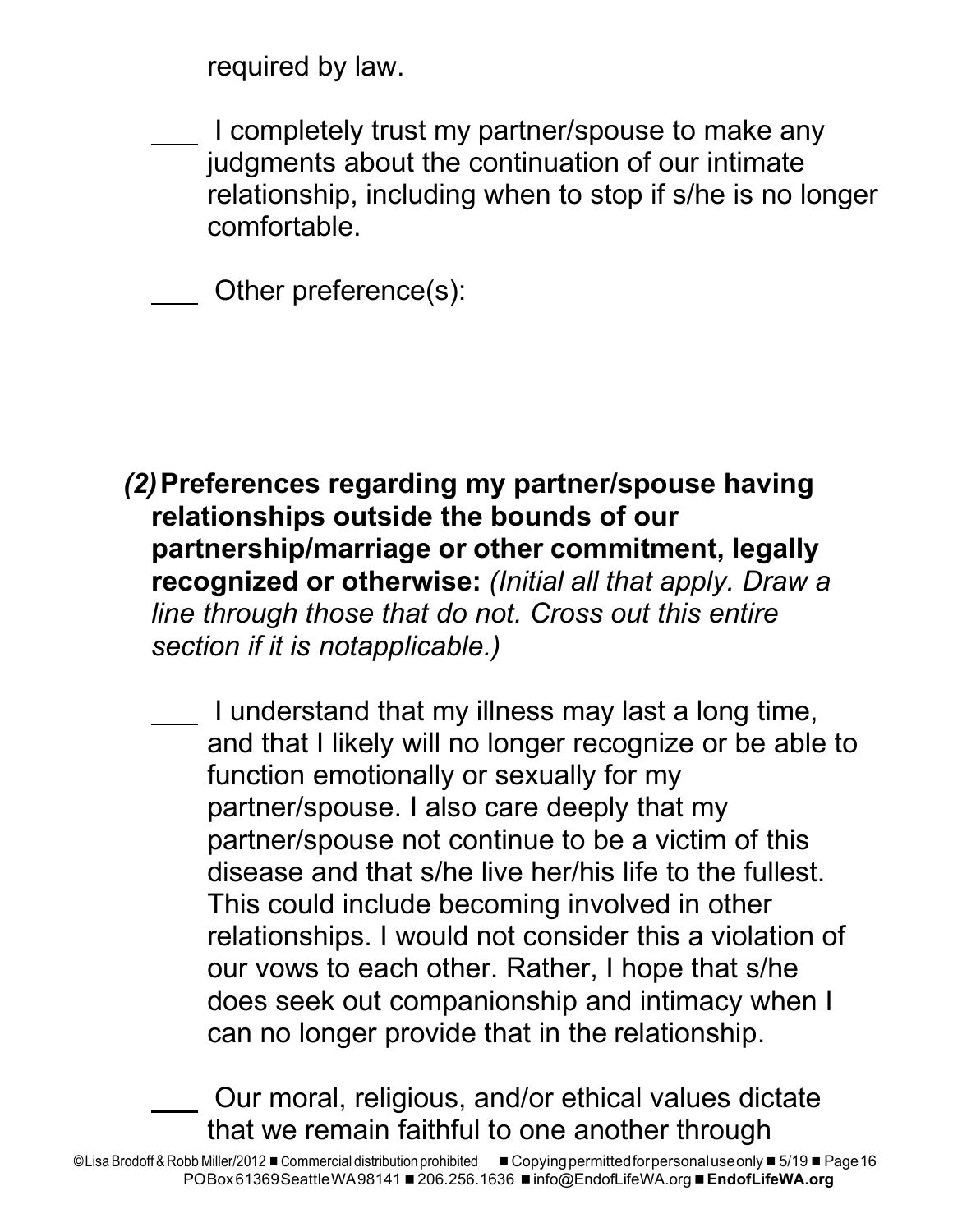sickness and in health. We have both discussed this, and believe that a relationship outside our partnership/marriage or other committed relationship is not permissible and should not be pursued.

 I completely trust my partner/spouse to make any judgments about having relationships outside the bounds of our partnership/marriage, or other committed relationship.

Other preference(s):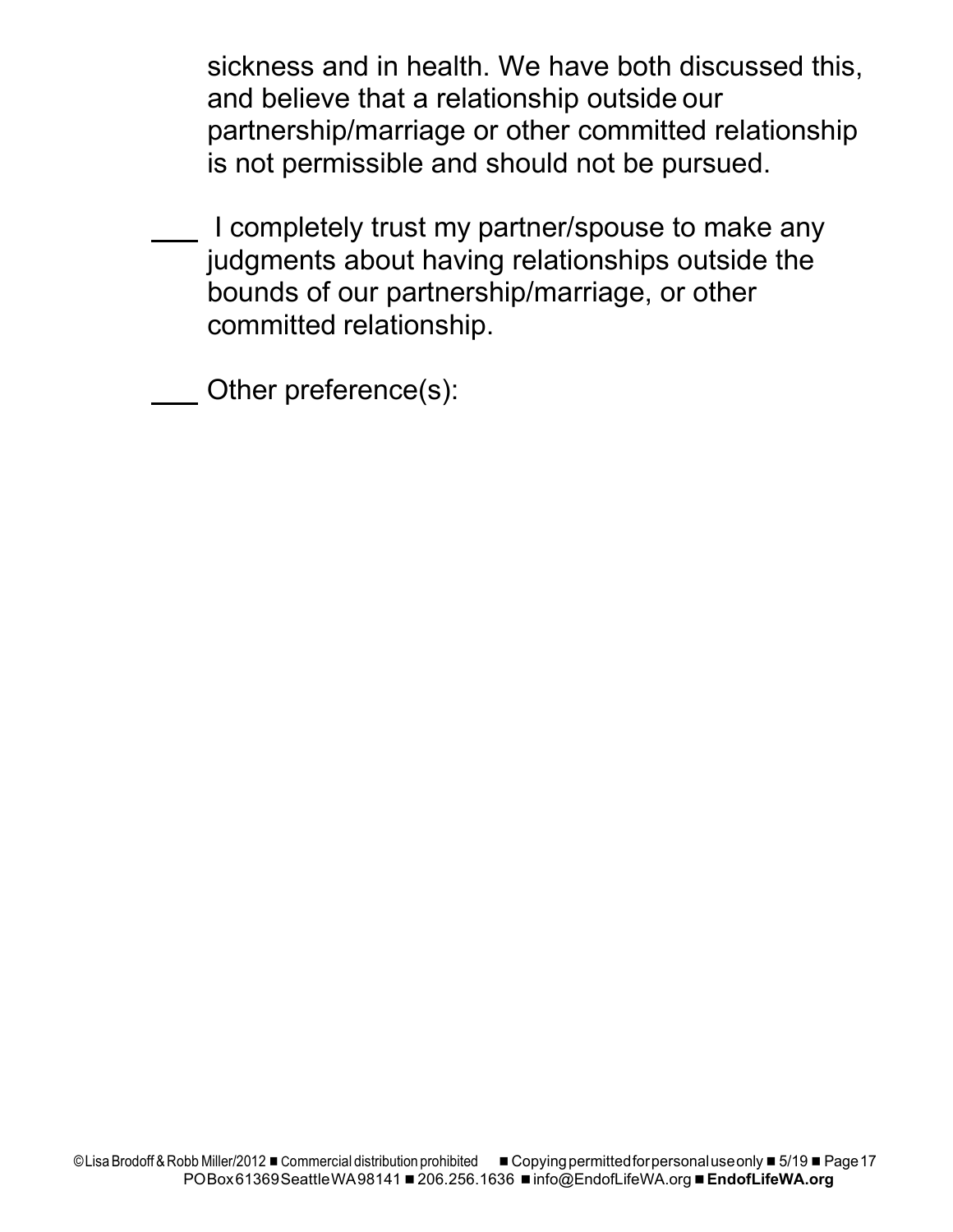## *(3)***Preference regarding future intimate relationships for myself:** *(Initial all that apply. Draw a line through those that do not.)*

- I know that residents at long-term care facilities sometimes develop relationships with each other that can result in a less depressing and/or happier time for both. I am not completely opposed to my having such a relationship if, in my mental health care agent's judgment, I seem happier and am not coerced in any way.
- My moral, religious, and/or ethical beliefs preclude my engagement in any other relationship besides my partnership/marriage, or other committed relationship, whether legal or otherwise. I do not consent to any other intimate relationships, even if I appear to be happier at the time.

Other preference(s):

*f.* **Preferences regarding my pet(s).** *(If you have a pet or pets, write your preferences here. If not, draw a line through this space.)*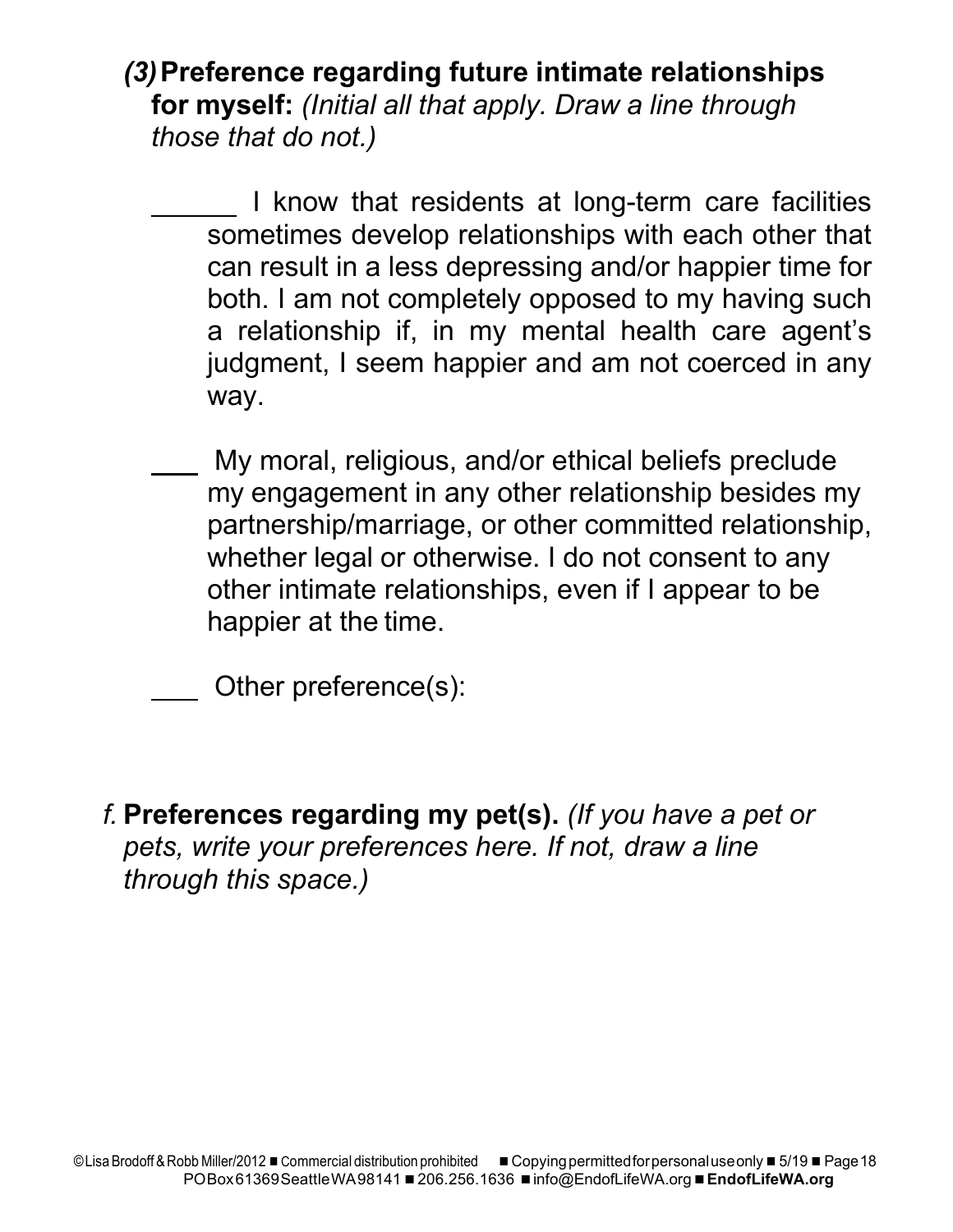#### **8. CONSENT TO PARTICIPATION IN EXPERIMENTAL ALZHEIMER'S/DEMENTIA DRUG TRIALS**

*(If you initial a, b, or c, or any combination of a, b, or c, you must draw a line through d. If you initial d, you must draw a line through a, b, and c. Draw a line through any that you do not initial.)*

- a. **I** consent to participation in any clinical drug trials for drugs that have the potential to ameliorate the symptoms of Alzheimer's/dementia or prevent the full onset of the disease. I not only hope to improve my own health, but also to contribute to research to find a cure for the disease. I give my mental health care agent full power to consent on my behalf to my participation in any such study, considering my preferences regarding side effects.
- b. I do not want to take medications that have the following side effects or have the following treatments: {optional}
- c. If my memory loss can be slowed down by the experimental drug(s), I am willing to participate in the trial even if it could lead to my earlier death. I would rather die sooner but with my memory more intact.
- d. Let 1 do not consent to participation in any drug trials.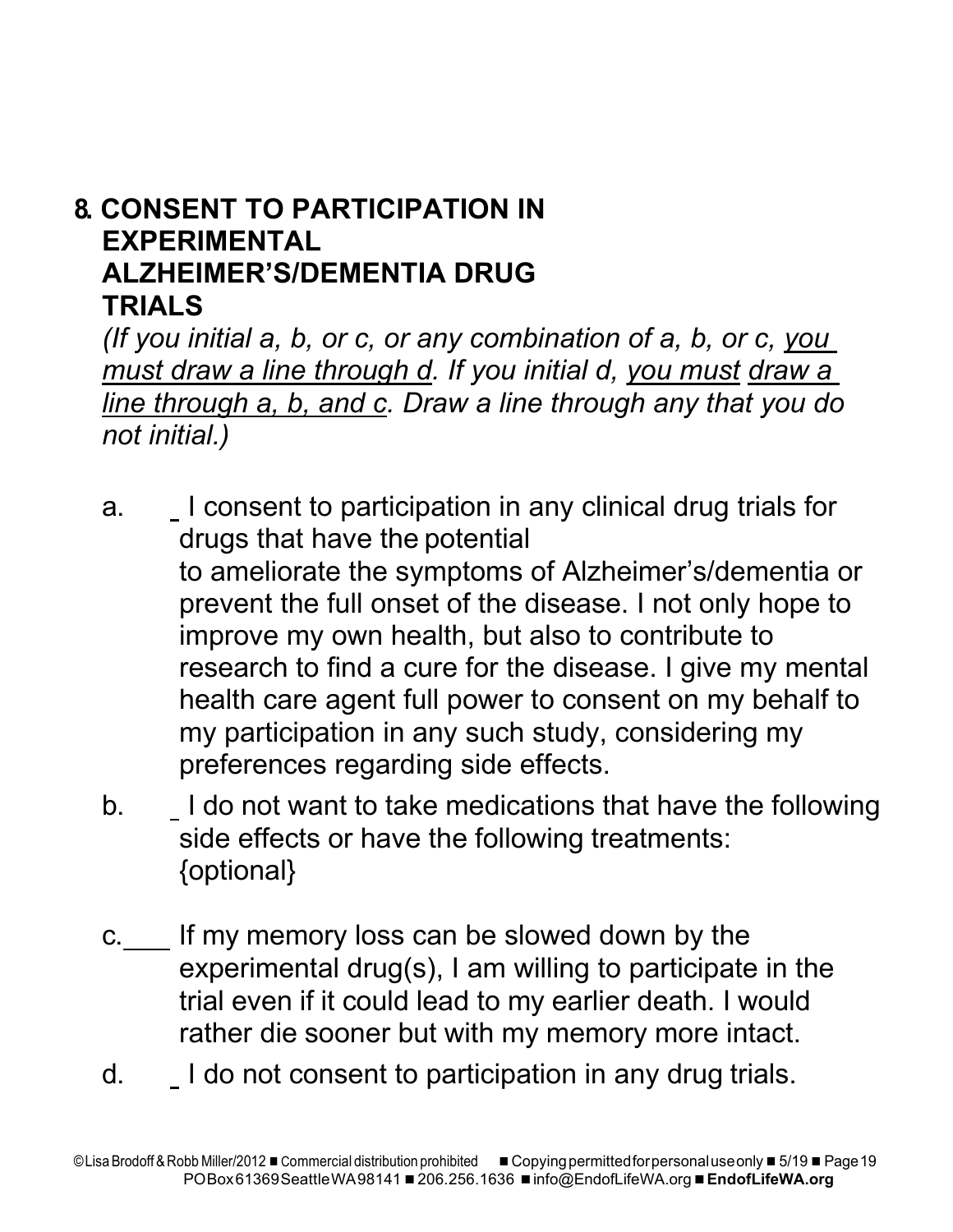## **9. CONSENT REGARDING SUSPENSION OF MY DRIVING PRIVILEGES**

*(Initial only one, and draw a line through the other.)*

 My ability to drive is a very important part of my maintenance of independence. I enjoy driving and want to continue to do so as long as I am safe. On the other hand, I know that the time will come when I no longer have the ability to drive safely. I trust my physician(s) or other skilled health care professional(s) who are providing my treatment. *(Name of health care professional(s) here; optional. If you do not want to name someone, put lines through these spaces.)*

. If s/he is not available, I want any other skilled health care professional to test my visual and mental acuity to determine if I am no longer safe to drive.

 I trust my mental health care agent's judgment on this issue. If my mental health care agent determines that I am unfit to drive, I consent to my driving privileges being suspended. If I continue to drive or attempt to drive after this, I agree to my keys being hidden or taken away from me and/or access to my car being eliminated.

# **10. REGARDING A HEALTH CARE INSTITUTION**

©Lisa Brodoff & Robb Miller/2012 ■ Commercial distribution prohibited ■ Copying permitted for personal use only ■ 5/19 ■ Page 20 POBox61369SeattleWA98141 **■** 206.256.1636 ■ [info@EndofLifeWA.org](mailto:info@EndofLifeWA.org) ■ EndofLifeWA.org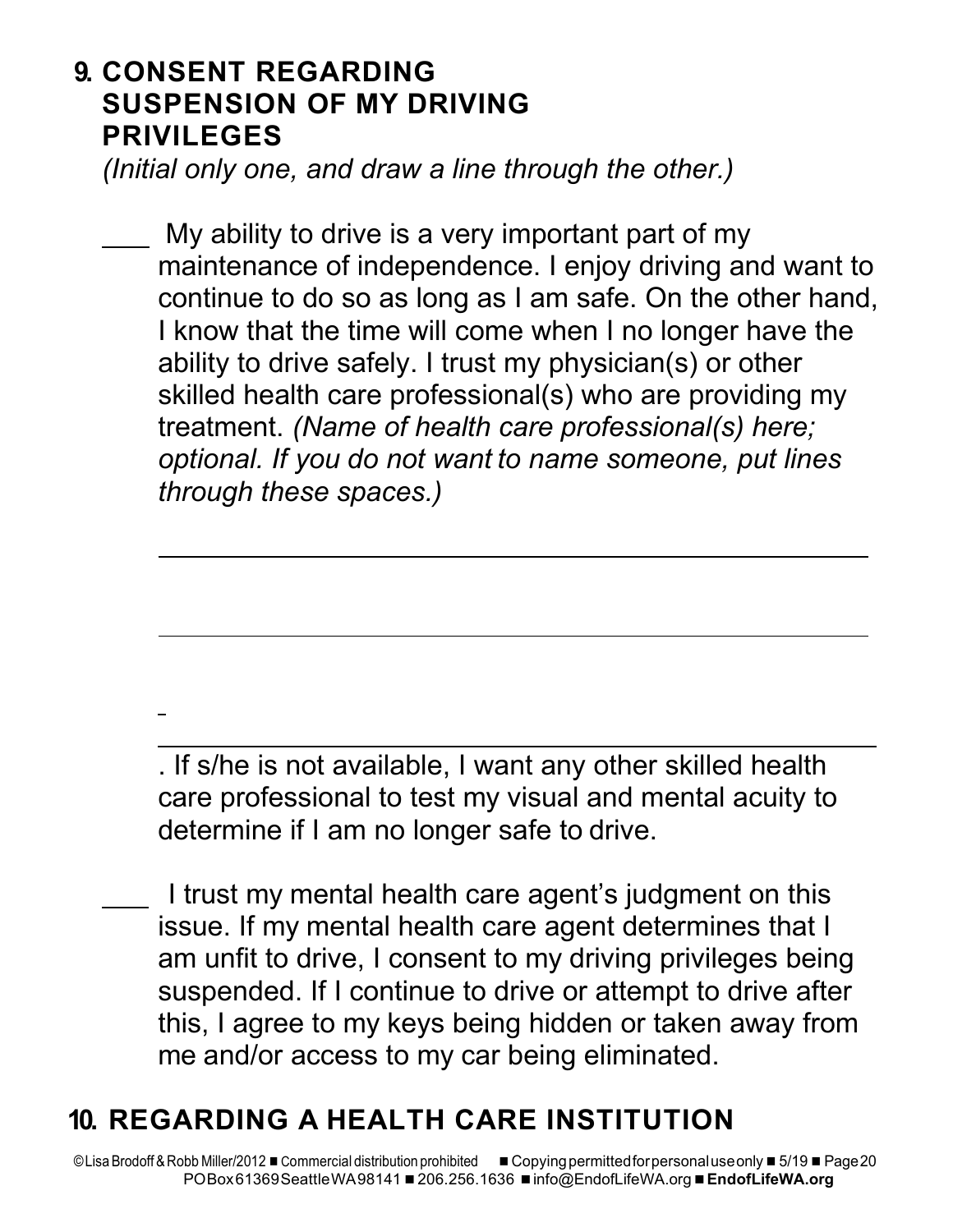# **REFUSING TO HONOR MY WISHES**

*(Initial all that reflect your views. Draw a line through any that do not.)*

 I understand that circumstances beyond my control may cause me to be admitted to a health care or long-term care facility whose policy is to decline to follow advance directives that conflict with certain religious or other beliefs or organizational policies. If I am a patient in such a health care institution or long-term care facility when this Alzheimer's/Dementia Mental Health Advance Directive takes effect, I direct that my consent to admission shall not constitute implied consent to procedures, policies, or courses of treatment mandated by religious or other policies of the institution or facility, if those procedures, policies, or courses of treatment conflict with this mental health advance directive.

 If the health care or long-term care facility in which I am a patient declines to follow my wishes as set out in this mental health advance directive, I direct that I be transferred, if possible, in a timely manner to another institution or facility which will agree to honor the instructions set forth in this mental health advance directive.

# **11. IF A COURT APPOINTS A GUARDIAN FOR ME**

If a guardian is appointed by a court to make mental health decisions for me, I intend this document to take precedence over all other means of ascertaining my intent and preferences. The appointment of a guardian of my estate or my person or any other decision-maker shall not give that guardian or decision-maker the power to revoke, suspend, or terminate this Directive or the powers of my mental health care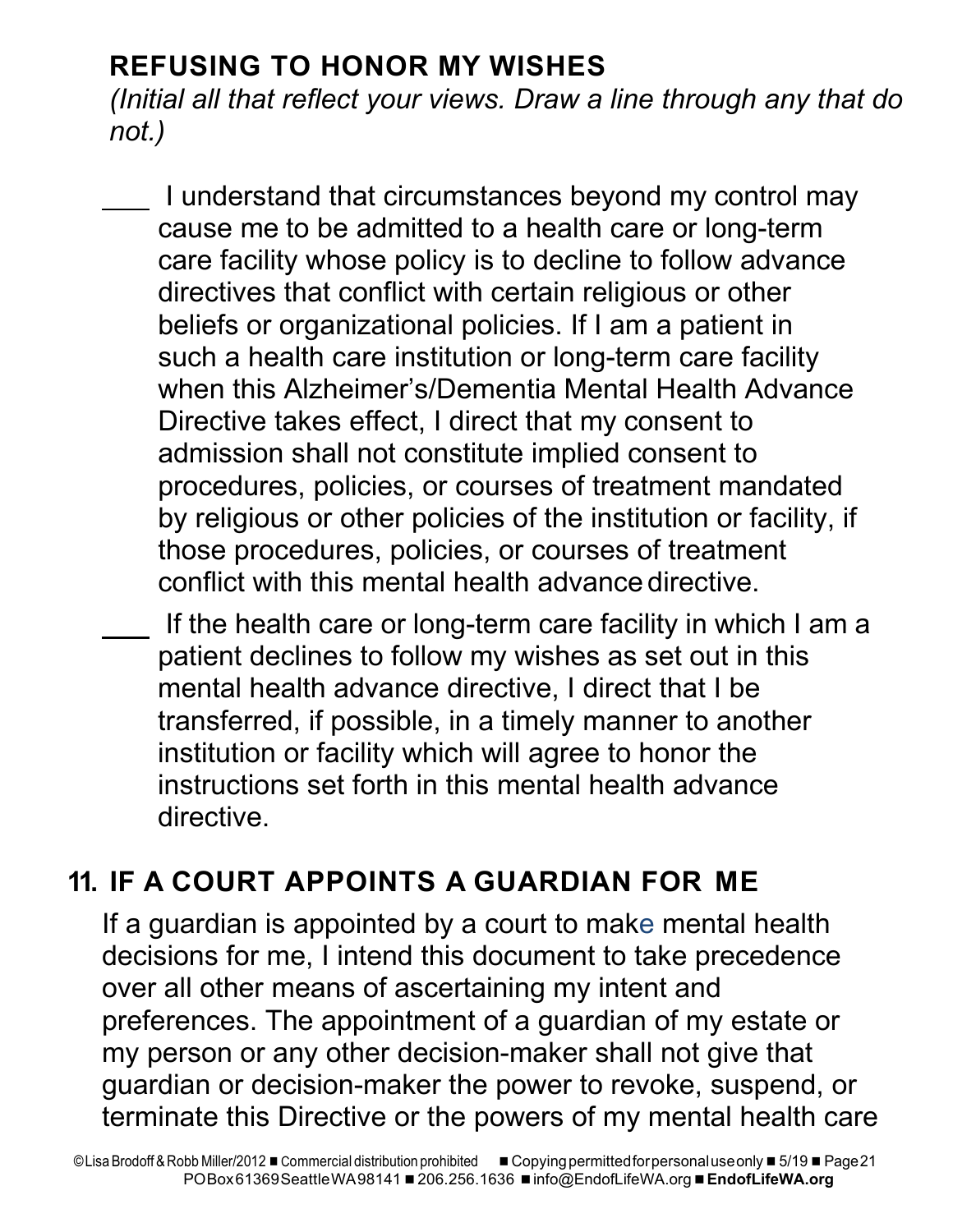agent, except as authorized by law.

In the event the court appoints a guardian who will make decisions regarding my mental health treatment, I nominate the following person as my guardian:

| Name      |       |           |          |  |
|-----------|-------|-----------|----------|--|
| Addre     |       |           |          |  |
| SS        |       |           |          |  |
| Telephone | (day) | (evening) | (mobile) |  |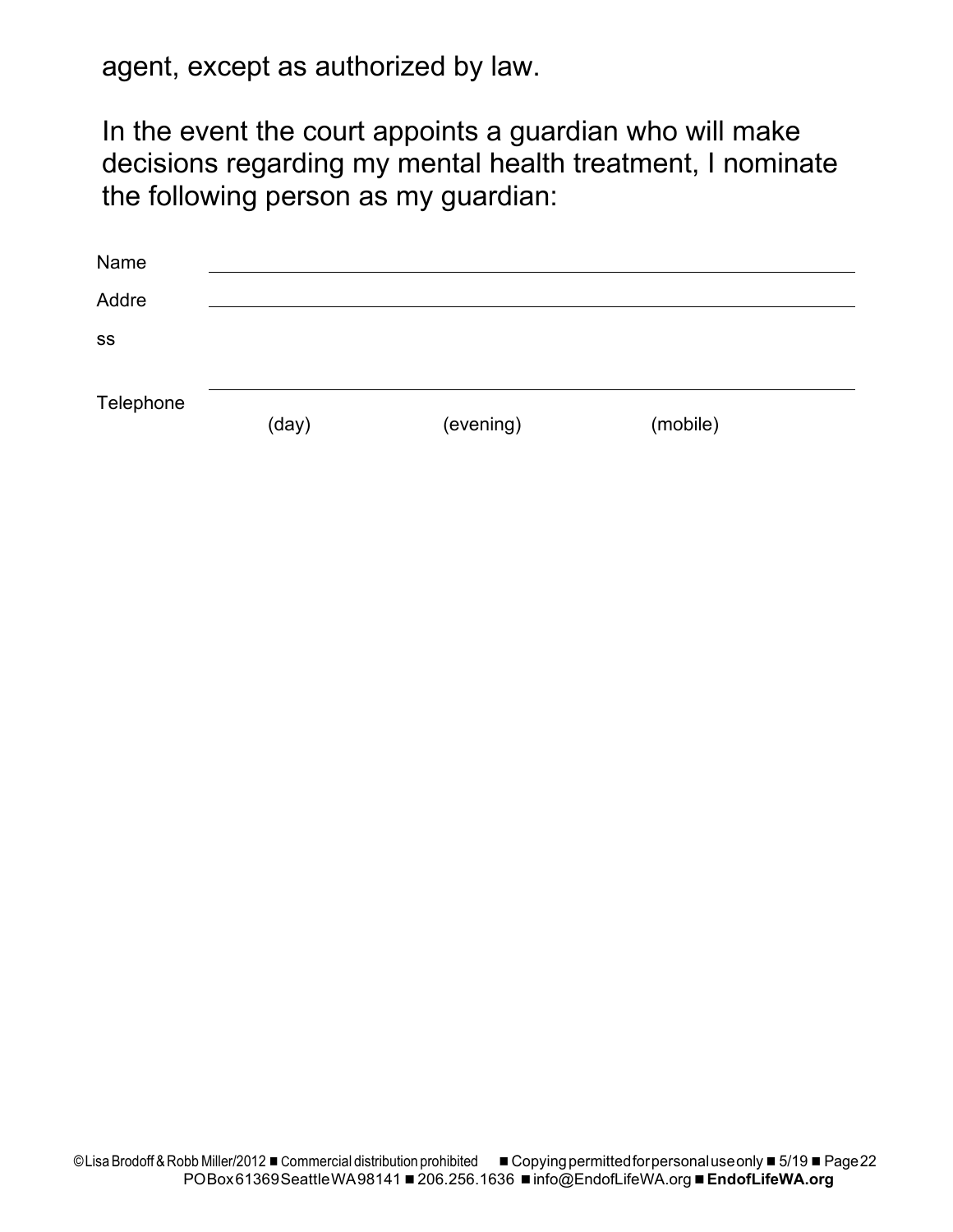# **12. OTHER DOCUMENTS**

In planning for my health care, estate, and potential incapacity, I have executed the following documents: *(Initial and provide information for all that apply. Draw a line through those that do not.)*

 **General Power of Attorney:** *(Name and contact info of primary agent.)*

| Name<br>Addre  |                                 |                                                                                                     |          |  |
|----------------|---------------------------------|-----------------------------------------------------------------------------------------------------|----------|--|
| SS             |                                 |                                                                                                     |          |  |
| Telephone      | (day)                           | (evening)                                                                                           | (mobile) |  |
|                | contact info of primary agent.) | <b>Durable Power of Attorney for Finances: (Name and</b>                                            |          |  |
| Name           |                                 |                                                                                                     |          |  |
| <b>Address</b> |                                 |                                                                                                     |          |  |
| Telepho        |                                 |                                                                                                     |          |  |
| ne             | (day)                           | (evening)                                                                                           | (mobile) |  |
|                |                                 | Durable Power of Attorney for Health Care: (Name and<br>contact info of primary health care agent.) |          |  |

| Name      |       |           |          |  |
|-----------|-------|-----------|----------|--|
| Addre     |       |           |          |  |
| SS        |       |           |          |  |
| Telephone | (day) | (evening) | (mobile) |  |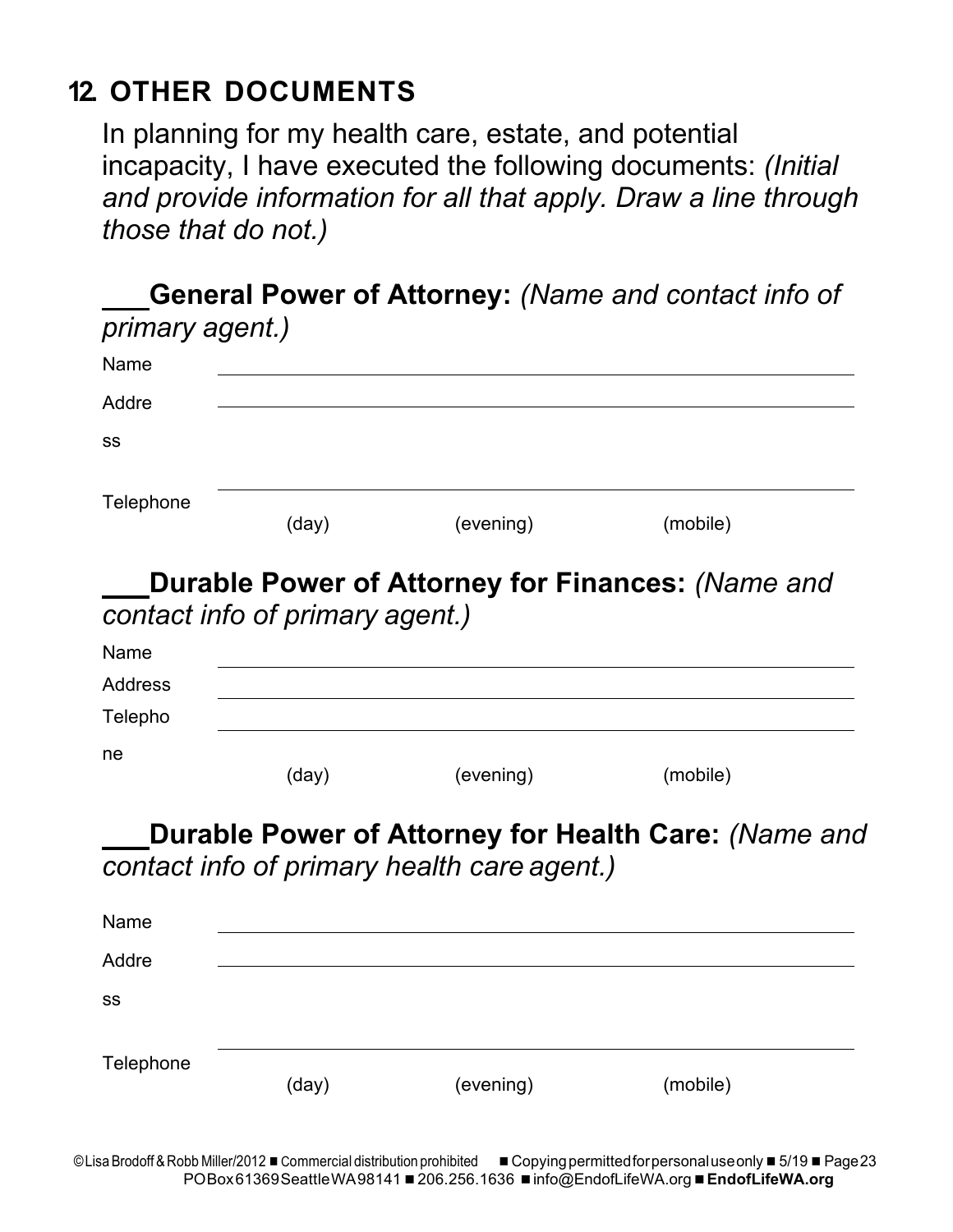#### **Living Will/Health Care Directive/Directive to Physicians:** *(Name andcontactinfo of personwho has a copy.)*

| Name    |       |           |          |  |
|---------|-------|-----------|----------|--|
| Address |       |           |          |  |
| Telepho |       |           |          |  |
| ne      |       |           |          |  |
|         | (day) | (evening) | (mobile) |  |

#### **Physician Orders for Life-Sustaining Treatment (POLST):**

*(Optional; name and contact information of person who has access to your POLST.)*

| Name           |       |                                       |          |  |
|----------------|-------|---------------------------------------|----------|--|
| <b>Address</b> |       |                                       |          |  |
| Telepho        |       |                                       |          |  |
| ne             | (day) | (evening)                             | (mobile) |  |
|                |       | Other Document: (Optional; name here: |          |  |
| Name           |       |                                       |          |  |
| <b>Address</b> |       |                                       |          |  |
| Telepho        |       |                                       |          |  |
| ne             | (day) | (evening)                             | (mobile) |  |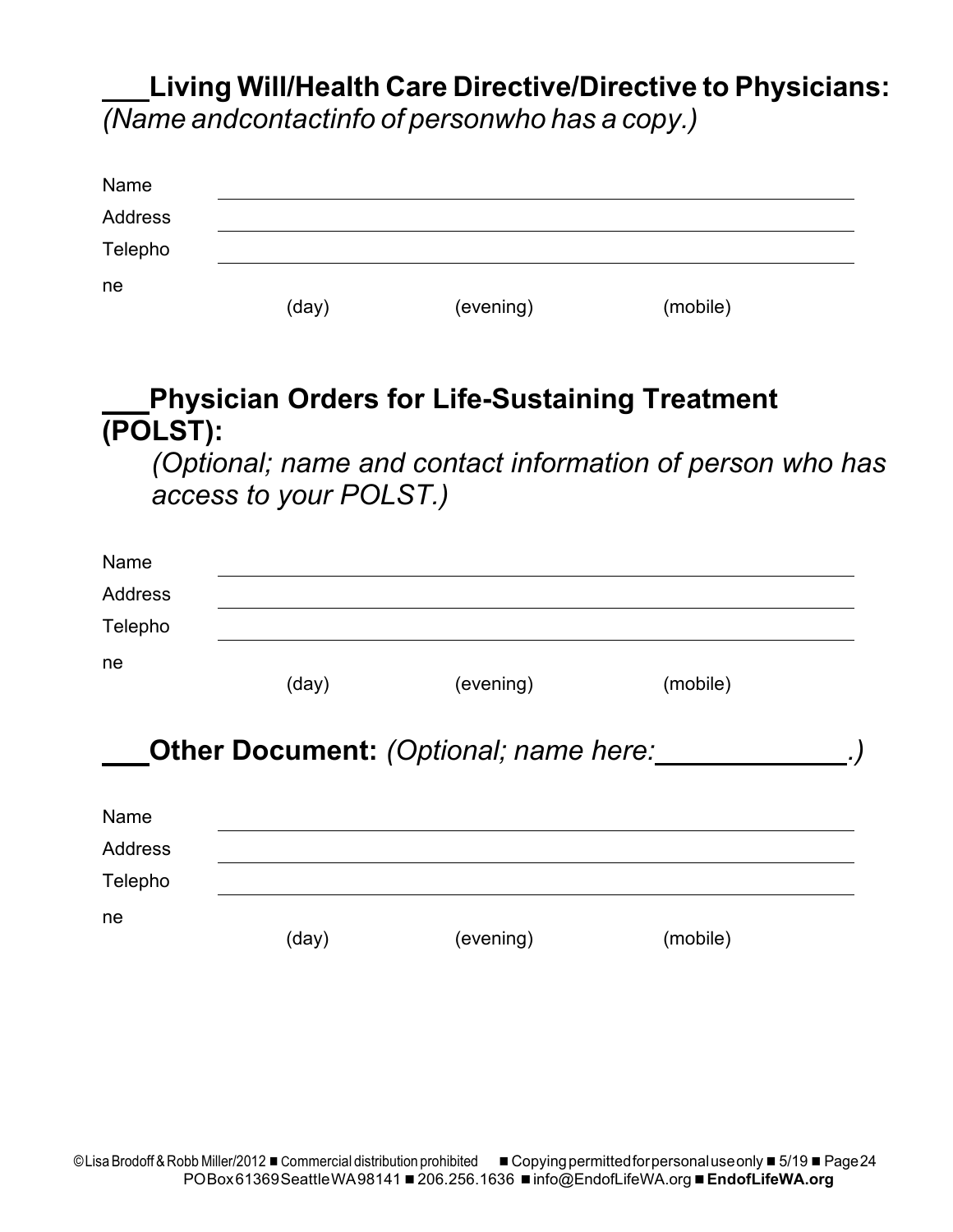# **13. SUMMARY AND SIGN ATURE**

I understand what this document means. I make this document of my free will, and I believe I have the mental and emotional capacity to do so.

By signing here, I indicate that I understand the purpose and effect of this document, and that I am giving my informed consent to the treatments and/or admission that I have consented to, or that I have authorized my agent to consent to, in this directive. I intend that my consent in this directive be construed as being consistent with the elements of informed consent under RCW chapter 7.70 in the State of Washington or applicable law in other states.

Signature of person making this document. Date

*(Sign only in the presence of two witnesses and a notary, if notarizing.)*

# **14. STATEMENT OF WITNESSES**

This directive was signed and declared by

*(Print your name – not the names of your witnesses – on the following line.)*

 to be her/his directive. It was signed in our presence at her/his request. We declare that at the time of the creation of this directive

> *(Print your name – not the names of your witnesses – on the following line.)*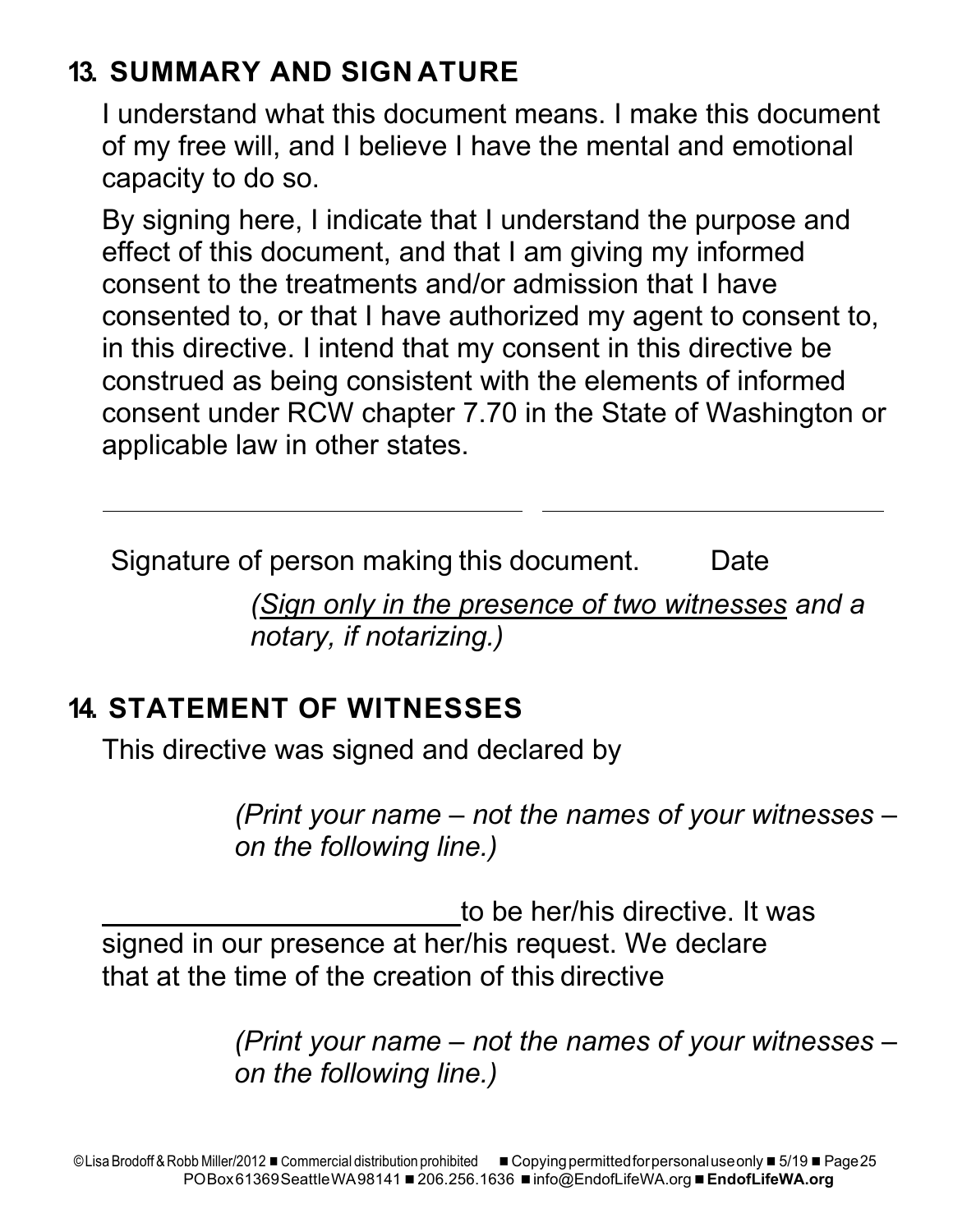is personally known to us and, according to our best knowledge and belief, has capacity at this time and does not appear to be acting under duress, undue influence, or fraud. We further declare that none of us is:

- a.A person designated to make medical decisions on the principal's behalf.
- b.A health care provider or professional person directly involved with the provision of care to the principal at the time the directive is executed.
- c.An owner, operator, employee, or relative of an owner or operator of a health care facility or long-term care facility in which the principal is a patient or resident.
- d.A person who is related by blood, marriage, legal domestic partnership, or adoption to the person, or with whom the person making this document has a dating relationship as defined in RCW 26.50.010 in the State of Washington or applicable law in other states.
- e.An incapacitated person.
- f. A person who would benefit financially if the principal undergoes mental health treatment.
- g.A minor.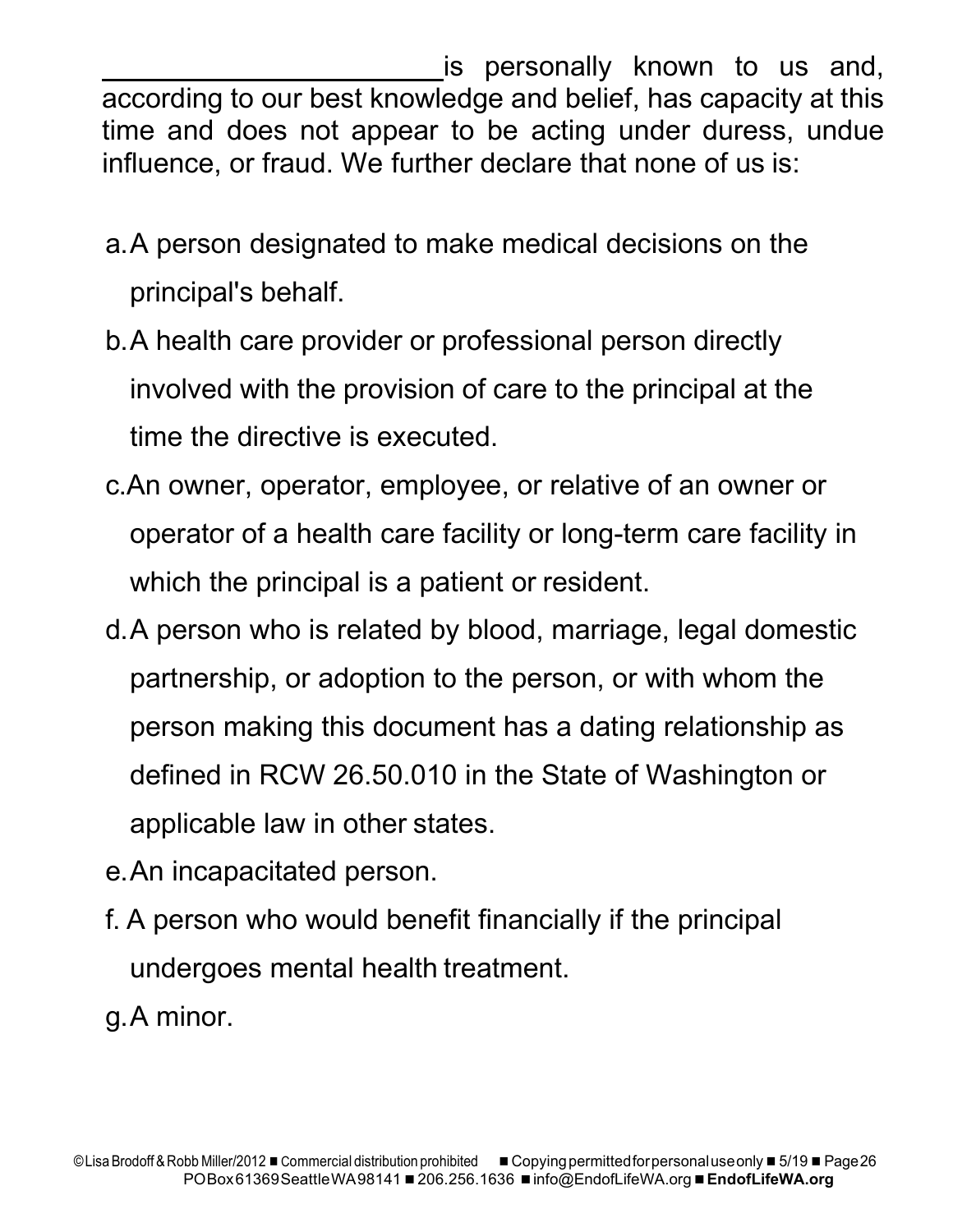## **WITNESS 1**

| Signature           | Date  |  |
|---------------------|-------|--|
| <b>Printed Name</b> | Phone |  |
| <b>Address</b>      |       |  |
|                     |       |  |
| <b>WITNESS 2</b>    |       |  |
| Signature           | Date  |  |
| <b>Printed Name</b> | Phone |  |
| <b>Address</b>      |       |  |
|                     |       |  |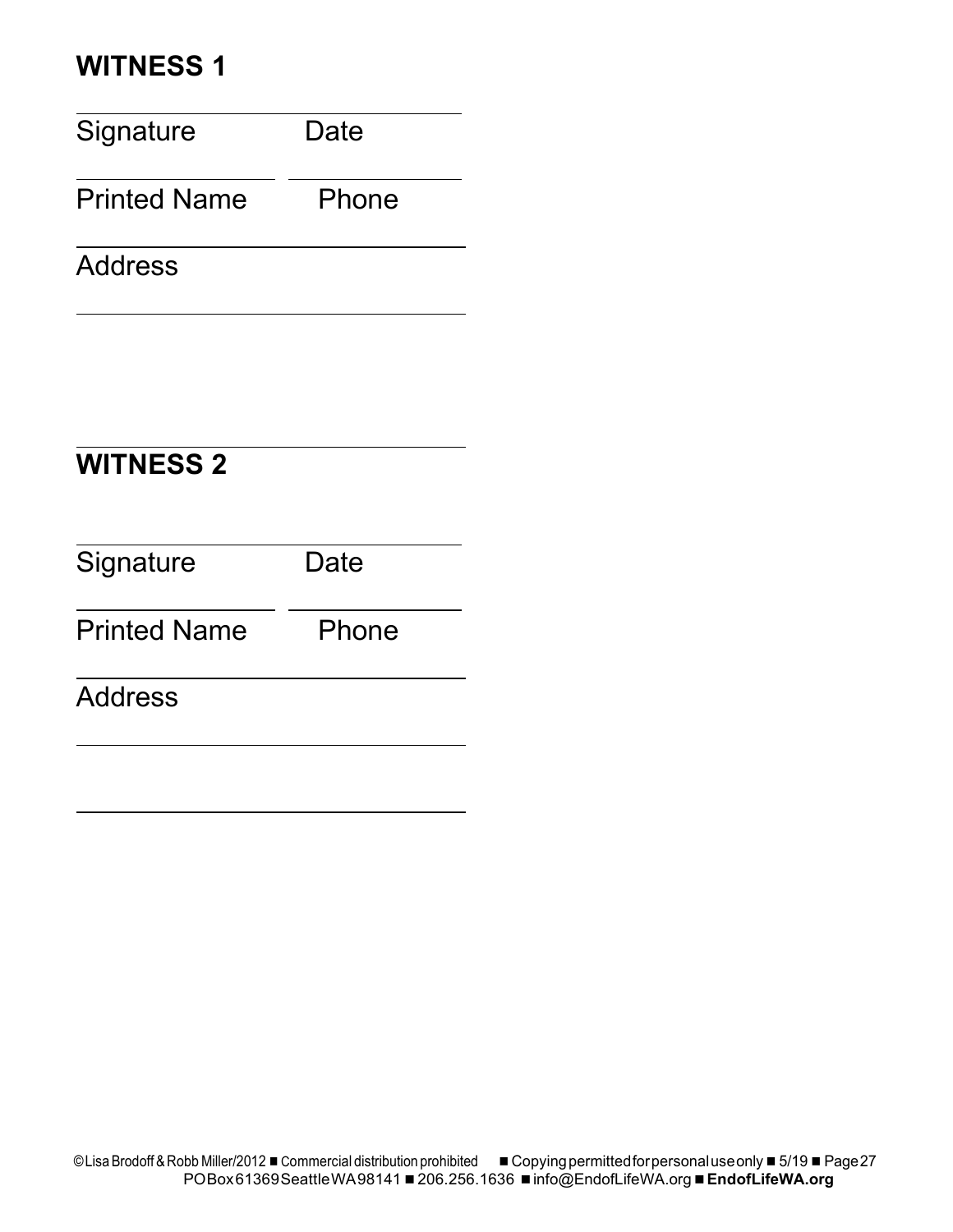#### **NOTARIZATION** *(optional)*

STATE OF GOUNTY OF

I certify that I know or have satisfactory evidence that

signed this document and acknowledged it to be his/her free and voluntary act for the uses and purposes mentioned in this document.

NOTARY PUBLIC in and for the State of

Residing at

My commission expires

# **15. RECORD OF DIRECTIVE**

I have given a copy of this directive to the following persons: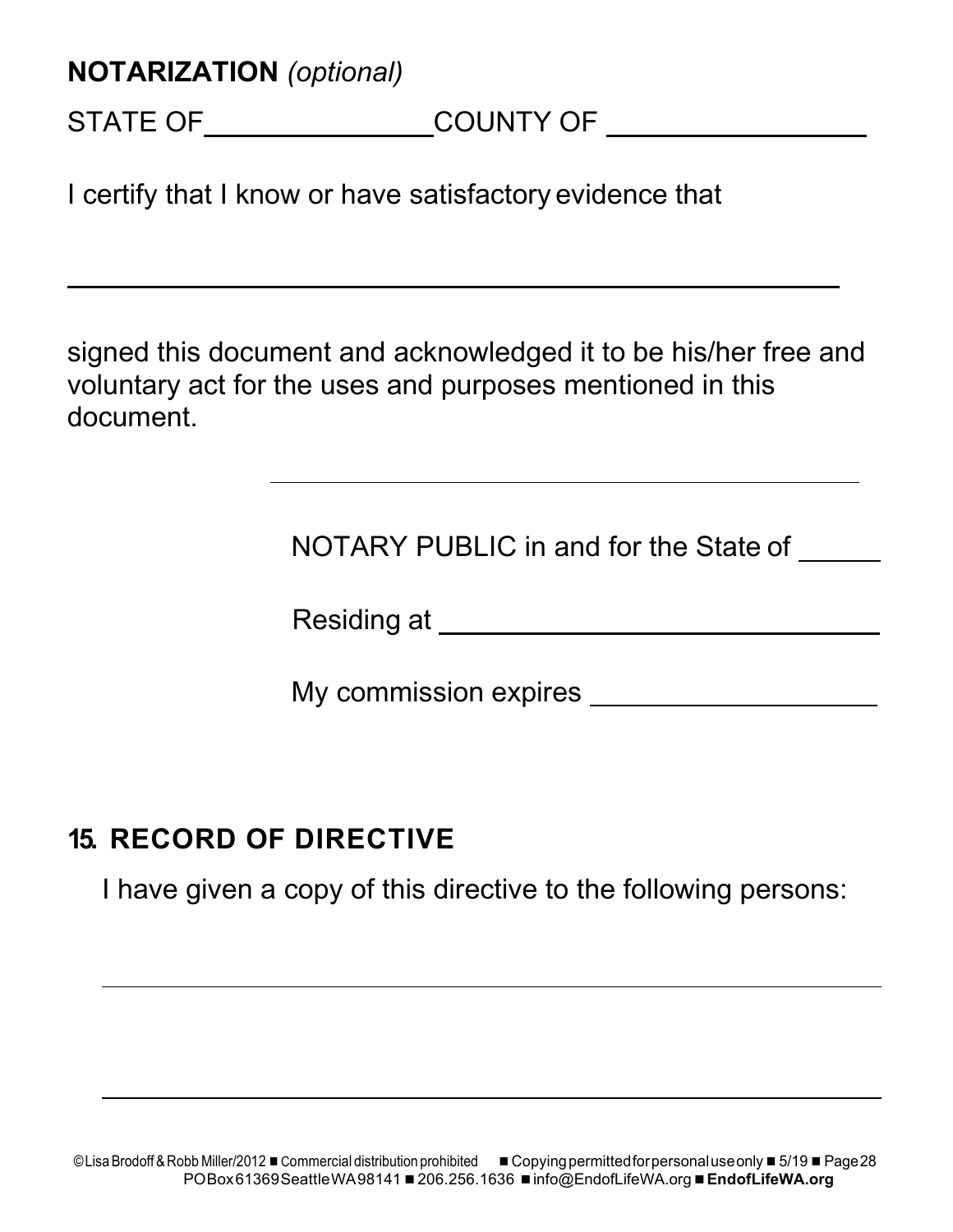©LisaBrodoff& Robb Miller/2012 Commercial distribution prohibited Copyingpermittedforpersonaluseonly 5/19 Page29 POBox61369SeattleWA98141 206.256.1636 [info@EndofLifeWA.org](mailto:info@EndofLifeWA.org) **EndofLifeWA.org**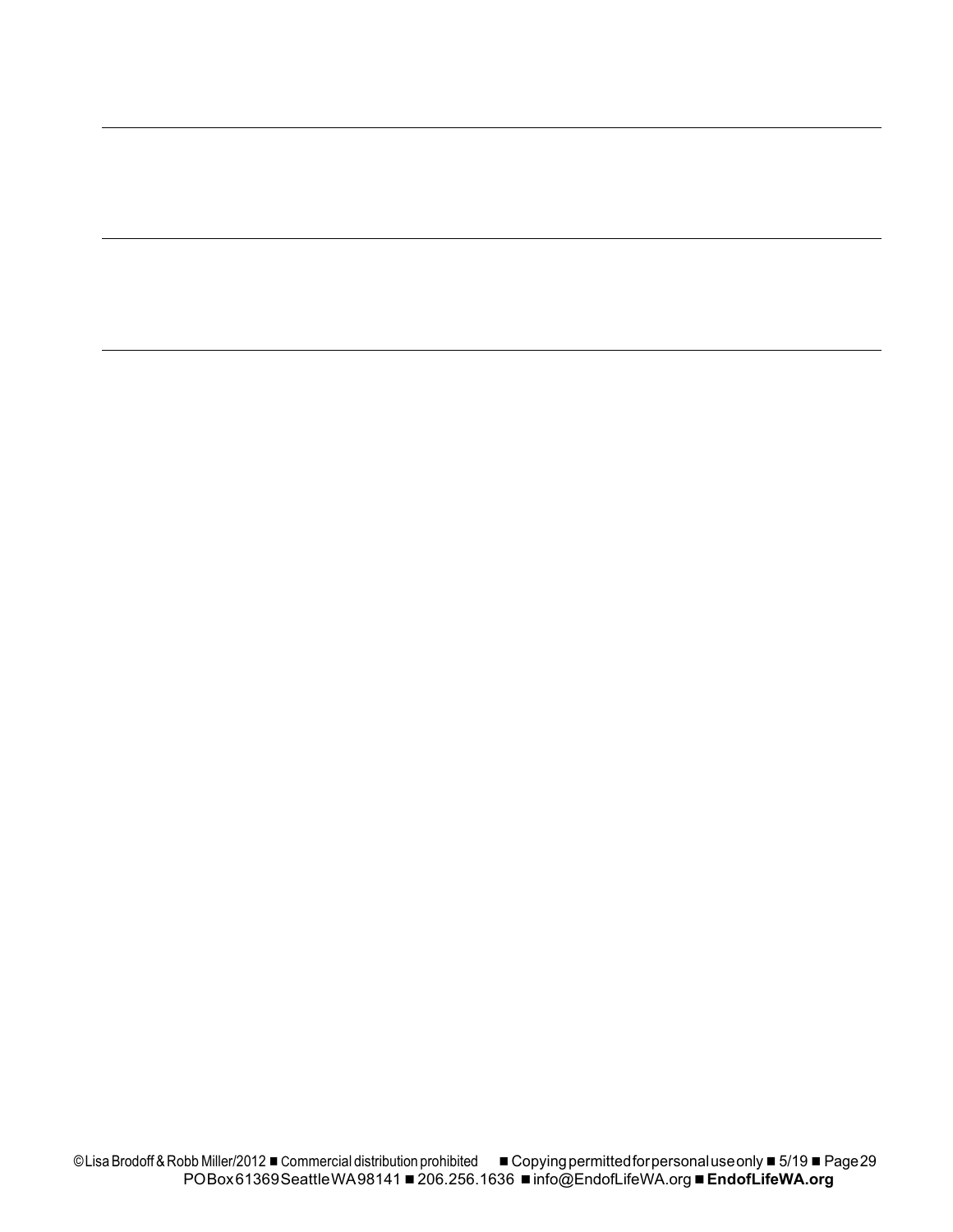#### **IMPORTANT: DO NOT FILL OUT THIS PAGE UNLESS YOU INTEND TO REVOKE THIS DIRECTIVE IN PART OR IN WHOLE.**

# **16. REVOCATION OF MY LIVING WITH DEMENTIA MENTAL HEALTH ADVANCE DIRECTIVE**

*(Initial either 1 or 2, and draw a line through the one you did not initial. If you initial 1, then list the sections that you are revoking by number. For example: "Sections 2, 6, and 7.")*

 1. I am revoking the following part(s) of this directive (specify):

2. I am revoking this entire directive.